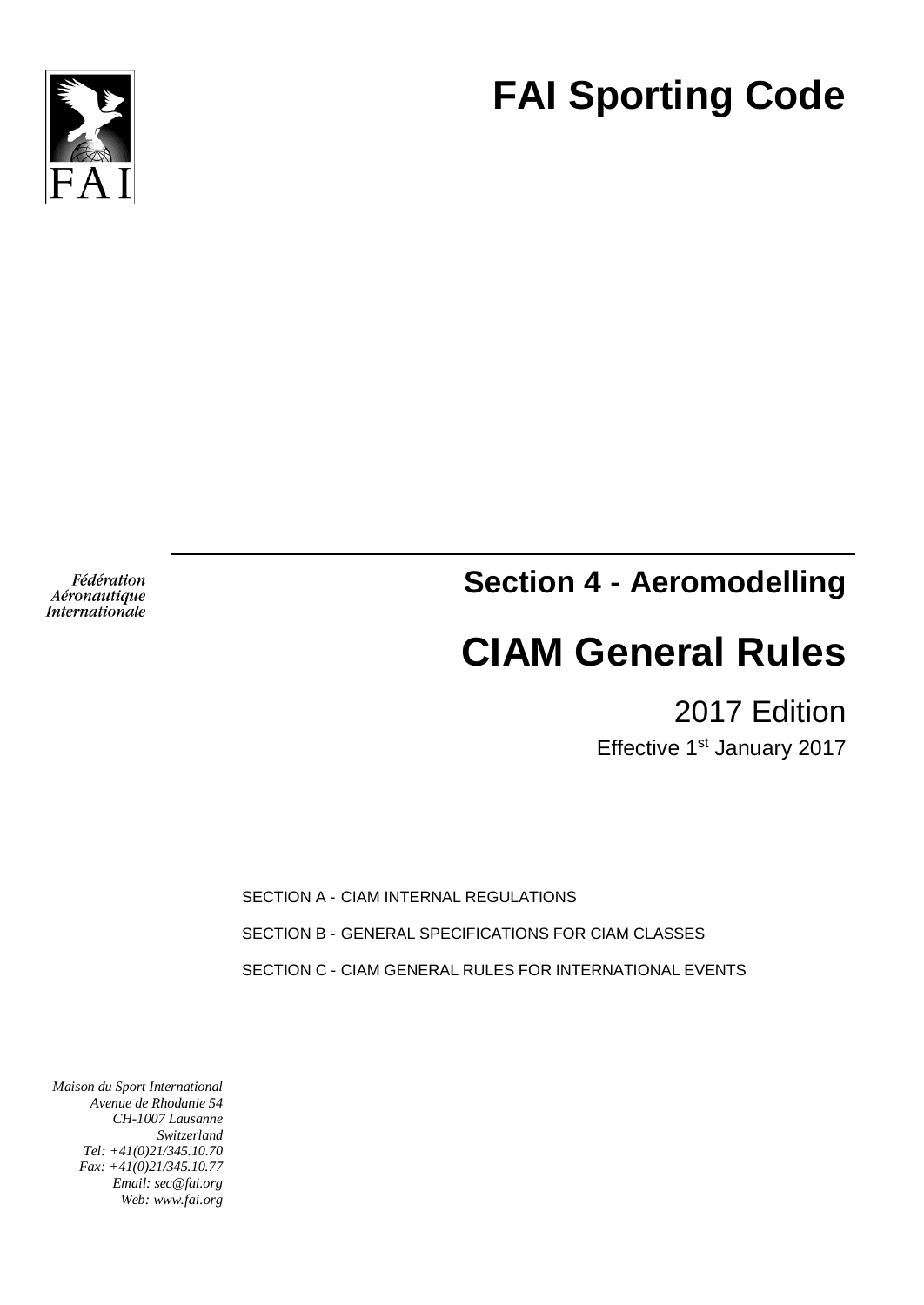# **FEDERATION AERONAUTIQUE INTERNATIONALE MSI - Avenue de Rhodanie 54 – CH-1007 Lausanne – Switzerland**

# Copyright 2017

All rights reserved. Copyright in this document is owned by the Fédération Aéronautique Internationale (FAI). Any person acting on behalf of the FAI or one of its Members is hereby authorised to copy, print, and distribute this document, subject to the following conditions:

- **1. The document may be used for information only and may not be exploited for commercial purposes.**
- **2. Any copy of this document or portion thereof must include this copyright notice.**
- **3. Regulations applicable to air law, air traffic and control in the respective countries are reserved in any event. They must be observed and, where applicable, take precedence over any sport regulations.**

Note that any product, process or technology described in the document may be the subject of other Intellectual Property rights reserved by the Fédération Aéronautique Internationale or other entities and is not licensed hereunder.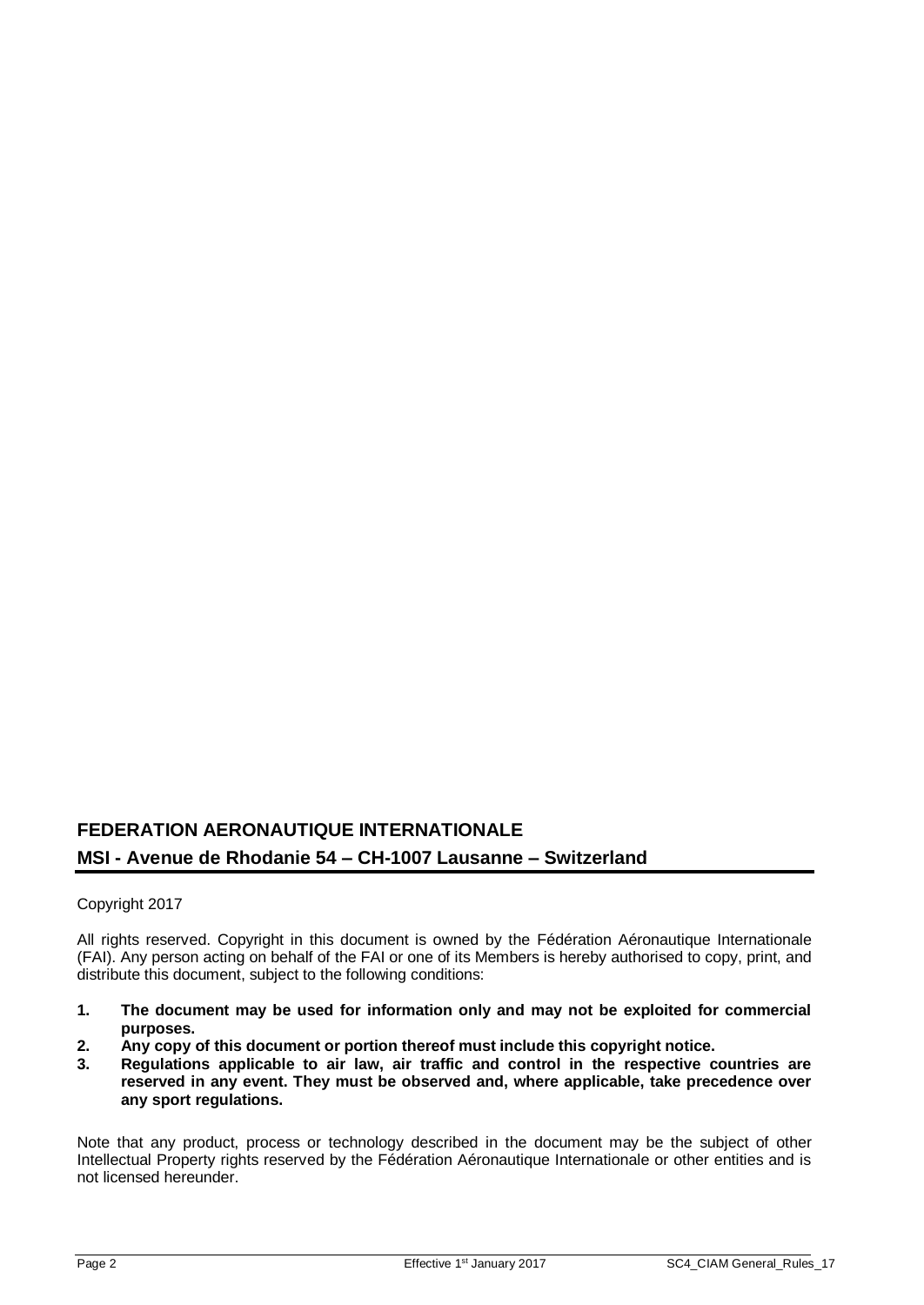# **RIGHTS TO FAI INTERNATIONAL SPORTING EVENTS**

All international sporting events organised wholly or partly under the rules of the Fédération Aéronautique Internationale (FAI) Sporting Code<sup>1</sup> are termed *FAI International Sporting Events*2. Under the FAI Statutes<sup>3</sup>. FAI owns and controls all rights relating to FAI International Sporting Events. FAI Members<sup>4</sup> shall, within their national territories<sup>5</sup>, enforce FAI ownership of FAI International Sporting Events and require them to be registered in the FAI Sporting Calendar<sup>6</sup>.

An event organiser who wishes to exploit rights to any commercial activity at such events shall seek prior agreement with FAI. The rights owned by FAI which may, by agreement, be transferred to event organisers include, but are not limited to, advertising at or for FAI events, use of the event name or logo for merchandising purposes and use of any sound, image, program and/or data, whether recorded electronically or otherwise or transmitted in real time. This includes specifically all rights to the use of any material, electronic or other, including software that forms part of any method or system for judging, scoring, performance evaluation or information utilised in any FAI International Sporting Event<sup>7</sup>.

Each FAI Air Sport Commission<sup>8</sup> may negotiate agreements, with FAI Members or other entities authorised by the appropriate FAI Member, for the transfer of all or parts of the rights to any FAI International Sporting Event (except World Air Games events<sup>9</sup>) in the discipline<sup>10</sup>, for which it is responsible<sup>11</sup> or waive the rights. Any such agreement or waiver, after approval by the appropriate Air Sport Commission President. shall be signed by FAI Officers<sup>12</sup>.

Any person or legal entity that accepts responsibility for organising an FAI Sporting Event, whether or not by written agreement, in doing so also accepts the proprietary rights of FAI as stated above. Where no transfer of rights has been agreed in writing, FAI shall retain all rights to the event. Regardless of any agreement or transfer of rights, FAI shall have, free of charge for its own archival and/or promotional use, full access to any sound and/or visual images of any FAI Sporting Event. The FAI also reserves the right to arrange at its own expense for any and all parts of any event to be recorded.

|  | 2 FAI Sporting Code, Gen. Section, Chapter 4,  para 4.1.2 |  |
|--|-----------------------------------------------------------|--|

<sup>3</sup> FAI Statutes, ................................................... Chapter 1, .......... para 1.8.1

-

- 10 FAI Sporting Code, Gen. Section, ..................Chapter 2, .......... para 2.2.
- 11 FAI Statutes, ................................................... Chapter 5, .......... para 5.2.3.3.7
- 12 FAI Statutes, ................................................... Chapter 6, .......... para 6.1.2.1.3

<sup>4</sup> FAI Statutes, ................................................... Chapter 2, .......... para 2.1.1; 2.4.2; 2.5.2 and 2.7.2

<sup>5</sup> FAI By-Laws, ................................................... Chapter 1, .......... para 1.2.1

<sup>6</sup> FAI Statutes, ................................................... Chapter 2, .......... para 2.4.2.2.5

<sup>7</sup> FAI By-Laws, ................................................... Chapter 1, .......... paras 1.2.2 to 1.2.5

<sup>8</sup> FAI Statutes, ................................................... Chapter 5, .......... paras 5.1.1, 5.2, 5.2.3 and 5..2.3.3

<sup>9</sup> FAI Sporting Code, Gen. Section, ..................Chapter <sub>4</sub>, .......... para 4.1.5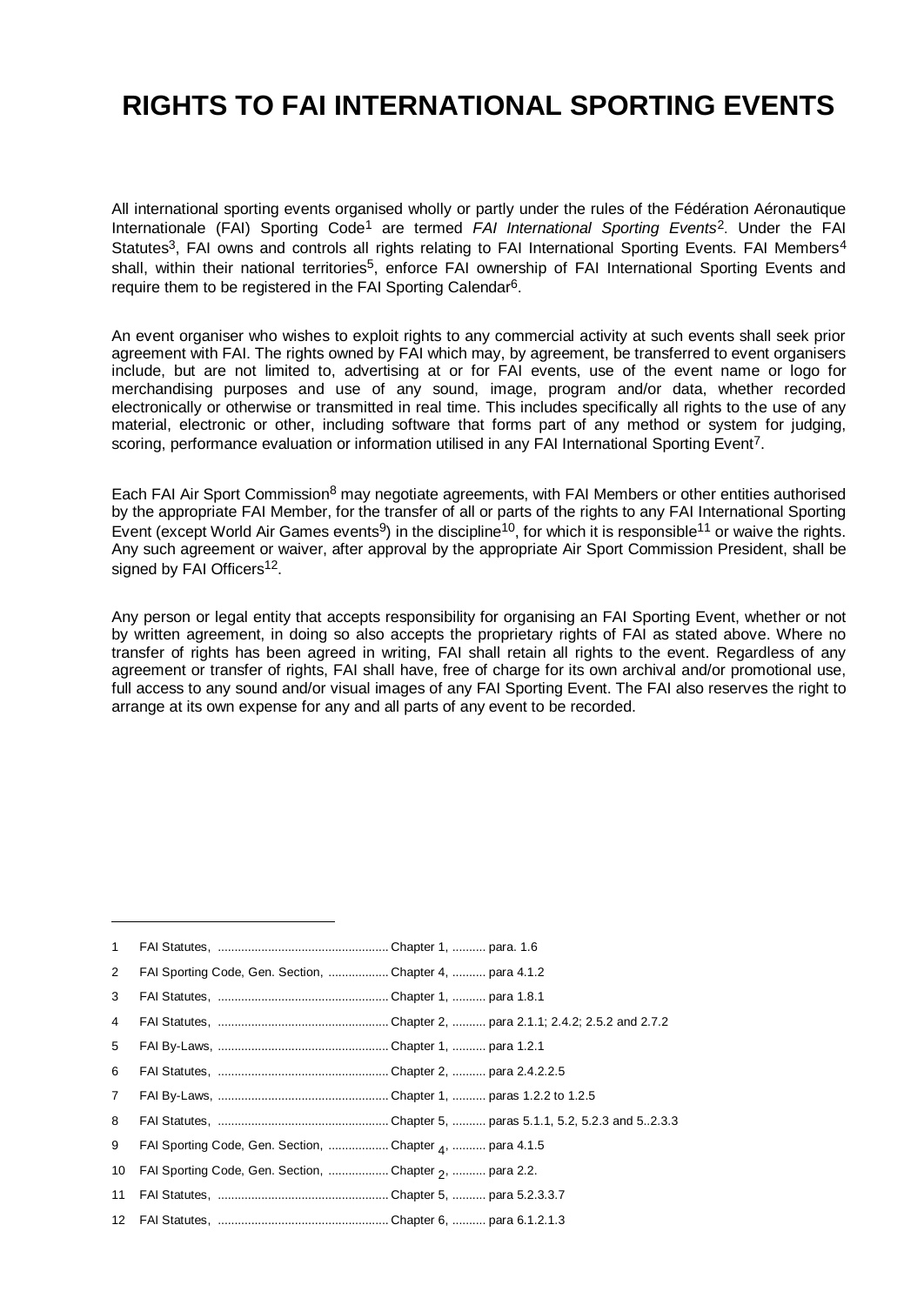# **PAGE DELIBERATELY LEFT BLANK**

*So that the following section begins on a front sided-page if printed back-to-back*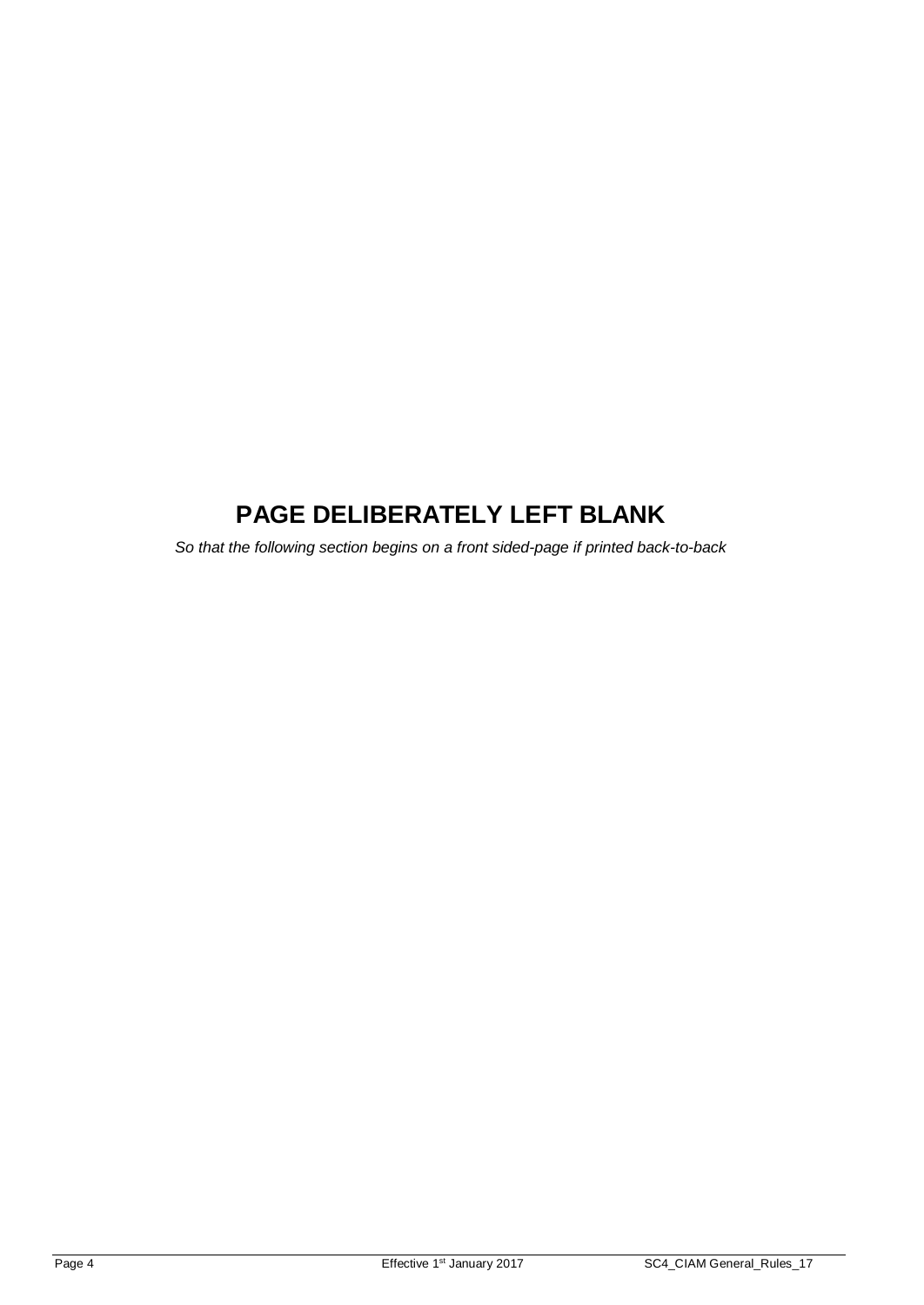# **INTRODUCTION TO FAI SPORTING CODE SECTION 4**

FAI Sporting Code Section 4 contains the rules and regulations for FAI recognised activities in model aircraft and space models. These regulations are the responsibility of the FAI Aeromodelling Commission (CIAM) and complement the General Section of the FAI Sporting Code which contains the rules and regulations common to all FAI activities.

Section 4 is split into Volumes to ease downloading the regulations for specific activities.

Present Volume "CIAM General Rules" gives the general rules for CIAM activities and events.

The dedicated Volumes contain all specific information for the activity concerned: rules for official and provisional classes, World Cup rules, guides for organisers and judges. There is also a dedicated Volume for records.

The dedicated Volumes are as below:

#### **Model aircraft contests**

| Free Flight                      | F1                        |
|----------------------------------|---------------------------|
| Control Line                     | F2                        |
| RC Aerobatics                    | F <sub>3</sub> Aerobatics |
| <b>RC</b> Soaring                | F3 Soaring                |
| <b>RC</b> Helicopter             | F3 Helicopter             |
| <b>RC Pylon Racing</b>           | F3 Pylon Racing           |
| <b>RC Multi-rotor FPV Racing</b> | F3 Multi-rotor FPV Racing |
| Scale Model Aircraft             | F4                        |
| <b>RC Electric Powered</b>       | F5                        |
| Aerostats                        | F7                        |
| <b>Space model contests</b>      | S                         |
| Records                          | <b>RECORDS</b>            |
| Electronic devices in contest    | EDIC                      |

*Note:*

*The use of "shall" and "must" implies that the aspect concerned is mandatory. The use of "should" implies a non-mandatory recommendation; "may" indicates what is permitted, and "will" indicates what is going to happen.*

*Words of masculine gender shall be taken as including the feminine gender unless the context indicates otherwise.*

*Words expressing the singular will be taken to include the plural and vice versa.*

*Italics are used for explanatory notes.*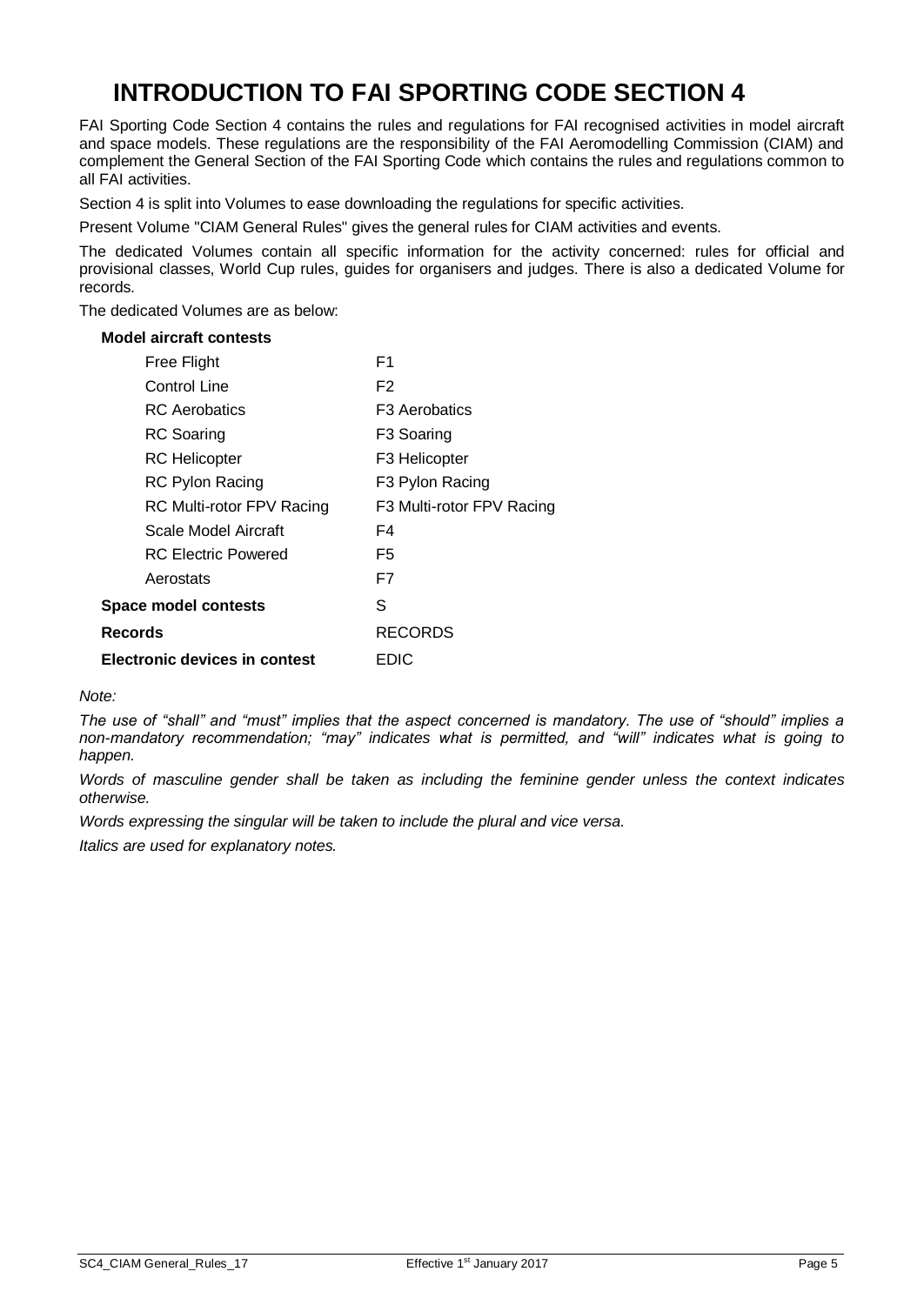# **THIS VOLUME INCLUDES THE FOLLOWING AMENDMENTS TO THE VOLUME ABR EDITION 2016**

| Paragraph                                                            | <b>Plenary Meeting</b><br>approving<br>change                                                                                     | <b>Brief description of change</b>                                                                                                                                      |  |
|----------------------------------------------------------------------|-----------------------------------------------------------------------------------------------------------------------------------|-------------------------------------------------------------------------------------------------------------------------------------------------------------------------|--|
|                                                                      | Revision of the 'Volume ABR' with a new structure of the document. Naming of the Volume is replaced by "CIAM General Rules".      |                                                                                                                                                                         |  |
| The part relative to records has been removed in a dedicated Volume. |                                                                                                                                   |                                                                                                                                                                         |  |
|                                                                      | Each form, template, table and list downloadable from the "Documents" section of the CIAM website is mentioned in the appropriate |                                                                                                                                                                         |  |
|                                                                      | paragraph of the present CIAM General Rules Volume.                                                                               |                                                                                                                                                                         |  |
|                                                                      |                                                                                                                                   | Main amendments of the rules introduced compared to Volume ABR are defined below.                                                                                       |  |
| A.1                                                                  |                                                                                                                                   | Introduction of CIAM general provisions (constitution, aims and objectives, duties and<br>powers, duration).                                                            |  |
| A.2                                                                  |                                                                                                                                   | Introduction of CIAM general rules relative to authority and automatic revision.                                                                                        |  |
| A.3                                                                  |                                                                                                                                   | Description of the CIAM organisation.                                                                                                                                   |  |
| A.5                                                                  |                                                                                                                                   | Introduction of the possibility of a location other than Lausanne for the CIAM Plenary Meeting.                                                                         |  |
| A.6.1                                                                |                                                                                                                                   | Clarification of the Bureau composition: all Chairmen of permanent Subcommittees are<br>members.                                                                        |  |
| A.6.3                                                                |                                                                                                                                   | Introduction of procedure in case of resignation of a Bureau member.                                                                                                    |  |
| A.6.4                                                                |                                                                                                                                   | Introduction of procedure for dismissal of a Bureau member.                                                                                                             |  |
| A.6.5                                                                |                                                                                                                                   | Deletion of the reference to the Assistant Secretary tasks.                                                                                                             |  |
| A.6.6                                                                |                                                                                                                                   | Clarification on Bureau Meeting Minutes.                                                                                                                                |  |
| A.7                                                                  |                                                                                                                                   | Introduction of the FPV Racing and Similar Activities Subcommittee.                                                                                                     |  |
| A.8                                                                  |                                                                                                                                   | List of the current types of technical experts.                                                                                                                         |  |
| A.9                                                                  |                                                                                                                                   | Replacement of 'rule' by 'class' for provisional and official classification.                                                                                           |  |
| A.10.2                                                               |                                                                                                                                   | Clarification of the possibility of amendments to rule changes not yet implemented.                                                                                     |  |
| A.13                                                                 |                                                                                                                                   | List of the current CIAM awards.                                                                                                                                        |  |
| A.14e                                                                |                                                                                                                                   | Clarification for payment of the Aeromodelling Scholarship.                                                                                                             |  |
| B.1.1                                                                |                                                                                                                                   | Introduction of the definition of 'aircraft', 'aerodyne' and 'aerostat'.                                                                                                |  |
| B.1.2.5                                                              |                                                                                                                                   | Change of the status of the F5J class: official class instead of provisional class.                                                                                     |  |
|                                                                      |                                                                                                                                   | Deletion of the provisional classes F5A and F5H.                                                                                                                        |  |
| <b>B.1.3</b>                                                         |                                                                                                                                   | Clarification of the names of the model aircraft classes.<br>Application of the noise limits to model aircraft with electric motors.                                    |  |
| B.2                                                                  |                                                                                                                                   | Introduction of general specifications relative to class S.                                                                                                             |  |
| <b>B.3</b>                                                           | 2016                                                                                                                              | Introduction of general specifications relative to class U.                                                                                                             |  |
| <b>B.4</b>                                                           |                                                                                                                                   | Introduction of complementary definitions of expressions.                                                                                                               |  |
|                                                                      |                                                                                                                                   | Definition of "ballast" deleted: definition must be precisely defined in the concerned class.                                                                           |  |
| C.2                                                                  |                                                                                                                                   | Restructure according to the FAI General Section of the types of CIAM international events.                                                                             |  |
| C.3                                                                  |                                                                                                                                   | Clarification of registration of events in the FAI Sporting Calendar.                                                                                                   |  |
| C.5.1.2                                                              |                                                                                                                                   | Deletion of the requirement that the competitor must be the builder of the model.                                                                                       |  |
| C.6                                                                  |                                                                                                                                   | Mention of the option for individual classes to also request a valid FAI Sporting Licence for<br>some participants (helper, mechanic, caller, ) other than competitors. |  |
| C.7.1                                                                |                                                                                                                                   | Mention of the dissolution of the FAI Jury according to the FAI Sporting Code General<br>Section.                                                                       |  |
| C.7.4                                                                |                                                                                                                                   | Introduction of the World Cup Board.                                                                                                                                    |  |
| C.9                                                                  |                                                                                                                                   | List of the current types of international judges.                                                                                                                      |  |
| C.10.2                                                               |                                                                                                                                   | Introduction of the number of models eligible for entry in class S.                                                                                                     |  |
| C.11.1                                                               |                                                                                                                                   | Deletion of "or, for Free Flight, each part of the model" (at the end of line b).                                                                                       |  |
| C.11.2                                                               |                                                                                                                                   | Introduction of the identification marks requirements for class S.                                                                                                      |  |
| C.14.1                                                               |                                                                                                                                   | Moratorium of at least 4 years not applicable for popular classes with more than 300<br>competitors at the World Cup competitions.                                      |  |
| C.15.2                                                               |                                                                                                                                   | List of the current World Championships for classes F and S.                                                                                                            |  |
| C.15.4                                                               |                                                                                                                                   | Clarification relative to information bulletins for WCh and CCh.                                                                                                        |  |
| C.15.5                                                               |                                                                                                                                   | Clarification on entry fees (C.15.5.1) and optional fees (C.15.5.2).                                                                                                    |  |
| C.15.8                                                               |                                                                                                                                   | Clarification relative to WCh and CCh results.                                                                                                                          |  |
| C.20.3                                                               |                                                                                                                                   | Amendment regarding the time limit for lodging a protest relative to the official results.                                                                              |  |
| C.19                                                                 |                                                                                                                                   | Introduction of penalties that may be imposed by the contest director or CIAM Bureau.                                                                                   |  |
| C.21                                                                 |                                                                                                                                   | Clarification relative to CIAM trophies.                                                                                                                                |  |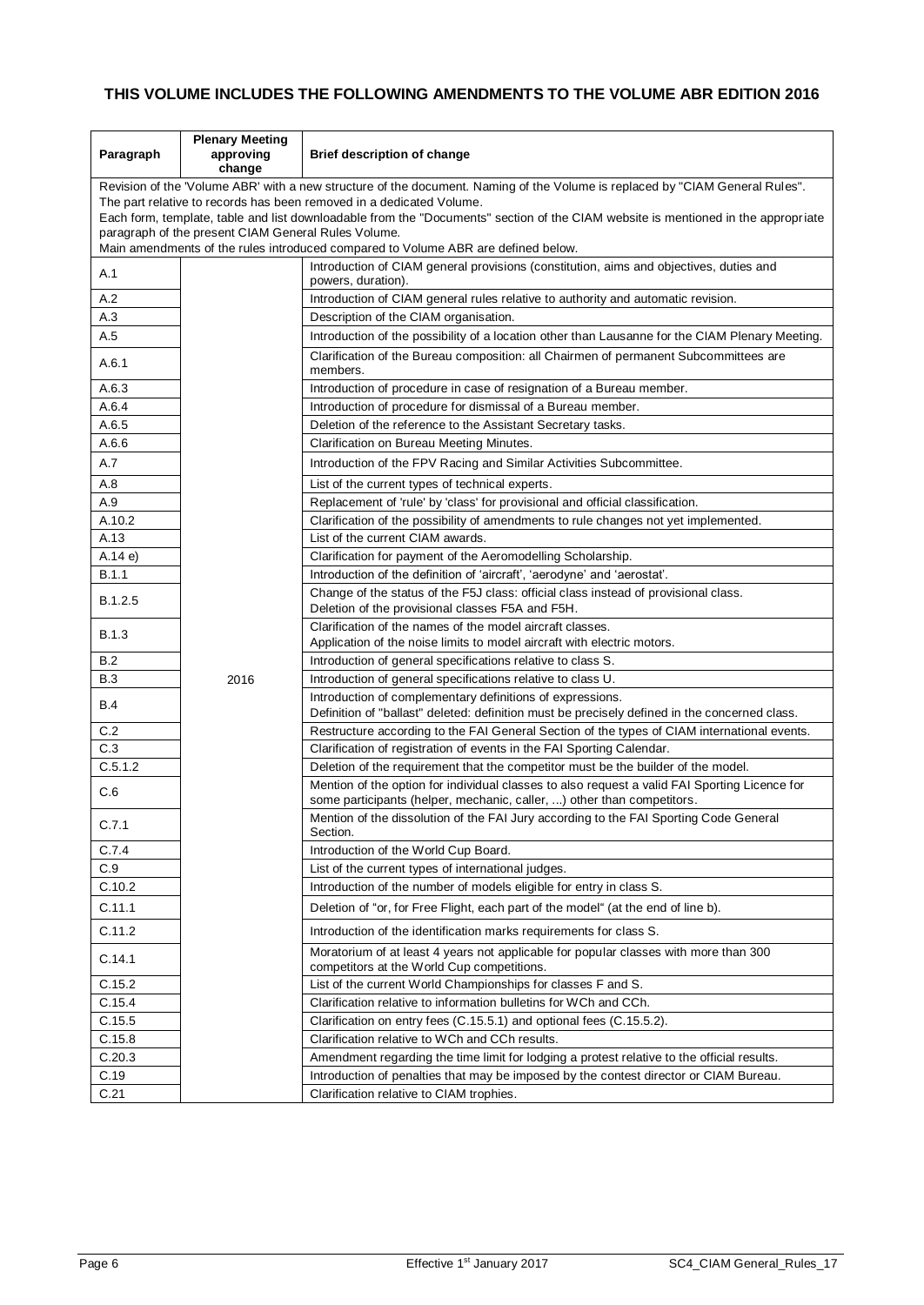# - TABLE OF CONTENTS -

| SECTION B - GENERAL SPECIFICATIONS FOR CIAM CLASSES 17     |  |
|------------------------------------------------------------|--|
|                                                            |  |
|                                                            |  |
|                                                            |  |
|                                                            |  |
| SECTION C - CIAM GENERAL RULES FOR INTERNATIONAL EVENTS 25 |  |
|                                                            |  |
|                                                            |  |
|                                                            |  |
|                                                            |  |
|                                                            |  |
|                                                            |  |
|                                                            |  |
|                                                            |  |
|                                                            |  |
|                                                            |  |
|                                                            |  |
|                                                            |  |
|                                                            |  |
|                                                            |  |
|                                                            |  |
|                                                            |  |
|                                                            |  |
|                                                            |  |
|                                                            |  |
|                                                            |  |
|                                                            |  |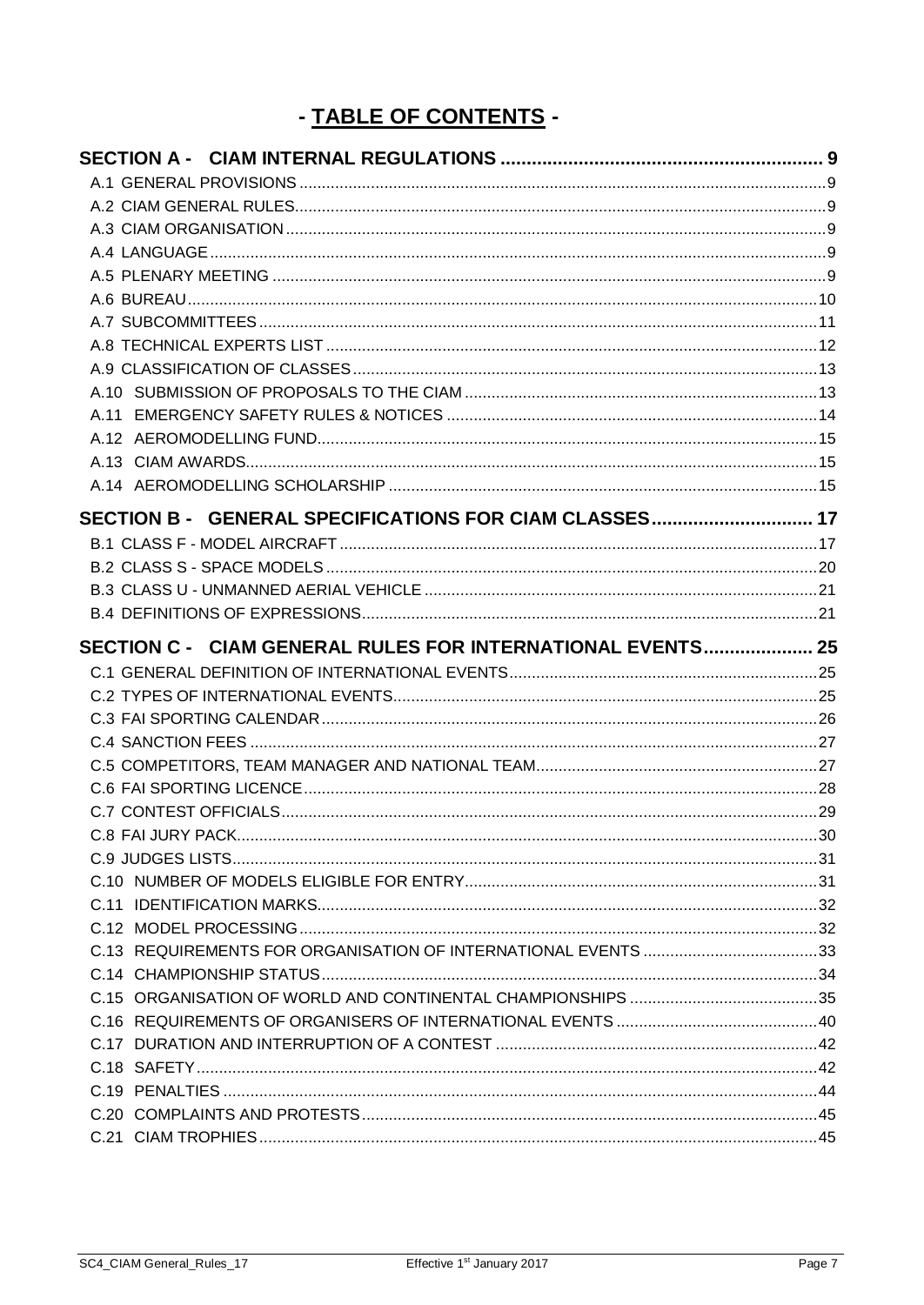# **PAGE DELIBERATELY LEFT BLANK**

*So that the following section begins on a front sided-page if printed back-to-back*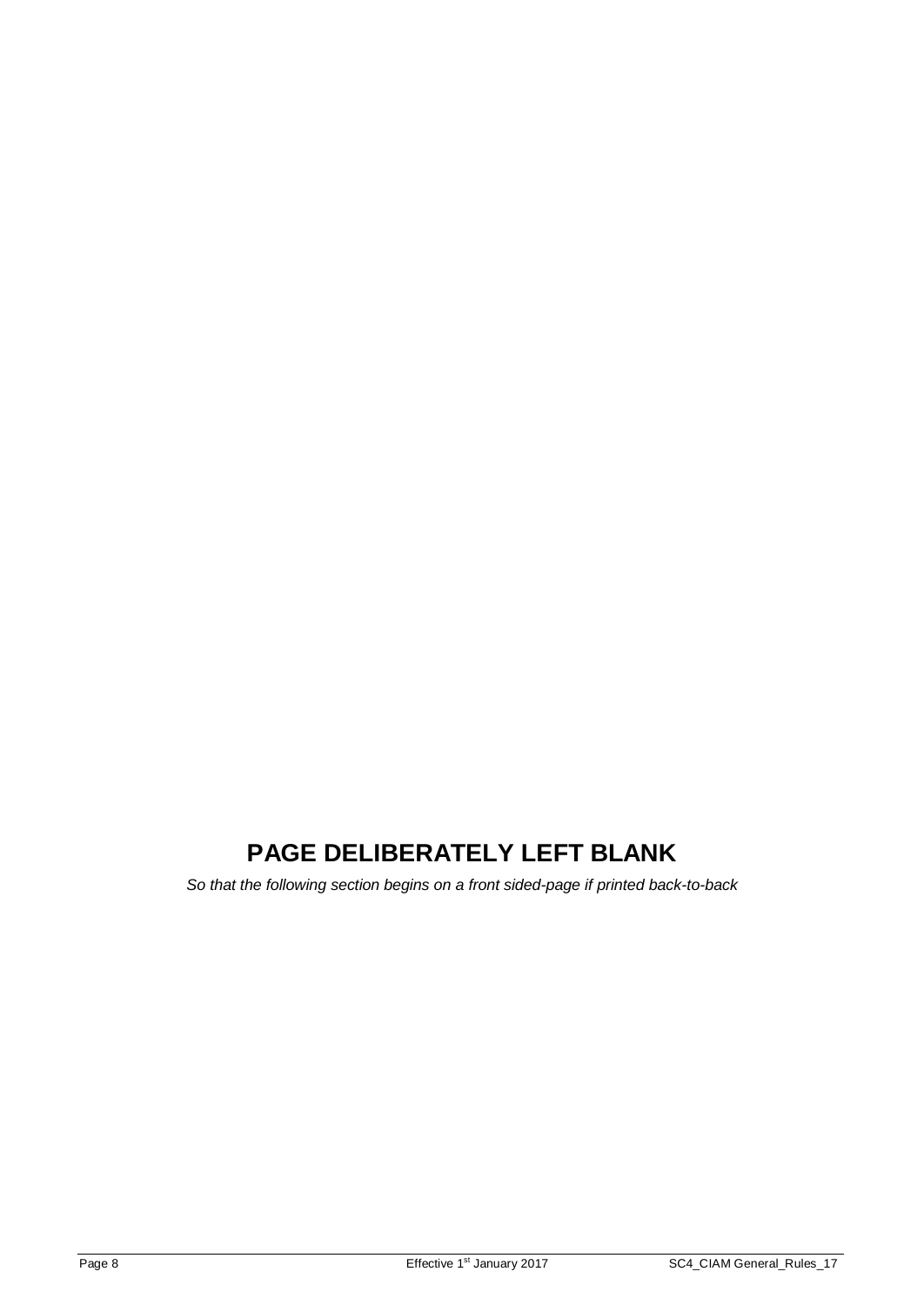# **SECTION A - CIAM INTERNAL REGULATIONS**

# <span id="page-8-1"></span><span id="page-8-0"></span>**A.1 GENERAL PROVISIONS**

#### **A.1.1 Constitution**

The Aeromodelling Commission of the Federation Aéronautique Internationale (FAI) named Commission Internationale d'AéroModélisme (CIAM) is a permanent FAI Air Sport Commission (see FAI Statutes 5.1.2.1), established in accordance with the FAI Statutes and By-Laws to be responsible for all matters relating to flying aeromodels and spacemodels (see FAI Statutes 5.2.3.3.7.6). This concerns the following two FAI classes:

- Class F Model Aircraft
- Class S Space Models

In addition, the CIAM is responsible for records for: Class U - Unmanned Aerial Vehicle (UAV).

The CIAM is responsible to the FAI General Conference (see FAI Statutes 5.1.2.6) and is under obligation to implement the FAI Statutes (5.2.3.3), By-Laws and Sporting Code.

#### **A.1.2 Aims and objectives**

In accordance with the FAI Statutes (1.2), CIAM shall promote FAI aims and objectives in building and flying model aircraft and space models.

#### **A.1.3 Duties and powers**

The CIAM shall exercise its duties, powers, functions and responsibilities in accordance with the FAI Statutes (1.3 & 5.2.3), By-Laws and General Section of the Sporting Code, and with its own internal regulations defined in the present Volume.

# **A.1.4 Duration**

The CIAM is a permanent Commission of the FAI, established by the FAI General Conference for an unlimited period of time (see FAI Statutes 3.4.1.9 & 5.1.2.4).

#### <span id="page-8-2"></span>**A.2 CIAM GENERAL RULES**

# **A.2.1 Authority**

The CIAM is authorised to prepare, approve and publish general rules to cover its own procedures within the parameters of the FAI Statutes By-Laws and Sporting Code (see FAI Statutes 5.1.5).

#### **A.2.2 Automatic revision**

The present Volume shall be automatically revised in accordance with any change in the FAI Statutes, By-Laws and General Section of the Sporting Code.

# <span id="page-8-3"></span>**A.3 CIAM ORGANISATION**

CIAM's official elements are:

- 1. The Plenary Meeting, the governing body of the CIAM, which shall deal with and decide on all CIAM legislative, executive, financial and procedural matters within its responsibilities.
- 2. The Bureau, which, between Plenary Meetings, carries out the policy and directions of the Plenary Meeting, and may exercise certain responsibilities as defined by the Plenary Meeting and specified in the present Volume (see FAI By-Laws 3.2.1 & 3.2.2).
- 3. Permanent or Temporary Subcommittees established by the Plenary Meeting and responsible only to the Plenary Meeting (see FAI Statutes 5.1.2.5).
- 4. Permanent or Temporary Working Groups established by the Plenary Meeting or Bureau and responsible to the Plenary Meeting or the Bureau (see FAI Statutes 5.1.2.5).

# <span id="page-8-4"></span>**A.4 LANGUAGE**

The working language of the CIAM shall be English, and all documents, minutes, rules etc. shall be prepared and presented in English.

# <span id="page-8-5"></span>**A.5 PLENARY MEETING**

The Plenary Meeting shall convene once a year in March or April, or at such other times as shall be decided by the President.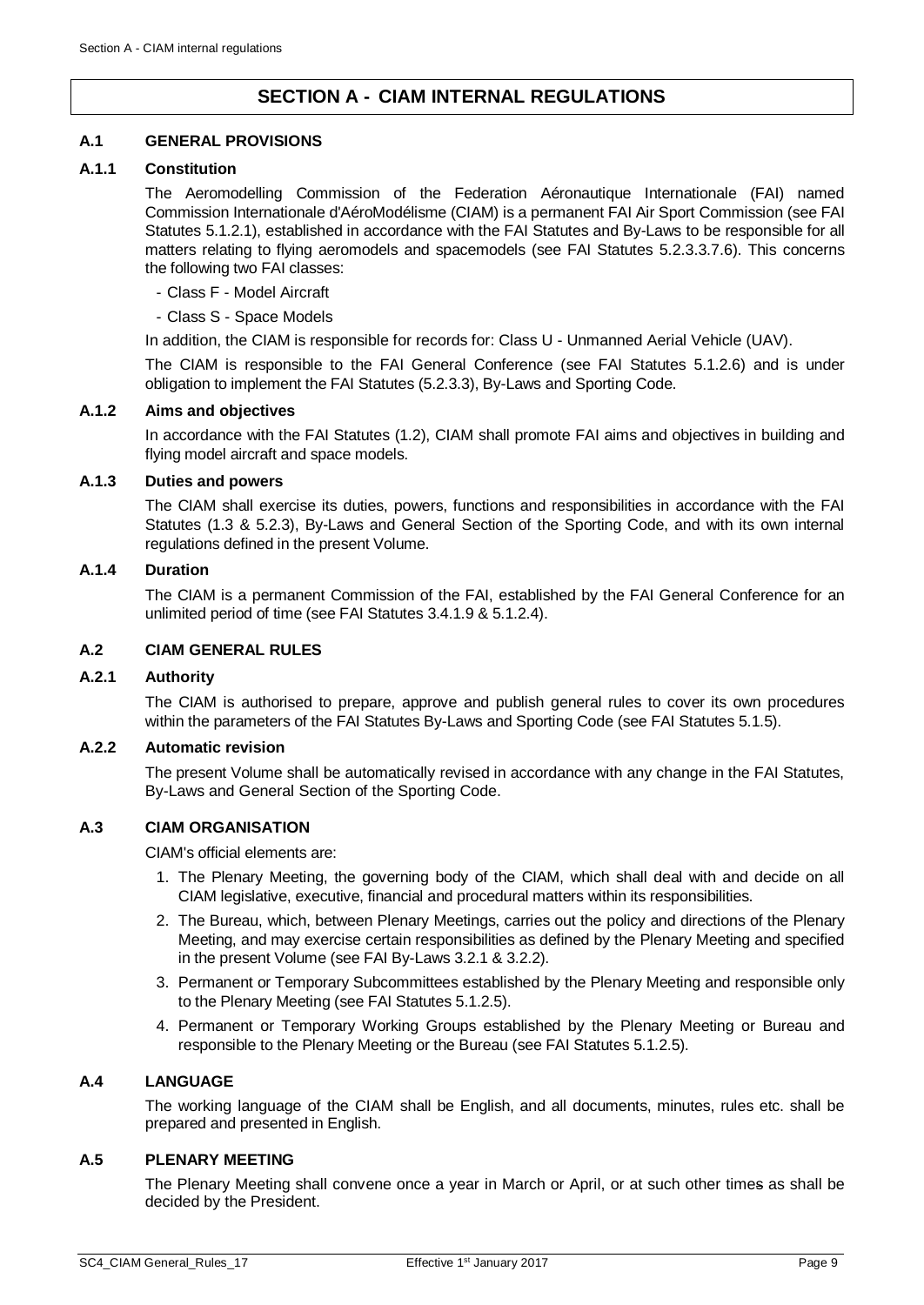According to FAI By-Laws 3.4.3:

- CIAM shall normally meet at, or in the vicinity of, the FAI Head Offices in Lausanne but may meet in other locations provided it has been voted by an absolute majority (> 50 %) of the Plenary Meeting;
- the host organisation shall pay all costs including suitable travel, hotel and administrative expenses for the FAI Secretary General and/or his authorised representatives to attend.

Another location for a CIAM Plenary Meeting will be selected by means of a vote on hosting proposals made by CIAM Delegates.

# **A.5.1 Agenda**

The Agenda for the Plenary Meeting is prepared by the Secretary in agreement with the President, and distributed by the FAI Office.

The Agenda shall include proposals drawn up in the manner required i[n A.10.](#page-12-1)

The Agenda shall be despatched to the NACs and the officers of the Bureau with the notice convening the Meeting not later than 45 days before the Meeting.

If the Agenda is not sent out in proper time, the Plenary Meeting may be postponed by the President.

The President may add to the Agenda any matter considered to be urgent.

#### **A.5.2 Technical Meetings**

On the first day there will be preliminary Technical Meetings held by the Chairmen of the appropriate Subcommittees. These Meetings shall consider items in the Agenda for the purpose of discussion and briefing of all those present and shall, through the Subcommittee Chairman, make their recommendations thereon, together with the recommendations resulting from voting in the Subcommittee proper, to the Plenary Meeting.

Under normal circumstances, in step with the rule change procedure, a Technical Meeting may be held every two years according to the two-year cycle rule changes (see [A.10.2\)](#page-12-2) which means the year of the World Championship for an official class with championship status.

In case of emergency safety proposals or issues considered urgent by the Subcommittee Chairman, the Chairman is entitled to schedule an interim Meeting.

Eligible to attend are Subcommittee members, voting Delegates, Alternates and any others approved by their National Airsports Control (NAC). Among those eligible to attend, only one person per country may vote.

# **A.5.3 Voting procedure**

The voting system for Plenary Meeting and Technical meetings is that of a simple majority.

The votes for a proposal are counted and then the votes against the proposal are counted.

The higher number of votes decides whether the proposal succeeds or fails. Abstentions do not affect the outcome and are not counted.

#### **A.5.4 Plenary Meeting Minutes**

The Minutes of the Plenary Meeting are to be drafted by the Secretary, approved by the President and distributed by the FAI Office not later than 6 weeks after the Meeting.

# <span id="page-9-0"></span>**A.6 BUREAU**

# **A.6.1 Composition**

The Bureau is composed of a President, three Vice Presidents, one of whom shall assume the duties of Treasurer, a Secretary, a Technical Secretary, plus the Chairmen of the permanent Subcommittees.

If none of the Vice Presidents can act as Treasurer, then Bureau may appoint a Treasurer who will not have any voting rights at Bureau.

The CIAM Presidents of Honour may be invited by the President to take part in the Bureau Meetings but do not have voting rights.

The President may also invite representatives of the NACs preparing World Championships or other persons required for the business of the Bureau.

#### **A.6.2 Term of office and election**

In accordance with FAI Statute 5.1.2.8, the term of office for the entire Bureau, and any Treasurer appointed by Bureau, will be two years.

At each even-year Plenary Meeting, the CIAM shall elect a President, three Vice Presidents, a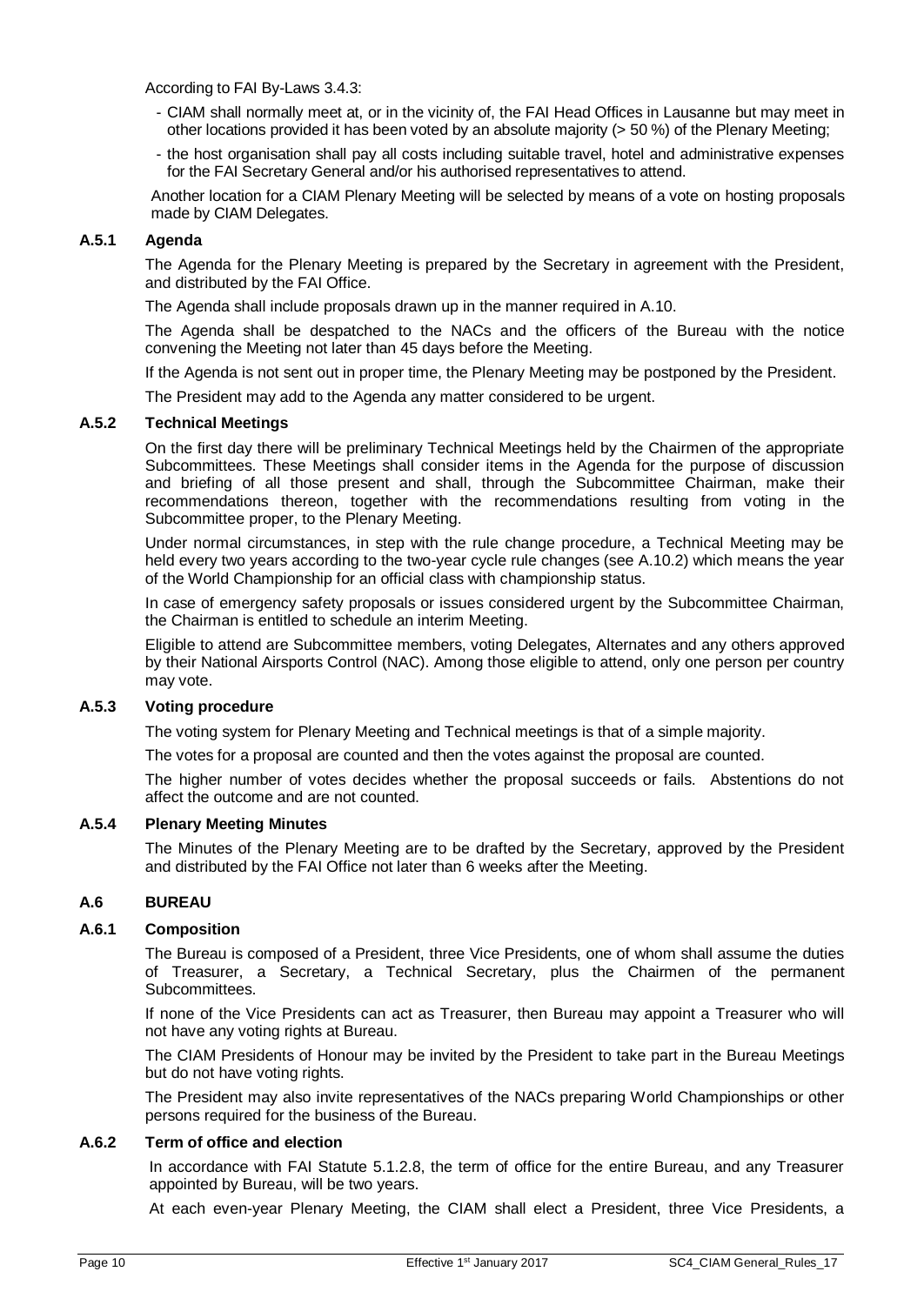Secretary and a Technical Secretary by a secret ballot for a two year term.

The rest of the Bureau members (Subcommittee Chairmen) shall be elected as described i[n A.7.1.](#page-11-1)

#### **A.6.3 Resignation**

If a Bureau member at any time submits a resignation to the Bureau, it shall be accepted with immediate effect and that Officer shall thereafter have no standing as a CIAM Officer. If the President resigns, the 1<sup>st</sup> Vice President will assume the duties of the President until the next Plenary Meeting.

If a Vice President resigns, the other Vice Presidents will assume the duties of that Vice President until the next Plenary Meeting.

If the Secretary, or the Technical Secretary or the Treasurer, or any Subcommittee Chairman resigns, the Bureau will appoint a replacement to serve until the next Plenary Meeting.

The same procedure will apply if a Bureau member is permanently incapacitated or dies.

If the election corresponding to the Bureau member's position is not scheduled to be held at the next Plenary Meeting, an election shall however be held in order to fill any Bureau vacancy caused by any resignation for the one year remaining of the two year term.

#### **A.6.4 Dismissal**

The dismissal of a Bureau member can only be decided by the Plenary Meeting with a vote by an absolute majority (> 50 %).

In case of dismissal, election of a successor will be held at the Plenary Meeting in order to fill the vacancy for the one year remaining of the two year term.

# **A.6.5 Competence**

The following matters are within the Bureau's competence:

- a) The interpretation, application and control of CIAM decisions.
- b) The control of organisation of World and Continental Championships.
- c) The approval of World and Continental Championships Juries and Judges, including the Range Safety Officer (RSO) at Space Modelling Championships.
- d) The submission of proposals to the CIAM.
- e) The accomplishment of any mission conferred by the Plenary Meeting.
- f) The approval of the lists of Judges and Technical Experts.

It is not in the competence of the Bureau to alter decisions taken during the Plenary Meeting regarding the maximum entry fee for participants at World and Continental Championships.

The Secretary shall keep a register of the CIAM perpetual trophies and be responsible for preparing the Minutes of each Meeting and sending them to the FAI Office and the President within 4 weeks.

The Technical Secretary shall be responsible for maintaining the current FAI Sporting Code Section 4 complete with amendments and additions in accordance with the decisions of the CIAM. He will also co-ordinate the work of the Subcommittees as necessary. The Technical Secretary will also check the record attempt dossiers.

The Bureau meets once in December, and then just before the Plenary Meeting and when convened by the President.

#### **A.6.6 Bureau Meeting Minutes**

The Minutes of the December Bureau Meeting shall be sent by the Secretary electronically to the Bureau members, Subcommittee Chairmen and the FAI Office no later than 15<sup>th</sup> January each year.

The Minutes of the other Bureau Meetings are to be drafted by the Secretary, approved by the President and distributed by the FAI Office not later than 6 weeks after the Meeting.

Interim decisions made by the Bureau must be included in the next Bureau Meeting Minutes.

#### <span id="page-10-0"></span>**A.7 SUBCOMMITTEES**

The CIAM may set up Subcommittees, which are consulted for advice on sporting and technical matters in the special category concerned.

*cont/…*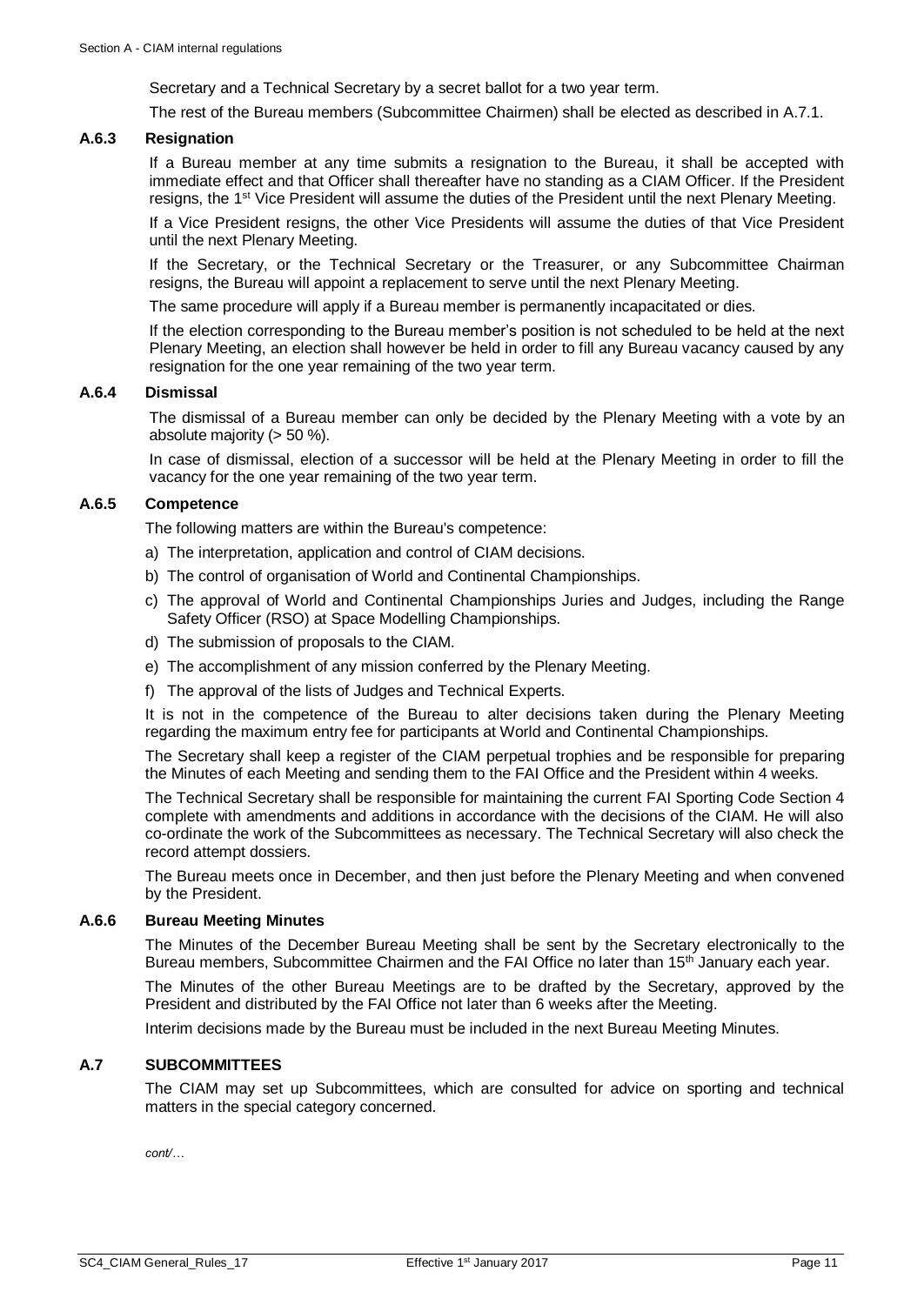*Note: The current permanent Subcommittees are:*

*F1 Free Flight F3 Soaring F2 Control Line F4 Scale F3 Aerobatics F5 Electric F3 Helicopters F7 Aerostats F3 FPV Racing and Similar Activities Education*

*F3 Pylon Racing S Space Modelling*

# <span id="page-11-1"></span>**A.7.1 Election of Subcommittee Chairmen**

The CIAM elects by secret ballot the Chairman of each Subcommittee for a period of two years, with a compulsory confirmation after one year.

The election shall occur at the Plenary Meeting during the year in which a Subcommittee may have a regularly scheduled Meeting for decision purposes and in which a World Championship for the subject category is held. For F1, the election year is the year in which the F1ABC Senior World Championships take place and for F3 Soaring it is the year in which the F3B World Championship takes place.

The Chairman may be re-elected for an unlimited number of terms. He may not serve on more than one Subcommittee simultaneously.

*Note: Election of the Subcommittee Chairmen are held as follows:*

*Odd years Even Years*  $F1$  Free Flight *F3 Aerobatics F4 Scale F3 Helicopters F5 Electric F3 Soaring F7 Aerostats F3 Pylon Racing FPV Racing and similar activities*

*S Space Modelling Education*

# **A.7.2 Composition**

Each Subcommittee shall consist of a minimum of six members including the Chairman, all of different nationality, regardless of the number of members.

The Subcommittee Chairman selects the members from the approved list of technical experts. The Subcommittee Chairmen shall on their own initiative invite other persons as members, but they must be approved by their NAC. The NAC may suggest but not appoint alternative members.

The Subcommittee members serve as individual expert consultants and are not obliged to represent the views of their NAC.

The Subcommittee Chairmen must send the list of the members of their respective Subcommittee as soon as they have been established to the President and the FAI Office. The same procedure applies for any changes in the membership of the Subcommittees.

The Subcommittee Chairman must publish on the official FAI website the list of the members of his Subcommittee by 1<sup>st</sup> May of every year.

# **A.7.3 Subcommittee work**

The Subcommittee Chairmen are free to organise the work of their Subcommittees, meetings, correspondence etc., as they consider most efficient.

The Subcommittees may in no circumstance publish recommendations, guides or rules, which have not been previously approved by the CIAM or the Bureau.

The Subcommittee Chairman will circulate the Plenary Meeting's official Agenda to the Subcommittee members and ask for a vote, this vote to be presented to the Plenary Meeting together with the result from the Technical Meeting at the Plenary Meeting.

# <span id="page-11-0"></span>**A.8 TECHNICAL EXPERTS LIST**

- a) Nominations for persons to be put on the list of technical experts must be received by the FAI Office no later than 15<sup>th</sup> November.
- b) The list is valid for two years starting the following January and is updated annually. If no list is presented by the deadline in any year, then the old list stands for one more year. Subcommittee members should be chosen from the list. The nomination must contain the information requested by the FAI Office on the electronic forms it sends to NACs.
- c) To comply with the principle of NACs and Airsports Persons, NACs are only permitted to submit names of persons of their own NAC.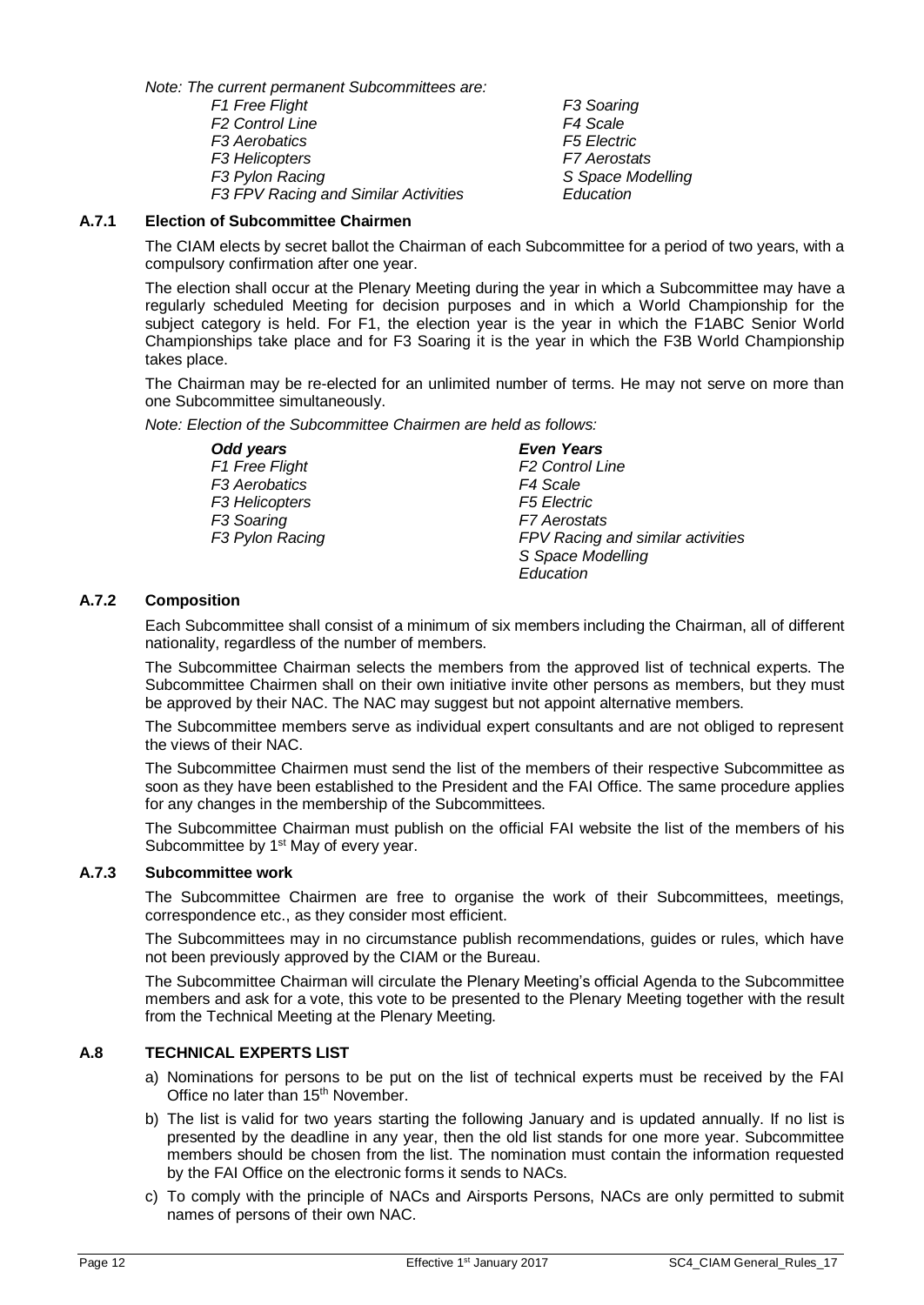- d) The Subcommittees' terms of office will be between Plenary Meetings.
- e) Technical experts may be nominated for each category in the following classes:

| Free Flight F1A, F1B, F1C, F1D, F1E | Control Line F2A, F2B, F2C, F2D |
|-------------------------------------|---------------------------------|
| RC Aerobatics F3A, F3M, F3P, F3S    | RC Helicopter F3C, F3N          |
| RC Soaring F3B, F3F, F3J, F3K       | <b>RC Pylon Racing</b>          |
| Scale                               | Electric Flight F5B, F5D, F5H   |
| Aerostats                           | FPV Racing                      |
| Space Modelling                     | Education                       |
|                                     |                                 |

*Note: a person may be nominated technical expert for more than one class and even for all classes of a Subcommittee.*

# <span id="page-12-0"></span>**A.9 CLASSIFICATION OF CLASSES**

Classes may be official or provisional.

Only official classes may be considered for a World Championship status.

*Note: CIAM classes (official and provisional ones) are listed in Section B of the present Volume. Official classes with championship status are identified in [C.15.2.](#page-35-0) The list of the CIAM classes is also downloadable from "Documents" section of the CIAM website [http://www.fai.org/ciam-documents.](http://www.fai.org/ciam-documents)*

#### **A.9.1 Change of class from provisional to official**

Before being considered for adoption by the CIAM as an official FAI class, rules of the provisional class must first have been used in each year of a two-year period up to the year of consideration.

The rules must have been used in at least five international contests, or three World Cup contests. All the contests must be registered on the FAI Sporting Calendar and involve a total of at least five FAI member countries with at least two countries per contest and at least 50 competitors in total per year.

#### **A.9.2 National classes**

In order to attract more participants in model aircraft competitions, each NAC is encouraged to establish further national model aircraft classes in addition to FAI classes. A NAC does not require permission from FAI to have its own classes.

# <span id="page-12-1"></span>**A.10 SUBMISSION OF PROPOSALS TO THE CIAM**

#### **A.10.1 Requirements for proposals**

Each proposal must conform to the following requirements:

- a) State the Volume in the FAI Sporting Code, or its relevant approved amendments, to which the proposal refers.
- b) Quote the relevant paragraph and/or heading from the FAI Sporting Code.
- c) Detail exactly what the alteration or addition to the wording is to be. Deleted text should be shown as strike-through, new text as bold underlined format.
- d) Give the reason(s) behind the proposed alteration in a short separate paragraph.
- e) All technical amendments must be accompanied by supporting data.
- f) Submit each proposal on a separate document regardless of category.
- g) All rule proposals, guides and whatever items accepted for the Agenda must be made available electronically in rich text format (RTF) or Word 97-2003 to facilitate compilation of the Agenda.

*Note: To facilitate the generation of proposals in the accepted format, a Word document containing the above layout and a help file on document naming is downloadable from "Documents" section of the CIAM websit[e http://www.fai.org/ciam-documents.](http://www.fai.org/ciam-documents)* 

#### <span id="page-12-2"></span>**A.10.2 Effective date of rule changes**

- a) For official classes, a period of two years of no changes to model aircraft/space model specifications, manoeuvre schedules and rules will be strictly enforced.
- b) The two-year cycle shall be as follows:

Official class with championship status: in step with the World Championship cycle.

Other official class: in step with the second year of the two-year anniversary cycle of the date of the Plenary Meeting at which the class was approved as official.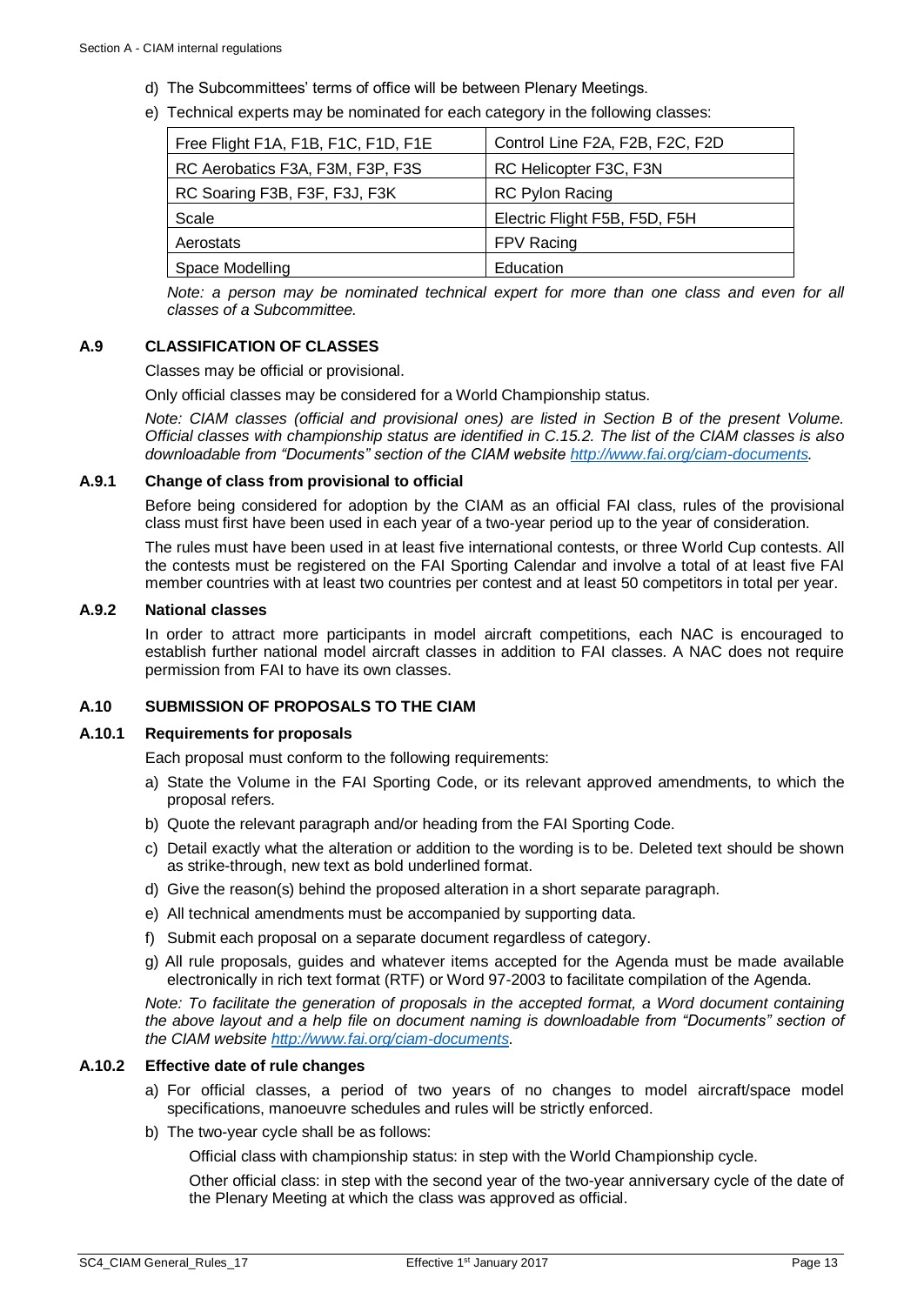c) Rules can be amended in the years as follows:

Official class with championship status: in the year of a World Championship.

Other official class: in the second year of the two-year cycle.

Any change will become effective the following January unless a different date is specified and approved at the Plenary Meeting.

- d) Provisional classes are not subject to this two-year rule cycle.
- h) Amendments to rule changes not yet implemented shall be as follows:
	- i) Not permitted for rules approved for implementation in the year following approval.
	- ii) Permitted for "advanced publication" rules that have been approved by Plenary Meeting with an implementation date of at least three years in the future. These rules must have been published in a special annex at the back of the appropriate Volume of the FAI Sporting Code.

This advance publication must be made in the year following approval by the Plenary Meeting.

- e) The only exceptions allowed to the procedure above are genuine and urgent safety matters, indispensable rule clarifications and noise rulings.
- g) All proposals are first to be carefully scrutinised by the Chairmen of the relevant Subcommittees who will check them for validity before presenting them to the Bureau. It will be the Chairman's duty to point out any ambiguities or lack of conformity with CIAM requirements in the proposal, as well as any effects it may have on other regulations. Apart from the exceptions stated above, proposals will only be accepted on Plenary Agendas in years for which Technical Meetings are entitled to be held. This shall not apply to provisional classes.

#### **A.10.3 Submission procedure**

Proposals may be submitted to the CIAM by:

- a) All NACs and/or NAC approved CIAM Delegates.
- b) The Bureau.
- c) The Chairmen of the Subcommittees subsequent to the agreement of the majority of the members of the Subcommittee concerned.

All proposals from Subcommittees and NACs for the Plenary Meeting must be submitted through the FAI automatic submission process in the correct format between  $1<sup>st</sup>$  August and  $15<sup>th</sup>$  November of the year immediately preceding the Plenary Meeting at which the proposals may be considered within the appropriate two-year rule cycle.

*Note: The web address for the automatic submission process will generally be included in the reminder letter that the FAI Office sends out or it may be obtained directly from the FAI Office.*

The Technical Secretary will email the proposals to the relevant Subcommittee Chairman, who must present their findings in print at the December Bureau Meeting. Proposals are to be approved at the Bureau Meeting after which the Technical Secretary sets up a draft of the proposals section of the Plenary Meeting Agenda to be approved by the President. The finalised Agenda will be sent by the Secretary to the FAI Office who will arrange to send it out to the NACs.

Any proposals received out of sequence with the appropriate two-year cycle (see [A.10.2\)](#page-12-2) will need to be re-submitted by the proposer in the correct year.

*Note: Neither the CIAM nor the FAI Office has the resources to retain such proposals on file until the next Plenary Meeting.*

# <span id="page-13-0"></span>**A.11 EMERGENCY SAFETY RULES & NOTICES**

#### **A.11.1 Emergency safety rules**

- a) New or amended safety rules shall be effective one calendar month from the end of the Plenary Meeting of that year or for the next CIAM approved contest, in the category affected, whichever is the sooner.
- b) Any amended or new safety rule(s) shall appear in the Organiser Bulletins of the appropriate championship(s) being held that year.
- c) All safety rules shall be the responsibility of the Technical Secretary who shall liaise with the appropriate Subcommittee Chairman regarding specific safety rule(s).

*cont/…*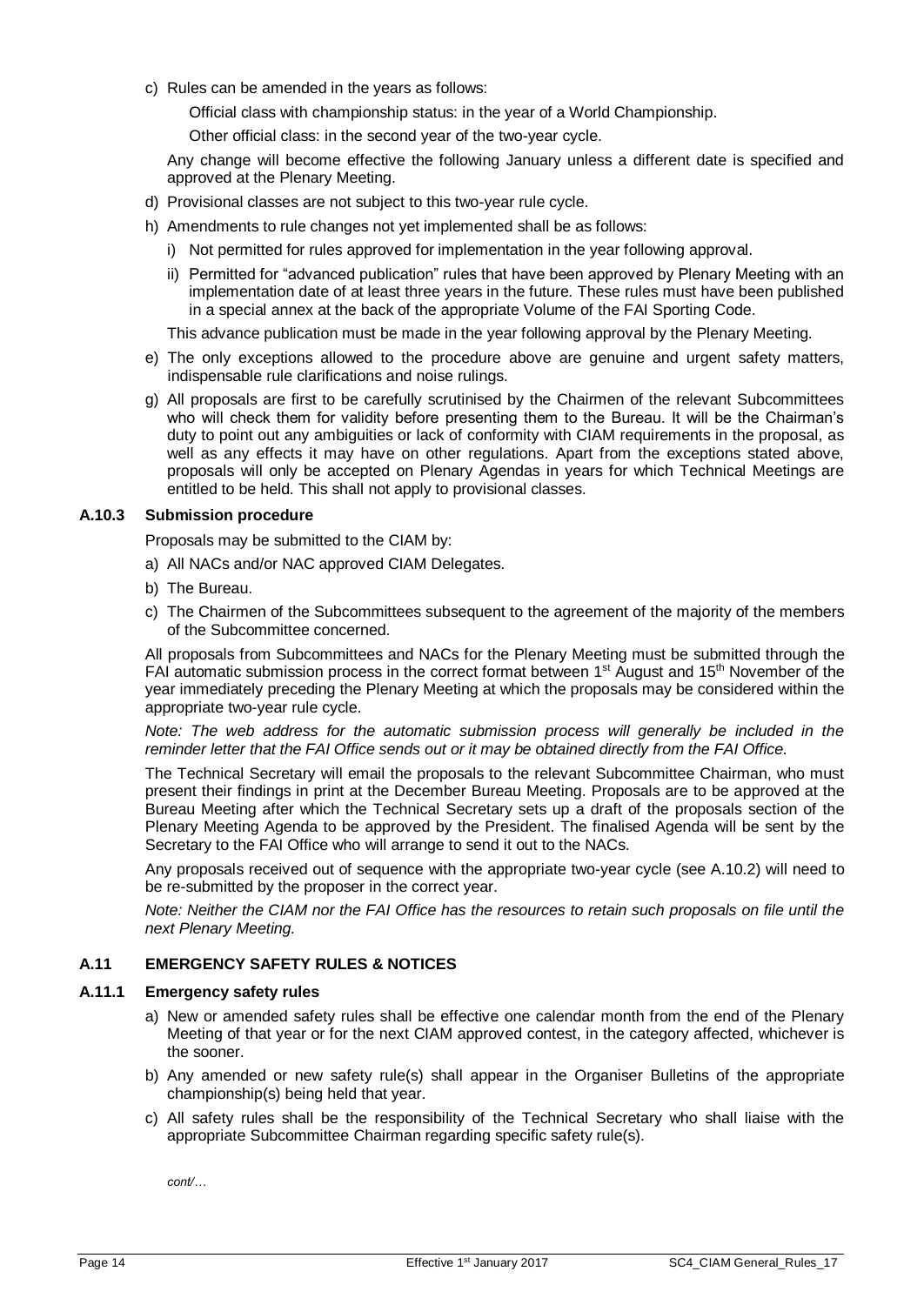#### **A.11.2 Emergency safety notices**

- a) NACs shall be informed of any safety notice by email within five days of the end of the Plenary Meeting or the agreement of a majority of the Bureau in the case of safety notices that need to be generated between Plenary Meetings.
- b) Any safety notice shall appear on the CIAM homepage of the FAI website within five days of the end of the Plenary Meeting or the Bureau decision to issue such a notice taken between Plenary Meetings.
- c) All safety notices shall be the responsibility of the Technical Secretary who may liaise with the appropriate Subcommittee Chairman regarding the formulation of any such notice.
- d) It will be the responsibility of the Technical Secretary, or in his absence, the Secretary, to liaise with the FAI Office as necessary regarding the formal promulgation of any safety notice.

#### <span id="page-14-0"></span>**A.12 AEROMODELLING FUND**

An Aeromodelling Fund shall be maintained to hold monies paid as sanction fees for listing events in the FAI Sporting Calendar. See [C.4](#page-26-0) for the sanction fees.

The fund shall be used for:

- a) paying of unrecouped costs of publishing the CIAM Flyer;
- b) paying the cost of FAI Medals and Diplomas for Model Aircraft and Space Modelling World Cup contests;
- c) paying the cost of refurbishment of World Championship Trophies when required;
- d) re-imbursement of the transport and accommodation costs incurred by the President or his alternate in attending the FAI General Conference, the Bureau and Plenary Meetings;
- e) paying the costs, to the limit of available funds in any year, not properly a charge on a NAC, of attendance at Bureau Meetings;
- f) the single payment for the CIAM Aeromodelling Scholarship as and when it is awarded (see [A.14\)](#page-14-2).

# <span id="page-14-1"></span>**A.13 CIAM AWARDS**

The current CIAM awards are:

- Aeromodelling Gold Medal
- Alphonse Penaud Diploma
- Antonov Diploma
- Andrei Tupolev Medal
- Andrei Tupolev Diploma
- Frank Ehling Diploma

The characteristics of each CIAM award are defined in FAI By-Laws (7.7).

Submissions of nominations for CIAM awards must be received on the standard forms by the FAI Office no later than 15<sup>th</sup> November.

*Note: The standard forms are downloadable from "Documents" section of the CIAM website [http://www.fai.org/ciam-documents.](http://www.fai.org/ciam-documents)*

# <span id="page-14-2"></span>**A.14 AEROMODELLING SCHOLARSHIP**

- a) The Aeromodelling Scholarship may be awarded to one appropriately qualified person from age 16 up to age 21 in the year of nomination to help with the education of the successful nominee.
- b) Only one person from a country may be nominated annually by that candidate's NAC.
- c) Only one Scholarship may be awarded in any one year.
- d) Procedure:
	- i) A NAC sends to the FAI Office the nomination form duly completed, stamped and signed plus the required documentation to be received by 15<sup>th</sup> November.

*Note: The nomination form is downloadable from "Documents" section of the CIAM website [http://www.fai.org/ciam-documents.](http://www.fai.org/ciam-documents)* 

ii) All forms and attached documentation, including personal statements, will be forwarded to the CIAM Scholarship Selection Group of seven world-wide Education Experts, who shall independently consider the nominations and place the candidates in descending order of merit.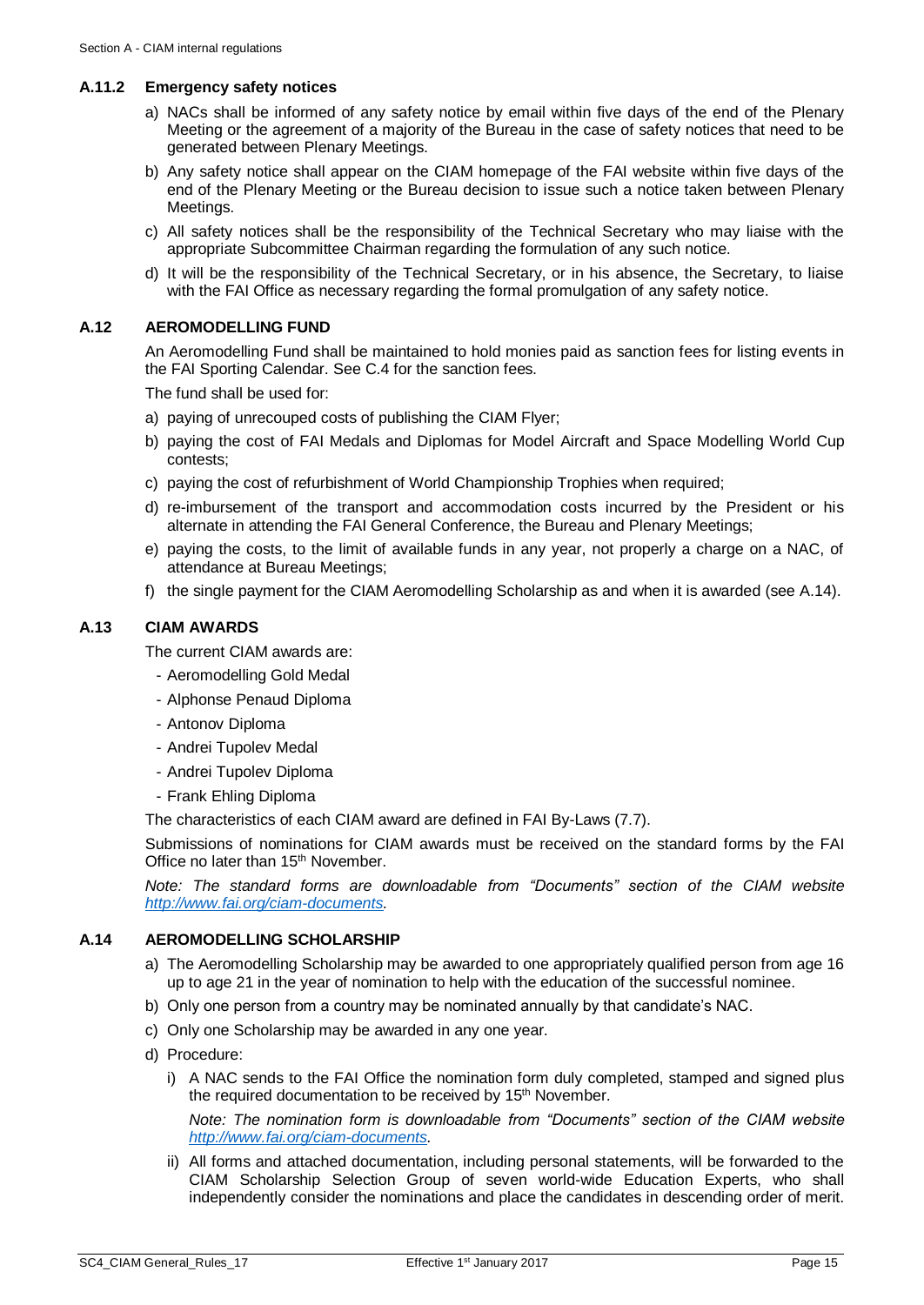Any member of the Selection Group who is related to, or close friends with, any of the nominees must excuse himself from the selection procedure of that year.

- iii) The Bureau shall scrutinise the recommendations and nominate one candidate to be presented to the Plenary Meeting for approval. The Plenary Meeting awards the Scholarship.
- e) Payment
	- i) The FAI will transfer the Scholarship award of 2,000 Euros to the awarded student, or his/her parents or his/her guardians after all valid receipts which justify the full amount of the Scholarship have been submitted.
	- ii) The receipts must prove the payment of the tuition fees of schools, or colleges or universities or the financial funding of educational books or other educational equipment and have to be issued to the awarded student or clearly indicate that they are for his/her benefit. The receipts are to be summarised in English using the CIAM expenses summary form.

*Note: The CIAM expenses summary form is downloadable from "Documents" section of the CIAM website [http://www.fai.org/ciam-documents.](http://www.fai.org/ciam-documents)*

- iii) The FAI office shall forward all receipts to the CIAM Treasurer for monitoring purposes.
- iv) The Delegate of the NAC administering the Scholarship award shall present a report at the following Plenary Meeting (to be received by the FAI Office by the previous 15<sup>th</sup> November).
- e) CIAM Scholarship cycle

| 15 <sup>th</sup> November                       | Deadline for candidate submissions                         |
|-------------------------------------------------|------------------------------------------------------------|
| <b>Following March</b>                          | Candidate approved by Plenary Meeting                      |
| Following 15 <sup>th</sup> November<br>Delegate | Deadline for CIAM Scholar's report for next Plenary by NAC |
|                                                 | Deadline for next candidate submissions                    |
| <b>Following March</b>                          | Next candidate approved by Plenary Meeting                 |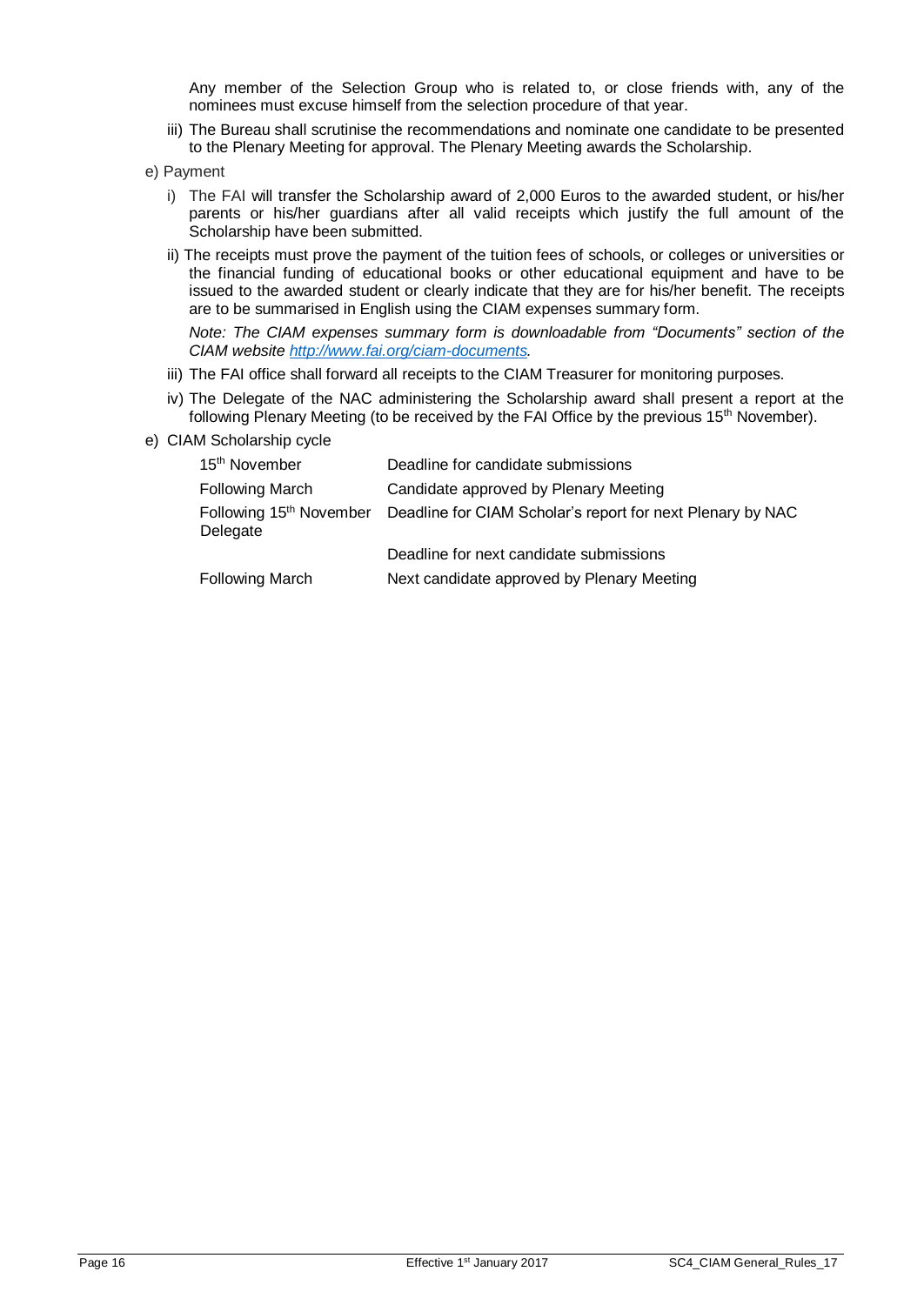# **SECTION B - GENERAL SPECIFICATIONS FOR CIAM CLASSES**

# <span id="page-16-1"></span><span id="page-16-0"></span>**B.1 CLASS F - MODEL AIRCRAFT**

#### **B.1.1 General definition**

- a) A model aircraft is an aircraft of limited dimensions, with or without a propulsion device, not able to carry a human being and to be used for contest, sport or recreational purposes.
- b) For the whole flight, a radio-controlled model aircraft must be within visual line of sight (VLOS) of the person who directly assumes its control or who is in a situation to take the direct control at any moment, including if the model is being flown automatically to a selected location.
- c) For control line model aircraft, the flier must physically hold the control line handle and control the model aircraft himself.
- d) Free flight model aircraft must be launched by the flier, and must not be equipped with any device that allows them to be flown automatically to a selected location or controlled remotely during the flight other than to stop the motor and/or to terminate the flight.

Regulations applicable to air law, air traffic and control in the respective countries take precedence.

*Note: FAI Sporting Code General Section 2.3 defines an aircraft as a vehicle that can be sustained in the atmosphere by forces exerted on it by the air and states that there are two types of aircraft:* 

- *Aerodyne defined as a heavier-than-air aircraft which derives its lift in flight mainly from aerodynamic forces.*
- *Aerostat defined as an aircraft lighter than air.*

# **B.1.2 Classification of model aircraft**

Official and provisional model aircraft classes are listed below for each category.

*Note: The list of the CIAM classes is downloadable from "Documents" section of the CIAM website [http://www.fai.org/ciam-documents.](http://www.fai.org/ciam-documents) Official classes which have championship status are mentioned in [C.15.2.](#page-35-0)*

- B.1.2.1 Category F1 Free Flight
	- a) This is a flight during which there exists no physical connection between the model aircraft and the competitor or his helper. Radio control functions are allowed only when specifically stated in the rules for the relevant class. Closed loop control systems with active sensors and operating aerodynamic flight controls or moving mass are not allowed, unless allowed in the class rules.
	- b) Unless specified otherwise in the rules for a particular class, Free Flight models must be launched with at least one hand holding the fuselage of the model.
	- c) This category is divided into the following classes:
		- i) Official classes
			- F1A FF Gliders
			- F1B FF "Wakefield"
			- F1C FF Aircraft with Piston Engines
			- F1D FF Indoor Aircraft
			- F1E FF Slope Soaring Gliders
			- F1N FF Indoor Hand Launch Gliders
			- F1P FF Introduction Aircraft with Piston Motor
		- ii) Provisional classes
			- F1G -FF "Coupe d'Hiver"
			- F1H FF Small Gliders
			- F1J FF Small Aircraft with Piston Motor
			- $F1K$  FF Aircraft with  $CO<sub>2</sub>$  Motor
			- F1L FF Indoor Aircraft EZB
			- F1M -FF Indoor Beginner's Aircraft
			- F1Q -FF Electric Powered Aircraft
			- F1R FF Indoor Aircraft Micro 35
			- F1S FF Small Electric Powered Aircraft "E36"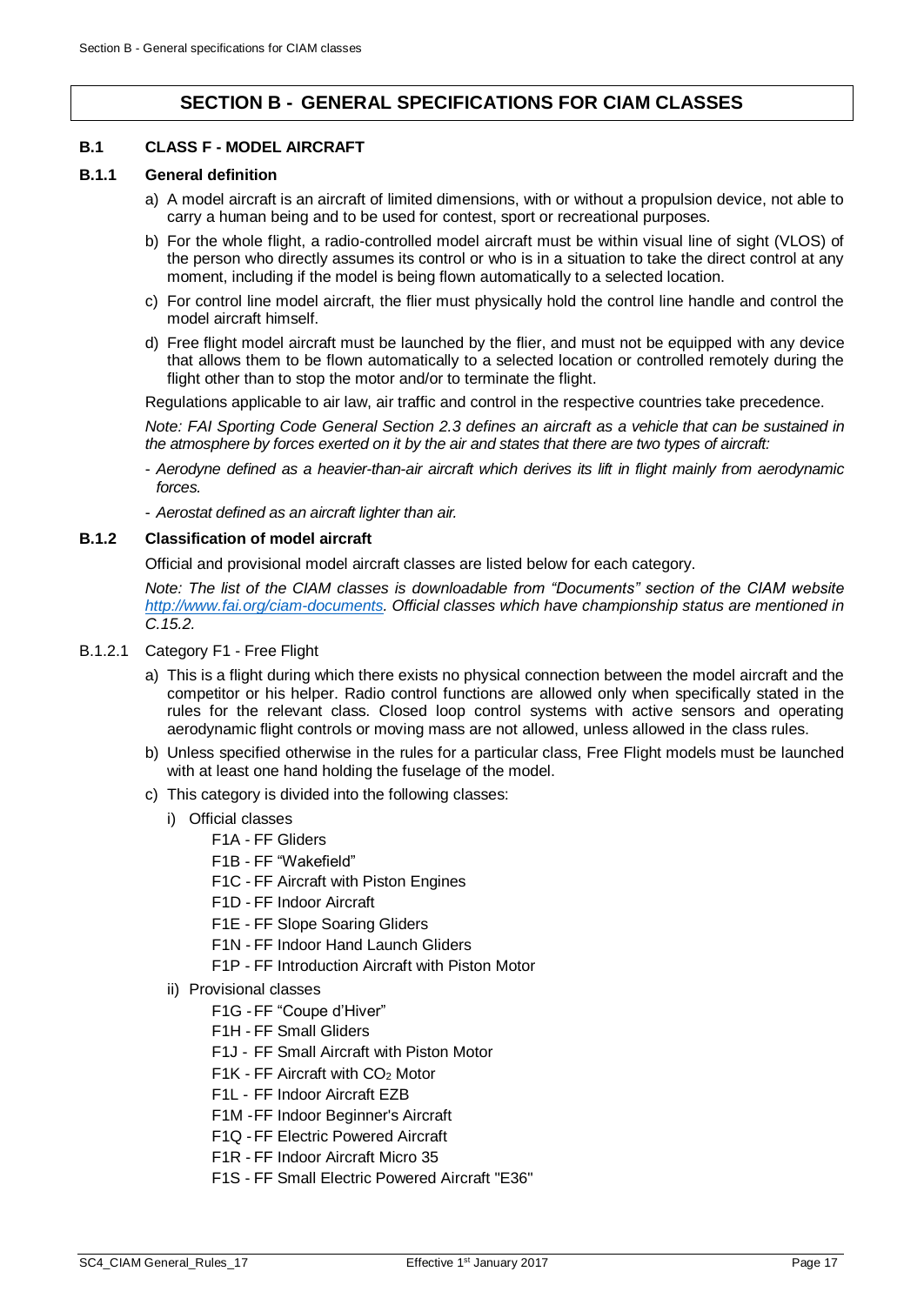- <span id="page-17-0"></span>B.1.2.2 Category F2 - Control Line Flight
	- a) Control Line Flight is flight during which all flight control is accomplished via physical connection to the pilot through one or more inextensible wires or cables directly connected to the model aircraft.

The control wires or cables must be attached to a hand held device (control handle). Automatic flight path control and/or automatic manoeuvring are not permitted.

- b) Powertrain control may be accomplished by the pilot via the wires or cables or by an onboard selfcontained, automatic process.
- c) For initial start-up of the engine(s), any device or system is permitted including the use of 2.4 GHz Spread Spectrum technology legal for use in the concerned country. The competitor will determine the suitability for use of the chosen system. Any such device or system must:
	- i) be operated only by the pilot or assigned mechanics/helpers, and
	- ii) not affect any other model.
- d) For permanent shutdown of the engine(s), any device or system is permitted including the use of 2.4 GHz Spread Spectrum technology legal for use in the concerned country. The competitor will determine the suitability for use of the chosen system.
	- Any such device or system:
	- i) must be operated only by the pilot, and
	- ii) must not affect any other model.
- e) A safety strap connecting the competitor's wrist to the control handle must be provided by the competitor and used during all flights. A pull test shall be applied separately to the safety strap. This pull test will be applied according to each class specification concerning the lines' pull test.
- f) The regulations for classes must be set forth in class rules. Except for reasons of safety, class rules must not contradict or invalidate [B.1.2.2.](#page-17-0)
- g) This category is divided into the following classes:
	- i) Official classes
		- F2A CL Speed
		- F2B CL Aerobatics
		- F2C CL Team-Racing
		- F2D CL Combat
	- ii) Provisional classes
		- F2E CL Diesel Motor Combat
		- F2F CL Diesel Profile Team-Racing
		- F2G CL Electric Speed

#### B.1.2.3 Category F3 - Radio Controlled Flight

This is a flight during which the model aircraft is manoeuvred by control surface(s) in attitude, direction and altitude by the flier on the ground using radio control.

This category is divided into the following classes:

- i) Official classes
	- F3A RC Aerobatic Aircraft
	- F3B RC Multi-Task Gliders
	- F3C RC Aerobatic Helicopters
	- F3D RC Pylon Racing Aeroplanes
	- F3F RC Slope Soaring Gliders
	- F3J RC Thermal Duration Gliders
	- F3K RC Hand Launch Gliders
	- F3M -RC Large Aerobatic Aircraft
	- F3N RC Freestyle Aerobatic Helicopters
	- F3P RC Indoor Aerobatic Aircraft
- ii) Provisional classes
	- F3H RC Soaring Cross Country Gliders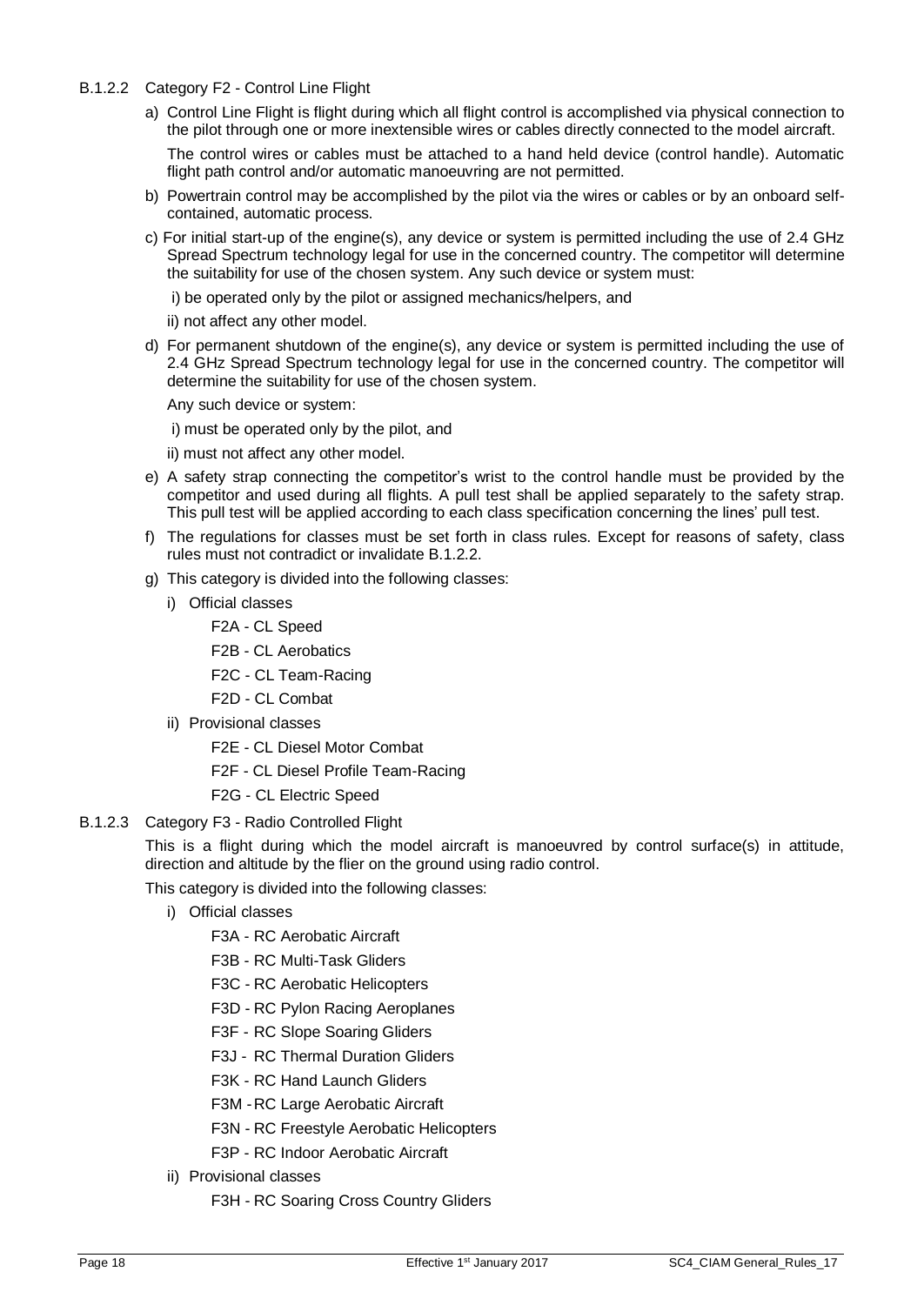- F3Q RC Aero-Tow Gliders
- F3R RC Pylon Racing Limited Technology Aeroplanes
- F3S RC Jet Aerobatic Aircraft
- F3T RC Semi-Scale Pylon Racing with Controlled Technology Aeroplanes
- F3U RC Multi-rotor FPV Racing
- B.1.2.4 Category F4 Scale Model Aircraft

A scale model shall be a scaled down replica of a heavier-than-air man-carrying aircraft. This category is divided into the following classes:

- i) Official classes
	- F4B CL Scale Aeroplanes
	- F4C RC Scale Aeroplanes
	- F4H RC Stand-Off Scale Aeroplanes
- ii) Provisional classes
	- F4A FF Outdoor Scale Aeroplanes
	- F4D FF Indoor Rubber Scale Aeroplanes
	- F4E FF Indoor CO<sub>2</sub> or Electric Scale Aeroplanes
	- F4F FF Peanut Scale Aeroplanes
	- F4G RC Large Scale Aeroplanes
	- F4J RC Team Scale Aeroplanes
	- F4K RC Scale Helicopters
- B.1.2.5 Category F5 Radio Control Electric Powered Aircraft

This category is divided into the following classes:

- i) Official classes
	- F5B RC Electric Powered Motor Gliders
	- F5D RC Electric Powered Pylon Racing Aeroplanes
	- F5J RC Electric Powered Thermal Duration Gliders
- ii) Provisional classes
	- F5E RC Solar Powered Aeroplanes
	- F5F RC 6 Cell Electric Powered Motor Gliders
	- F5G RC Electric Powered Big Motor Gliders
	- F5K RC Electric Powered Indoor Pylon Racing Aeroplanes
- B.1.2.6 Category F7 Radio Controlled Aerostats
	- This category is divided into the following classes (provisional classes):
		- F7A RC Hot-Air Balloons
		- F7B RC Airships

# **B.1.3 General characteristics of a model aircraft**

a) Unless specified otherwise in the rules for a particular class or in the records rules, model aircraft shall meet the following general specifications:

- b) Noise limits shall be applied to powered model aircraft categories, with 96 dB(A) at 3 metres for any category which does not have approval for any other noise rule. Specific noise measuring procedures are to be developed by each Subcommittee for its category.
- c) Noise limits do not apply to model aircraft equipped with turbines**.**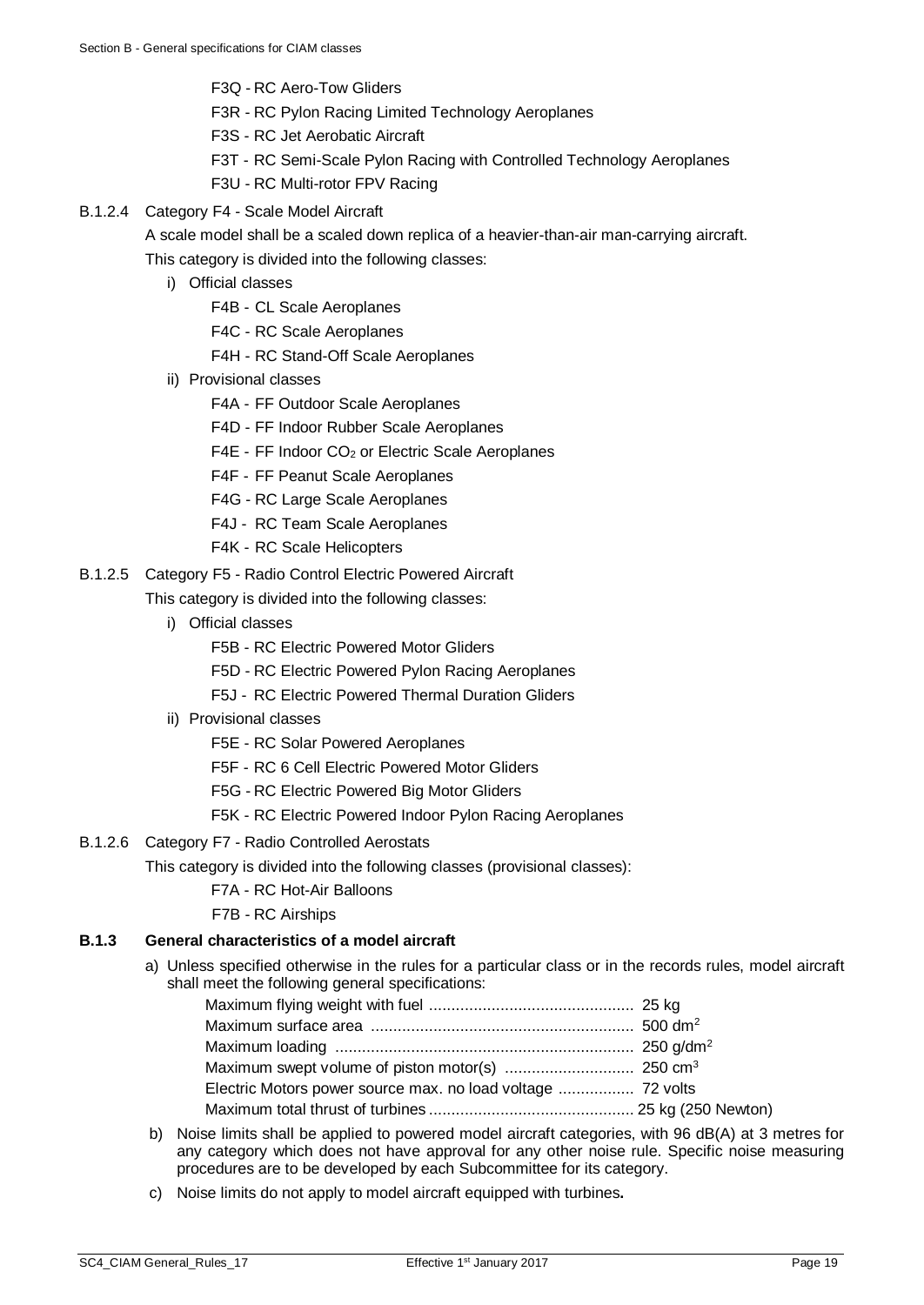# <span id="page-19-0"></span>**B.2 CLASS S - SPACE MODELS**

# **B.2.1 General definition**

- a) A space model is a spacecraft or aerospacecraft of limited dimensions and limited payloadcarrying capability, unable to carry a human being or commercial payloads.
- b) A space model is a model rocket or rocket glider that:
	- rises into the air without the use of aerodynamic lift forces to overcome the gravitational forces;
	- is set in motion by the force of a thrust rocket engine(s)
	- is characterised by a vertical or near vertical free ballistic flight a cone with an angle of 60°;
	- is oriented vertically on the launching device
	- includes a device for returning it safely to the ground in a condition that allows its reuse;
	- is constructed primarily of non-metallic materials.
- c) The 'thrust rocket engine' which supplies the propulsive force for the space model is a solid propellant reaction engine in which all chemical ingredients of a combustible nature are pre-mixed and ready for use.
- d) Regulations applicable to air law, air traffic and control in the respective countries take precedence.

# **B.2.2 Classification of space models**

*Note: The list of the CIAM classes is downloadable from "Documents" section of the CIAM website [http://www.fai.org/ciam-documents.](http://www.fai.org/ciam-documents) Official classes which have the championship status are mentioned in [C.15.2.](#page-35-0)*

Space models classes (official classes) are:

- S1 Altitude
- S2 Payload
- S3 Parachute duration
- S4 Boost-glider duration
- S5 Scale altitude
- S6 Streamer duration
- S7 Scale
- S8 Rocket glider duration
- S9 Gyrocopter duration
- S10 Flex-wing duration

Each class, except class S7, is divided into subclasses defined as follows according to total impulse (in Newton-seconds):

- A 0.00 to 2.50 Ns
- B 2.51 to 5.00 Ns
- C 5.01 to 10.00 Ns
- D 10.01 to 20.00 Ns
- E 20.01 to 40.00 Ns
- F 40.01 to 80.00 Ns

A Subclass A/2 (0.00 to 1.25 Ns) is also defined mainly for teaching beginners and for their practice. *Note: Following classes are also defined:*

- *Class S2/P - Precision fragile payload.*
- *Class S6A/P (Provisional) - Streamer target time duration.*
- *Class S8E/P - RC Rocket glider time duration and precision landing.*
- *Class S11/P (Provisional) - Rocket powered aircraft and spaceships.*
- *Class S12/P (Provisional) - Time duration triathlon*

# **B.2.3 General characteristics of space models**

a) Unless specified otherwise in the rules for a particular class or in the records rules, space models shall meet the following general specifications:

Gross or maximum weight, including space model engine(s) ...... 1500 g

Maximum propellant materials contained in engine(s) ................. 200 g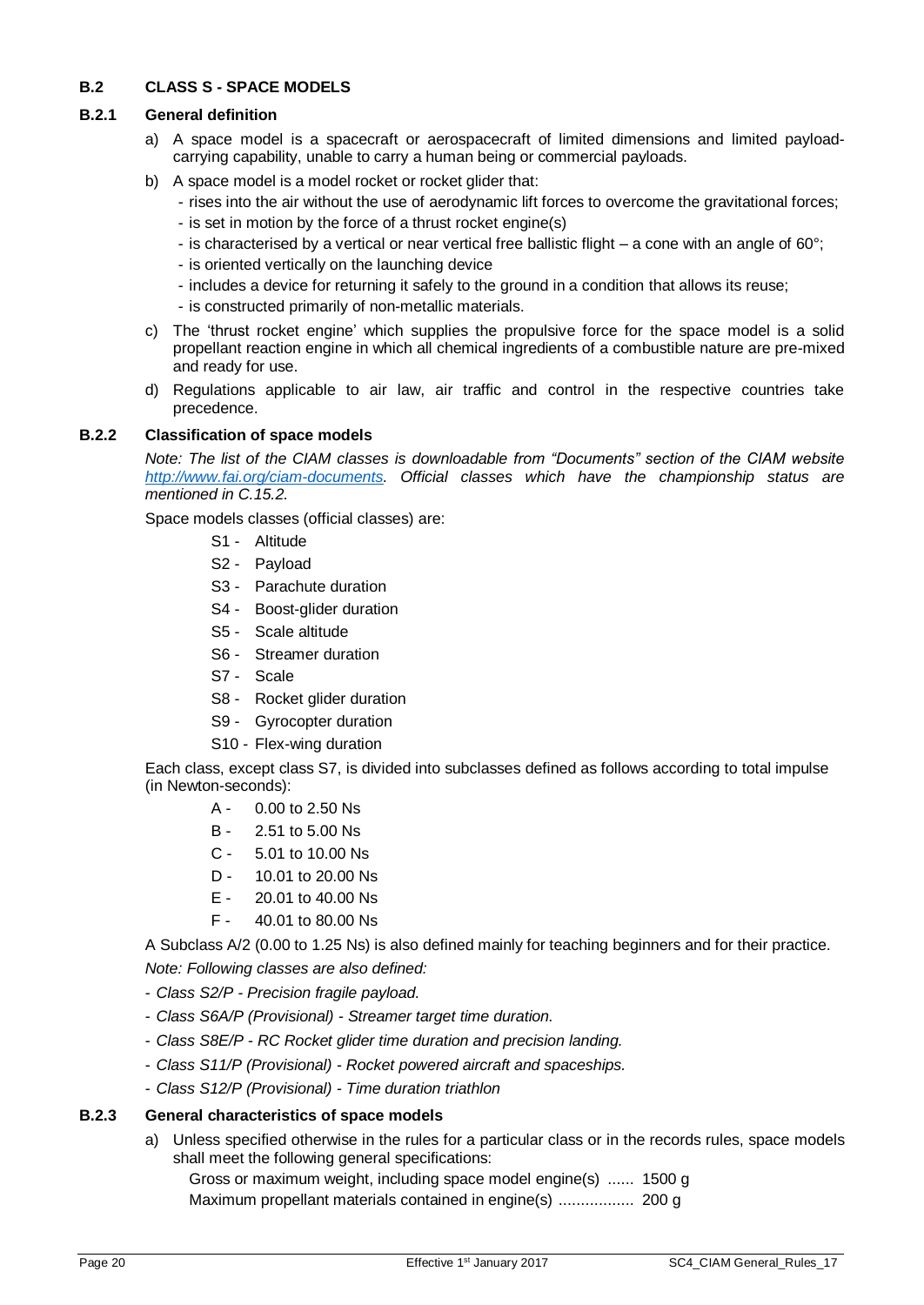| (see Space Volume for detailed definition) |  |
|--------------------------------------------|--|

- b) All propellant ingredients in a space model engine must be preloaded into the casing in such a manner that they cannot easily be removed. Delay grains and ejection charges may be pre-mixed and packaged separately if the auxiliary package is a single, preassembled unit containing all of the remaining combustible material.
- c) The space model engine casing shall be made of non-metallic material of low thermal conductivity. The temperature of the external surface of the casing shall not exceed 200 degrees Centigrade during or after operation. Minimum casing diameter shall not be less than 10 millimetres.
- d) A space model engine must be so designed and constructed that it will not rupture its casing in the event of internal overpressure. Any malfunction resulting in internal overpressure should dissipate its force along the longitudinal axis of the engine.
- e) A space model engine must be so designed and constructed as to be incapable of spontaneous ignition in air, in water, as a result of physical shocks, jarring, impacts or motion under conditions that would reasonably be expected to occur during shipment, storage or use, or when subjected to a temperature of 80 degrees Centigrade or less.
- f) A space model engine shall not be altered in any manner to change its published and established performance characteristics or dimensions.

# <span id="page-20-0"></span>**B.3 CLASS U - UNMANNED AERIAL VEHICLE**

# **B.3.1 General definition**

An Unmanned Aerial Vehicle (UAV) is an aerodyne with means of propulsion that does not carry a human and which is designed for scientific research, commercial, governmental or military purpose.

*Note: regarding its aims and objectives, CIAM is only concerned for Class U with records activities (no competition activities for this class).* 

# **B.3.2 UAV methods of control**

A UAV can be remotely controlled by a person or persons, or autonomously controlled by a hardware system and/or software system onboard the UAV, or both.

# <span id="page-20-1"></span>**B.4 DEFINITIONS OF EXPRESSIONS**

# **B.4.1 Aeroplane**

An aeroplane is a fixed wing aerodyne model aircraft with means of propulsion.

# **B.4.2 Airship**

An airship is an aerostat model aircraft, supported statically in the air, with means of propulsion and steering by any onboard power source.

# **B.4.3 Autonomous control**

The flight is considered as autonomously controlled when control of attitude, altitude, airspeed, flight path and navigation is only done by means of a vehicle management system which is on-board or offboard.

# **B.4.4 Compression ignition motor**

A compression ignition motor is one in which the charge is ignited solely by the effect of compression. This may include a mechanical system specially provided to control compression when the engine is operating.

# **B.4.5 Extensible motor**

Motor in which the energy is obtained by the torsion or extension of strands of elastic material.

#### **B.4.6 First Person View**

First-person view (FPV) is a method used to pilot the model aircraft from a first-person perspective via an onboard camera, fed wirelessly to video FPV goggles or to a video monitor on the ground.

An observer who is able to assume direct control of the aircraft must maintain VLOS with the aircraft, unless specified otherwise in the rules for a particular class.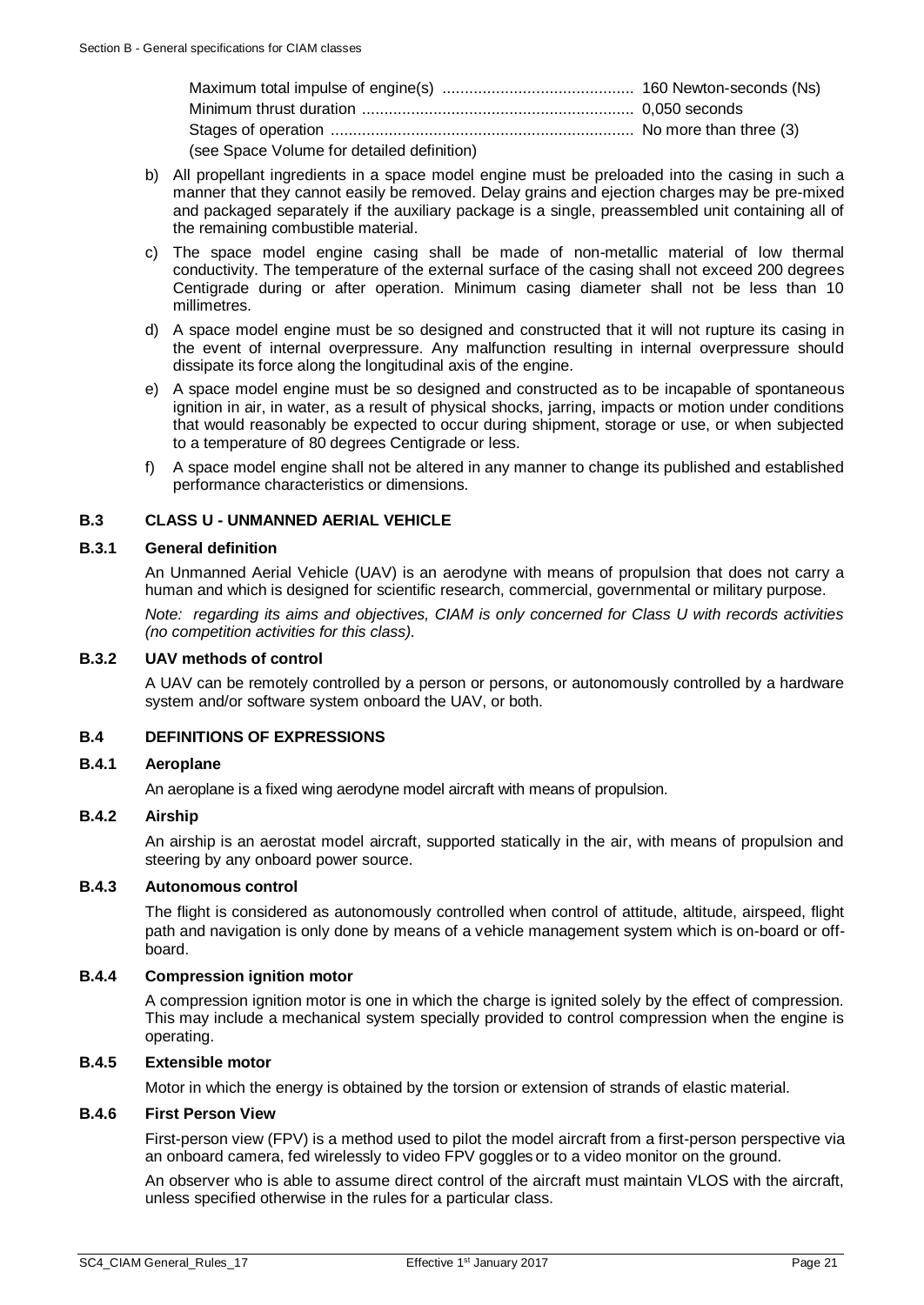*Note: FPV is also known as remote-person view (RPV), or simply video piloting.*

# **B.4.7 Fixed wing model aircraft**

A fixed wing model aircraft is a model aircraft with mean(s) of propulsion which derives its major lift from fixed wing(s) surface(s).

#### **B.4.8 Glider**

A glider is a fixed wing aerodyne model aircraft with no means of propulsion.

#### **B.4.9 Glow plug motor**

A glow plug motor uses a continuously incandescent element to provide ignition.

#### **B.4.10 Hand launching**

The launch of the model aircraft is done by hand, the competitor or helper standing on the ground.

# **B.4.11 Helicopter**

A helicopter is a rotary wing aerodyne model aircraft with a power driven rotor system with a maximum of two rotors. The axes of the rotors must be fixed and the axis of the main rotor substantially perpendicular to the longitudinal axis of the rotorcraft.

#### **B.4.12 Hot-air balloon**

A hot-air balloon is an aerostat model aircraft, supported statically in the air, with no means of propulsion by any power source, which obtains its lift only as a result of heated air.

#### **B.4.13 Jet reaction motor**

- a) Motor in which the energy is obtained by a combustion of a solid, liquid or gaseous fuel, or by the expansion of a fluid acting on a rotating or pulsating member. In the case of model aircraft driven by reaction motors, the following supplementary characteristics are imposed:
- b) Maximum outside diameter of pulse-jet combustion chamber: 80 mm.

#### **B.4.14 Landing**

The model is considered to have landed when it has first touched ground or water, or definitely terminated its forward movement.

#### **B.4.15 Loading**

When loading rules are applied the loading shall be defined as the weight in grams per square decimetre of surface area.

#### **B.4.16 Motor glider**

A motor glider is a fixed wing aerodyne model aircraft equipped with means of propulsion, capable of sustained soaring flight without thrust from the means of propulsion.

#### **B.4.17 Multi-rotor**

A multi-rotor (or multi-copter) is a rotary wing aerodyne model aircraft with a power driven rotor system with more than two rotors. The axes of the rotors must be fixed and substantially perpendicular to the longitudinal axis of the rotorcraft.

#### **B.4.18 Pilot**

The pilot is the person who flies the model and takes flight decisions based on the received information.

#### **B.4.19 Piston motor**

Motor in which the energy is obtained by the combustion or expansion of a fluid or gas acting on one or more reciprocating or rotary pistons.

#### **B.4.20 Remote control**

The flight is considered as remotely controlled when control of attitude, altitude, airspeed, flight path and navigation is done by the pilot acting by means of a communications link from a remote control station.

*Note: This does not preclude the use of an autopilot for portions of the flight as long as the remote control station is not left unattended.*

#### **B.4.21 Rotary wing model aircraft**

A rotary wing model aircraft is a model aircraft with mean(s) of propulsion which derives the whole or a substantial part of its lift from a rotary wing system.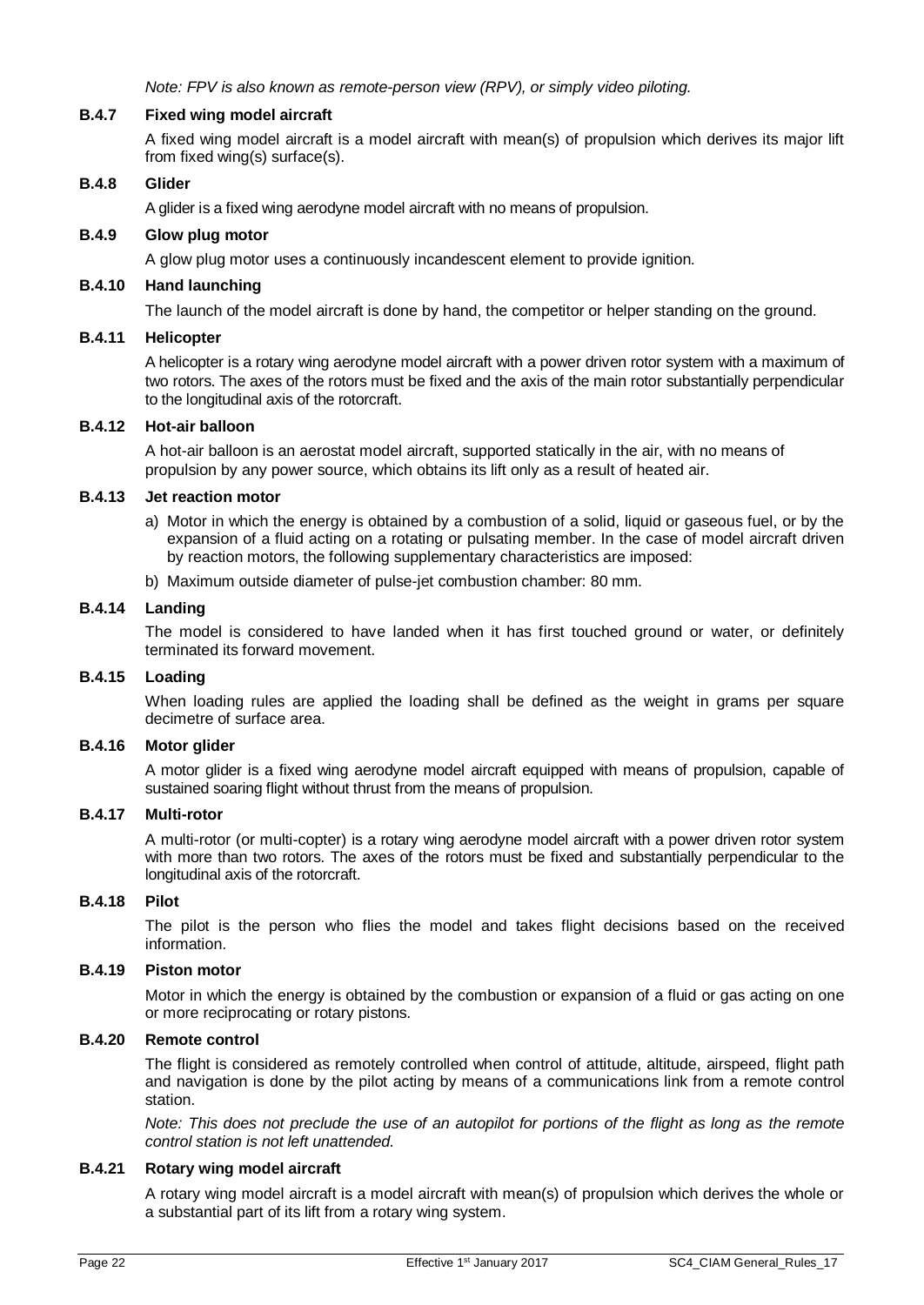#### **B.4.22 Surface area**

The surface area includes the total surface of the wings and that of the horizontal or oblique stabilising surface or surfaces. The surfaces taken for calculation are the orthogonal projection on to a horizontal plane of the surfaces in question with each surface at zero incidences.

When wings or stabilising surfaces are built into the fuselage of the model aircraft the surface taken into account shall include that area contained within the normal contours of the flight surfaces extended so as to meet at the plane of symmetry of the model.

# **B.4.23 Seaplane**

A seaplane is a model aircraft which must take off from water, but without obligation to land on the water at the termination of the flight. Prior to the take-off, a flotation test of one minute must be imposed on each model during which it must float on the surface without external aid in normal takeoff position.

#### **B.4.24 Swept volume**

a) Reciprocating engine

Swept volume is calculated as:

Swept piston area x stroke = swept volume

Swept piston area is calculated by measuring the bore of the liner at the top dead centre.

The calculation of volume shall be truncated to two decimal places (0,01 cm<sup>3</sup>)

b) Rotary engine

Swept volume is calculated as:

0,325(C2 - D2).b

For the meaning of the letters see the figure below.

#### **DISPLACEMENT CALCULATION OF A ROTARY PISTON ENGINE**



#### **B.4.25 Take-off**

The model must rise from the ground or water in the correct manner and (except for Control Line, model aircraft) without any help from the flier or mechanic.

#### **B.4.26 Weight**

The weight taken to determine the wing loading and minimum or maximum weight, is that of the complete model aircraft in flying order but without fuel. The weight shall be measured in kilograms and/or grams.

#### **B.4.27 Wingspan**

Wingspan is the maximum distance between two points terminating the wing.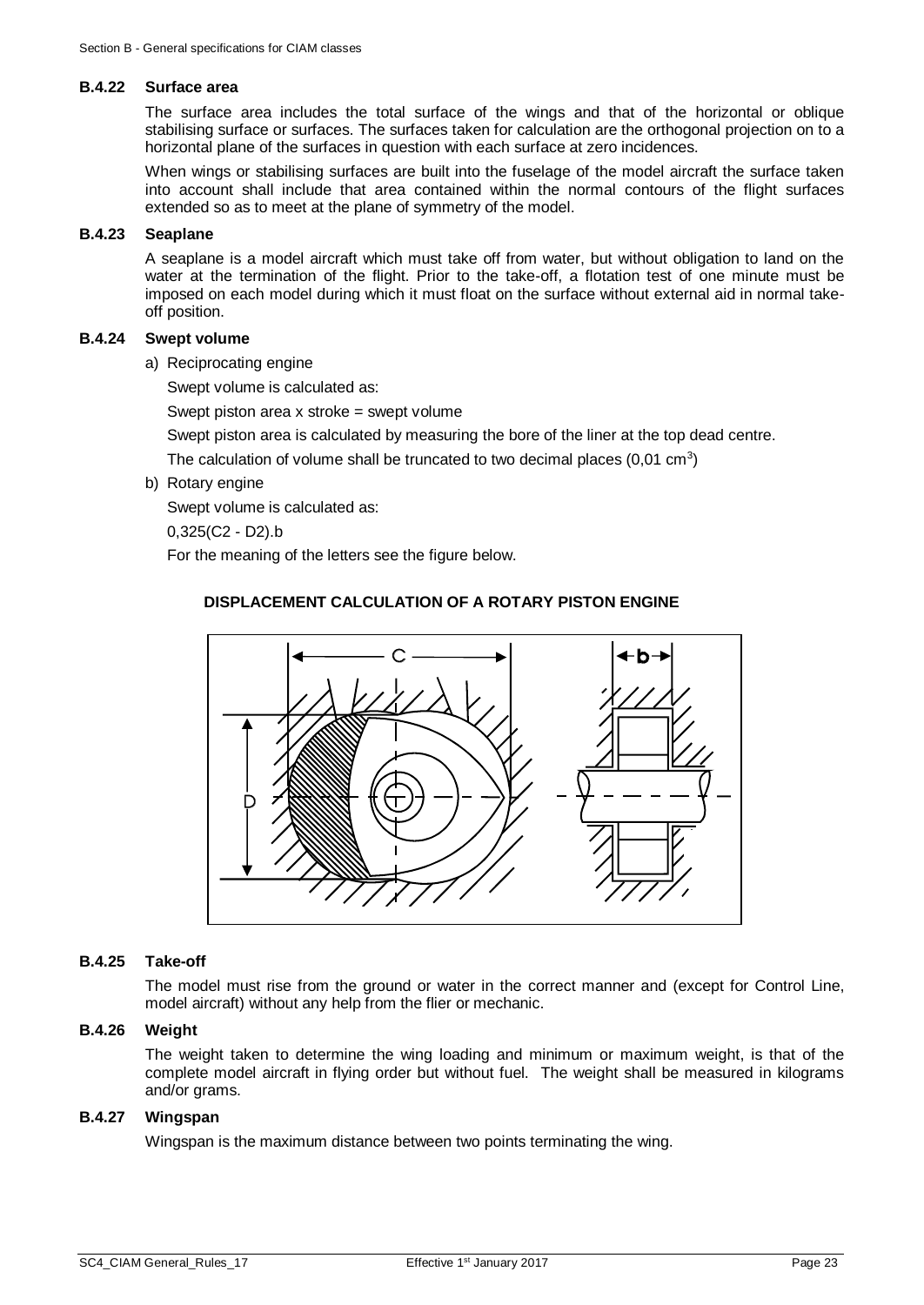# **PAGE DELIBERATELY LEFT BLANK**

*So that the following section begins on a front sided-page if printed back-to-back*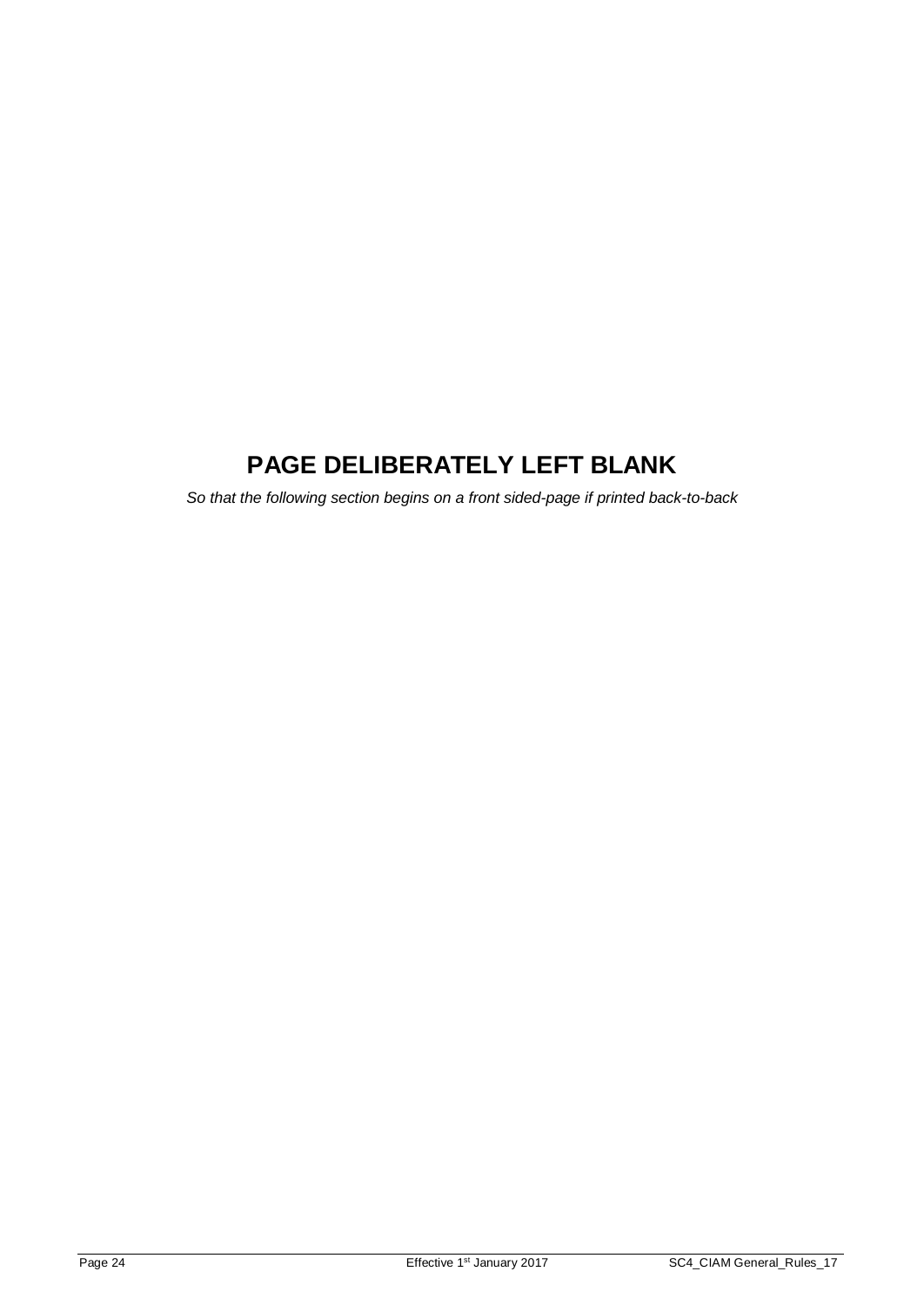# **SECTION C - CIAM GENERAL RULES FOR INTERNATIONAL EVENTS**

# <span id="page-24-1"></span><span id="page-24-0"></span>**C.1 GENERAL DEFINITION OF INTERNATIONAL EVENTS**

Any model aircraft and space models event in which entry is open to more than one NAC or to individual participants, all of whom hold a valid FAI Sporting Licence, which collectively are issued by more than one NAC. Organised by the NAC or with its permission or participation under the rules of the FAI Sporting Code Section 4, these contests must be entered in the FAI Sporting Calendar (see [C.3\)](#page-25-0).

# <span id="page-24-2"></span>**C.2 TYPES OF INTERNATIONAL EVENTS**

The General Section of the FAI Sporting Code states that events on the FAI sporting calendar are one of two categories:

a) First category for World and Continental Championships.

*Note: World Air Games are also considered by FAI as a first category event.*

b) Second category for all other types of international events.

#### **C.2.1 First category events**

- C.2.1.1 World Championships
	- a) These are international events in which the competitors must be nominated by their NACs and there must be persons or teams from at least eight different countries. These events are for individual and national team classification.
	- b) The World Championships shall be planned and scheduled by the CIAM.
	- c) Each World Championships is normally held every other year.
	- d) The number of classes in one World Championship is limited to five (5) for seniors and five (5) for juniors except for the case of space modelling, where the number of classes shall be limited to eight (8) for seniors and eight (8) for juniors.
- C.2.1.2 Continental Championships
	- a) These are international events in which the competitors must be nominated by their NACs and must be persons or teams from at least four different nations from one Continental Region defined in the General Section of the FAI Sporting Code. For the European region, the required participation must be from at least six different countries. These events are for individual and possibly team classification and will be organised only in the years when there is no World Championship in the particular class.
	- b) The Continental Championships shall be planned and scheduled by the CIAM.
	- c) The number of classes in one Continental Championship is limited to five (5) for seniors and five (5) for juniors except for the case of space modelling, where the number of classes shall be limited to eight (8) for seniors and eight (8) for juniors.
- C.2.1.3 World Air Games

This is an international sporting event involving several FAI air sports at the same time in which the competitors are selected by the respective Air Sport Commission on the basis of international ranking lists and/or previous championship results.

# **C.2.2 Second category events**

C.2.2.1 Open International

An Open International is a contest in which all competitors who possess a valid FAI Sporting Licence may enter. These contests are for individual classification only.

C.2.2.2 International Series

An International Series is a sequence of international events for specific goal or classification such as Eurotour contests.

#### C.2.2.3 World Cup

This is a classification of the results of specific Open Internationals during a year. A World Cup may be organised by the relevant CIAM Subcommittee for any of its classes.

*cont/…*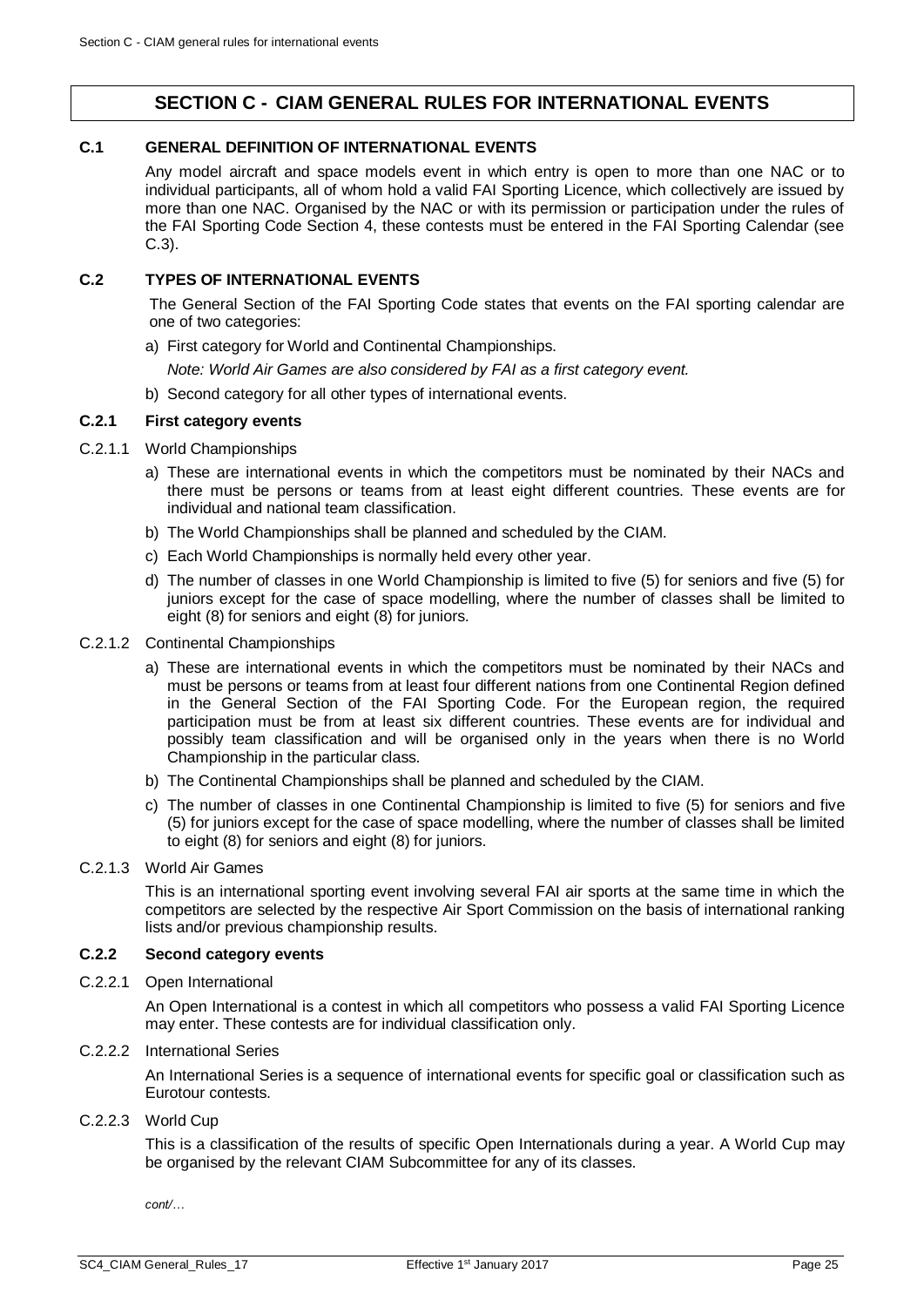There must be at least five valid contests held in any class of World Cup for FAI medals and diplomas to be awarded. Classification for any particular category is contained in the World Cup regulations in the appropriate Volume of the FAI Sporting Code.

*Note: The list of the CIAM classes with mention of the World cup classes is downloadable from "Documents" section of the CIAM website [http://www.fai.org/ciam-documents.](http://www.fai.org/ciam-documents)*

FAI medals and diplomas will be awarded to the 1<sup>st</sup>, 2<sup>nd</sup> and 3<sup>rd</sup> placed competitors.

If a CIAM Subcommittee chooses to run a World Cup, it must:

- a) define rules and points allocation; these must be published in the FAI Sporting Code;
- b) nominate in advance the Open Internationals which are to be included from the FAI Sporting Calendar;
- c) check the draft FAI Sporting Calendar for errors or omissions and report to the December Bureau Meeting;
- d) send a reminder communication to Open International World Cup organisers at the beginning of each year. This communication is to:
	- request confirmation of the contest details in the FAI Sporting Calendar;

remind of the requirement to observe the FAI Sporting Code [\(C.13.1\)](#page-32-1);

remind of the requirement to check FAI licences of entrants;

remind of the requirements for submission of results [\(C.13.6\)](#page-33-1);

give a valid email address to which the results should be sent;

- e) collect results from each contest and allocate points to competitors (refer also to paragraphs [C.13.6\)](#page-33-1);
- f) produce and distribute current positions in the World Cup during the year;
- g) advise Bureau of any problems with any World Cup contests;
- h) in each category, award a medal and diploma from the FAI to the winner and a diploma from the FAI to the second and third places;
- i) the Subcommittee may appoint a World Cup Coordinator to administer the World Cup. If it does so, then items c) to h) above are the direct responsibility of the World Cup Coordinator. The Subcommittee Chairman shall advise Bureau of the name of the World Cup Coordinator.

# **C.2.3 International ranking**

- a) This is a continuous classification based on the results of all Open Internationals, as well as World and Continental Championships, World Cup contests and World Air Games selection events. An international ranking may be organised by the relevant CIAM Subcommittee for any of the classes recognised as World Championship or World Air Games class.
- b) If a CIAM Subcommittee chooses to run an international ranking, it must:
	- i) Define rules and ranking algorithm, these must be published in the FAI Sporting Code.
	- ii) Collect results from each contest and apply the ranking algorithm on them.
	- iii) Produce and distribute up-dated ranking lists during the year.

# <span id="page-25-0"></span>**C.3 FAI SPORTING CALENDAR**

a) Except where stated below, registration for sporting event must be sent to the FAI office using the appropriate registration form no later than  $15<sup>th</sup>$  November in the year prior to the event. The information submitted must include the name, address, telephone, fax number etc. of a contact person.

*Note: The registration form is downloadable from "Documents" section of the CIAM website [http://www.fai.org/ciam-documents.](http://www.fai.org/ciam-documents)* 

b) All applications for sporting events must be accompanied by a sanction fee to CIAM. The amount of this sanction fee is determined annually by CIAM as defined in [C.4.](#page-26-0) Payment may be made by credit card or bank transfer but in any case, the remitter pays all card or bank charges.

Sanction fee for World and Continental Championships and World Cup contests must be received by the FAI by 15<sup>th</sup> November of the year preceding the championship or World Cup contest. If the fee is not received by 15<sup>th</sup> November, the event may be deleted from the calendar.

c) Open International for which registration has been received by the FAI Office after  $15<sup>th</sup>$  November of the year immediately preceding the year of the contest may be considered for the FAI Sporting Calendar but will not be eligible for inclusion in a World Cup for that or the following year.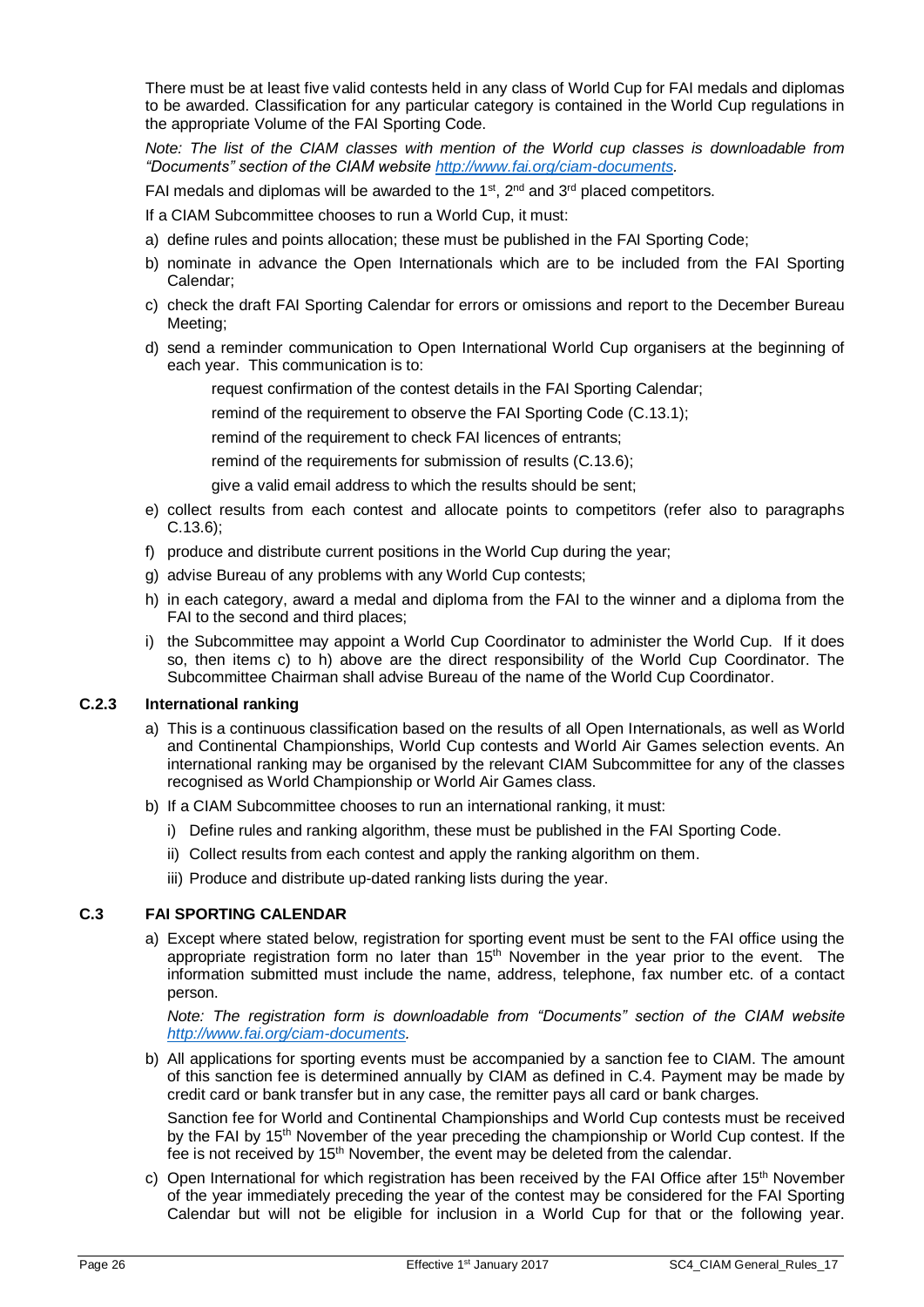However, such an Open International must be submitted at least three months in advance of the contest date with the appropriate fee payment to the FAI Office, and on the appropriate registration form with copy to the President and Secretary who will inform the relevant Subcommittee Chairman. Inclusion in the FAI Sporting Calendar of any Open International submitted after 15<sup>th</sup> November will be granted only with the written approval of the relevant Subcommittee Chairman.

- d) Eurotour contests for which registration has been received by the FAI Office after 15<sup>th</sup> November of the year immediately preceding the year of the contest may be added to the FAI Sporting Calendar but only with the written approval of the relevant Subcommittee Chairman.
- e) The Bureau has the right at any time to remove any event from the FAI Sporting Calendar if, in the opinion of the Bureau, the organisation would not appear to be up to the expected standard. The President will ensure that all NACs are informed.
- f) Registered sporting events taking place in a year will only be recognised if the organising NAC has fulfilled all its obligations to FAI.

# <span id="page-26-0"></span>**C.4 SANCTION FEES**

- a) A sanction fee is required for listing any type of event in the FAI Sporting Calendar.
- b) The sanctions fees are as follows:

# First category events:

World Championship = 500 Euro

Continental Championship = 300 Euro

# Second category events:

Open International (World Cup or Non World Cup) = 70 Euro

International Series contest = 70 Euro

c) The sanction fees shall be reviewed each year by the Bureau and any proposed fee changes must be approved by the Plenary Meeting.

# <span id="page-26-1"></span>**C.5 COMPETITORS, TEAM MANAGER AND NATIONAL TEAM**

# **C.5.1 Competitor**

A competitor is considered to be a junior up to and including the calendar year in which he attains the age of 18. All other competitors are classed as seniors.

# C.5.1.1 Age of participants for Junior World or Continental Championships

For a World or Continental Championship organised specifically for juniors, all competitors and all helpers, team members, mechanics and assistants must all be juniors.

The team managers and/or their duly registered assistants and organising officials are the only seniors allowed in the starting area.

For RC Soaring the helpers, mechanics and assistants may be seniors.

#### C.5.1.2 Builder of the model

It is not necessary for the competitor to build his model unless the requirement to do so is specifically stated in the rules for a particular class.

# C.5.1.3 Competitor's proxy and substitution of team members

Proxy flights are not permitted in any class or category of either model aircraft or space models.

Substitution of team members is permitted only up to the time of registration or prior to model processing, whichever comes first.

# C.5.1.4 Competitor's Therapeutic Use Exemption

- a) Any competitor who has to take any of the substances on the WADA Prohibited List for a medical condition must have a Therapeutic Use Exemption (TUE) granted by the FAI (FAI Sporting Code General Section 4.11.2.4).
- b) If it is necessary for a competitor to hold a Therapeutic Use Exemption (TUE) then the application form must be completed and sent to the FAI by the competitor.
- c) In normal circumstances the application form must arrive at the FAI at least 21 days before the start of the contest.
- d) The FAI processing of TUEs is free, but any other costs associated with submitting a TUE must be borne by the competitor.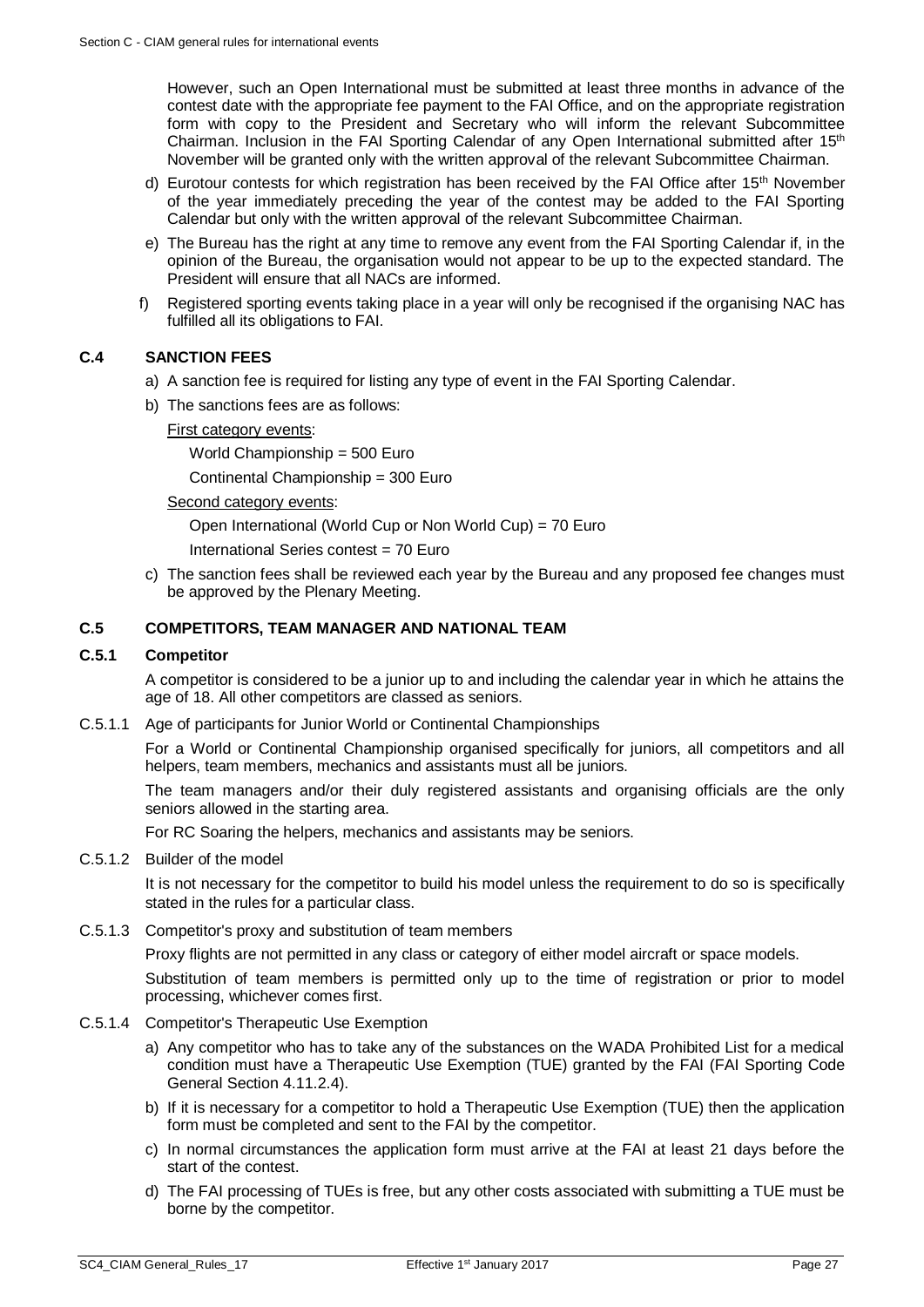e) The TUE is effective for between one and four years depending on the medical condition for which it is issued.

# **C.5.2 Team manager**

- a) The team manager may assist the competitors. He is the only person allowed to deal with the Jury or the Organiser in the case of disputes, complaints or protests and must be obligatory for World and Continental Championships. Any member of the officially entered national team may be nominated as team manager.
- b) For Free Flight, Control Line, RC Soaring, Scale and Space Model contests, the team manager may have an assistant, registered with the organiser, who will have the same duties as the team manager except that the assistant will not be allowed to deal with the Jury or the Organiser except to deliver protests.

# <span id="page-27-1"></span>**C.5.3 National team for World and Continental Championships**

- a) A national team shall consist of a maximum of three individual competitors, or three pairs of competitors, for each category and a team manager.
- b) For those categories that do not have separate junior championships, the team may consist of a maximum of four individual competitors or four pairs of competitors for each category provided that the fourth competitor is a junior, plus a team manager.
- c) The reigning World or Continental Champion has the right (subject to the approval of his NAC) to participate in the next World or Continental Championships in that category regardless of whether he qualifies for the national team or not. If he is not a member of the national team, his score will not be considered in the team results.
- d) Any Junior World or Continental Champion who will be too old to defend his title at the next Junior World or Continental Championships is entitled to fly in the appropriate Senior World or Continental Championship for the concerned class, within the three calendar years following his becoming Junior World or Continental Champion.

# <span id="page-27-0"></span>**C.6 FAI SPORTING LICENCE**

a) Every competitor, team manager and assistant team manager entering a FAI event must possess a valid Sporting Licence of the FAI.

*Note:* 

- *A Sporting Licence shall only be considered issued and valid, if the holder is listed on the FAI Sporting Licence database by the NAC that is issuing the particular Sporting Licence (FAI Sporting Code General Section 3.1.3).*
- *When specifically stated in the rules for a particular class, other participants such as helper, mechanic, caller must also possess a valid FAI Sporting Licence. They are exempt from the FAI regulations regarding "Change of Representation - First Category Events" (FAI Sporting Code General Section 3.1.3.6.4).*

The FAI Sporting Licence is issued by the NAC of the competitor, team manager or assistant team manager under the conditions of the General Section of the FAI Sporting Code.

Names on FAI Sporting Licence must be completed using the Roman alphabet. If it is deemed necessary by a NAC that names have to be written in an alphabet common to its country, then the licence must also show the name in the Roman alphabet.

Competitor names as entries in contest lists and results must be listed using only the Roman alphabet.

- b) Organisers of any FAI event must check the FAI Sporting Licence database and, neither permit entry to the event to anyone who does not have a valid FAI Sporting Licence; nor permit entry to a first category event (championship) by anyone who has represented a different country in a first category event (championship) during the previous twenty four months (FAI Sporting Code General Section 3.1.3.6.4).
- c) Checks to ensure that General Section of the FAI Sporting Code is not contravened should be carried out by:
	- the NACs intending to send a team to a championship;
	- the organisers who accept the entries (see b) above);
	- the FAI Jury at the championship.

Reference to the championship results of two years previously is the definitive way of establishing whether any entrant is qualified to represent the country under which he is entered.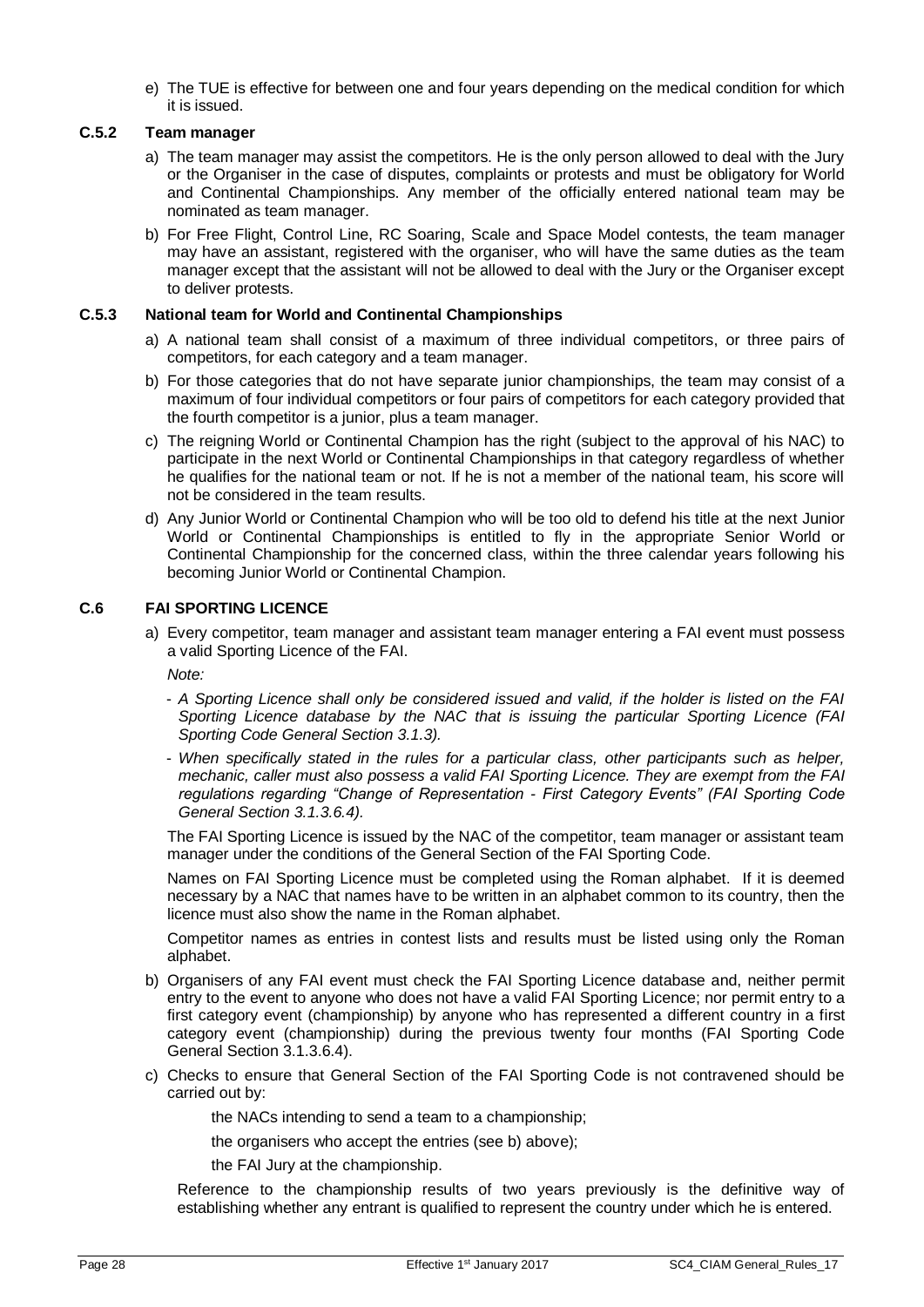*Note: Championship results may be obtained from the FAI, from the appropriate Subcommittee Chairman or from the FAI Jury President of previous championships in line with the provisions of the General Section of the FAI Sporting Code.*

d) Competitors who hold an FAI Sporting Licence issued directly by the FAI Office enter as "FAI Participants" and in entry and results list their nationality shall be shown as "FAI".

# <span id="page-28-0"></span>**C.7 CONTEST OFFICIALS**

# <span id="page-28-2"></span>**C.7.1 FAI Jury**

- a) All international contests included in the FAI Contest Calendar shall have an FAI Jury of three members at least two of whom shall be chosen for their competence in the category being flown in the event. It is the responsibility of the Jury to see that the event is conducted in accordance with the relevant provisions of the FAI Sporting Code Section 4, and it is empowered to make all decisions dictated by any circumstances which may arise and to rule on disputes. Before the start of the contest, the FAI Jury must make sure that the organiser has satisfied the requirements of [C.16.](#page-39-0)
- b) The FAI Jury must have at least one language in common.
- c) The FAI Jury shall remain independent of the organiser(s) to enable it to enforce the rules of the FAI and act as an independent arbiter in disputes between the organiser(s) and the competitors.
- d) The Jury President at each international contest must submit a report to the FAI within one month of the contest. This report must include descriptions of any deviation from the FAI Sporting Code and any exceptional circumstances that arose. In the situation where a new world record is set during a World or Continental Championship, it is the responsibility of the FAI Jury for that event to notify the FAI Headquarters within seven (7) days of the record accomplishment and remind the competitor and organisers of the need to assemble proper documentation within the prescribed time limit for homologation.

*Note: FAI Sporting Code General Section 5.4.2.7 states that:*

- *the FAI Jury will cease its functions after it has given its decision on all protests which have been correctly made.; f no protests are outstanding, it shall not cease its function until the time limit set for the receipt of protests following the last task;*
- *the last action of the FAI Jury is to verify and approve the results of the contest and declare the event valid.*

# **C.7.2 FAI Jury at World and Continental Championships & WAG**

- a) The Jury, including two suitable reserves who shall also fulfil the criteria below, should be nominated by the relevant Subcommittee Chairman after consultation with the organisers. This jury composition shall be proposed in Bulletin 0 and must be approved by the Bureau.
- b) The Jury must include at least one member of the Bureau (which includes Subcommittee Chairmen) or one who, over the last 5 years, has served on the Bureau.
- c) The second member must be another Bureau member, a CIAM Delegate, someone who in the past 5 years has served on an FAI championship or WAG Jury, or someone who in the past 5 years has served two consecutive years on a Subcommittee in the same category as the championship or WAG.
- d) The remaining member may be selected from any country provided that approval has been obtained from that person's NAC.
- e) The members of the Jury shall be of different nationalities and each member must be resident in a country whose NAC is not currently suspended from FAI membership.
- f) People named on the approved Jury reserve list, Bureau members, Subcommittee Chairmen, any CIAM Delegate and relevant Subcommittee members are, in an emergency, automatically approved in that order for appointment as Jury members.

# <span id="page-28-1"></span>**C.7.3 FAI Jury at Open International**

- a) The Jury must include at least one person approved by his own NAC. The other two members may be assigned by the NAC of the organising country.
- b) Members of the Jury must be from at least two different nations.
- c) The Jury must be announced before the start of the event. When the contest has a subdivision into categories, one or two members of the Jury may compete in a category and must then be replaced by alternate Jury members (not competing in that category) for all matters involving that category.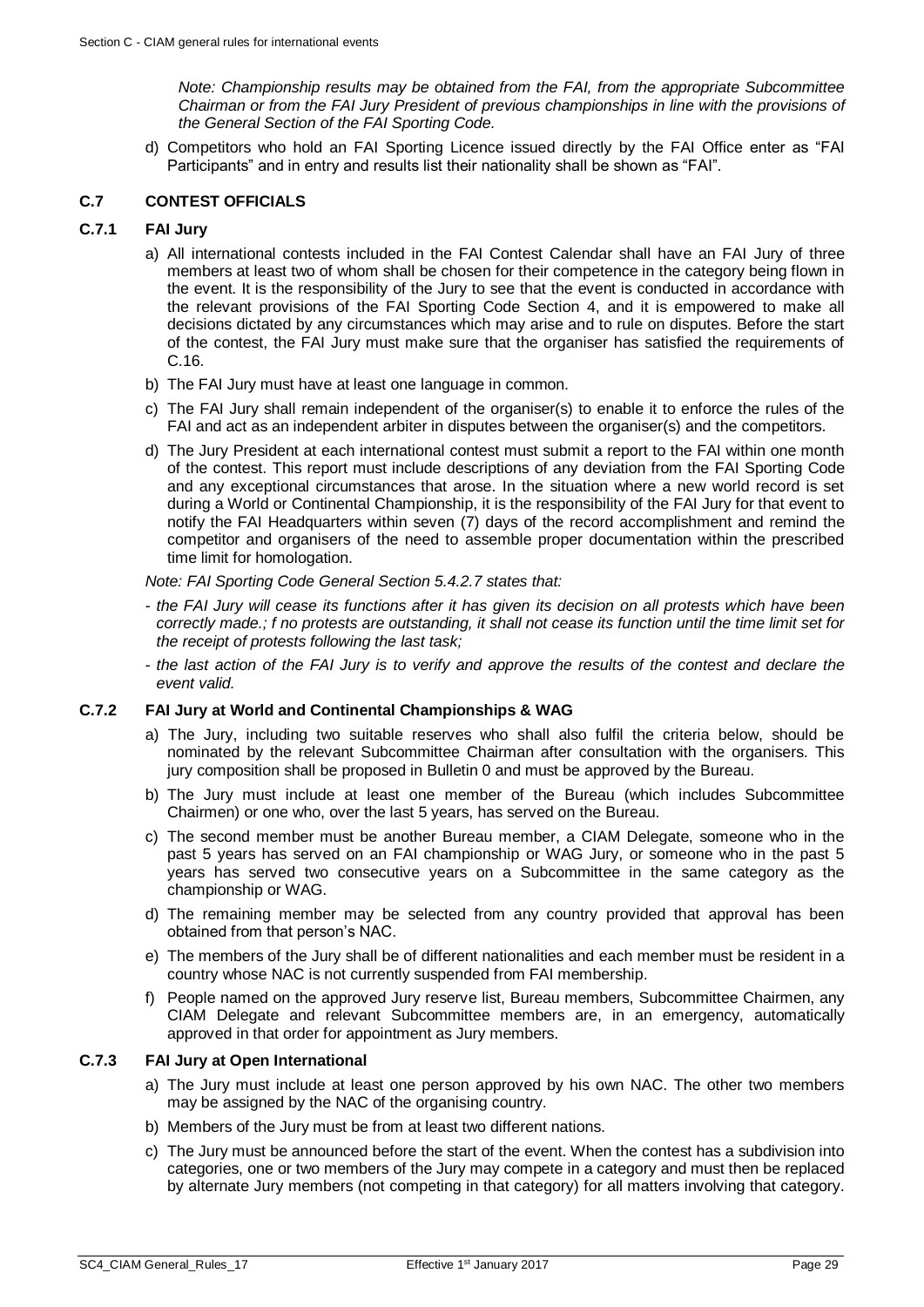The alternate members must be chosen so that at all times the Jury meets nationality and language rules.

d) For a contest which involves a single class, one or two jury members may be nominated from the competitors. An alternate jury member must also be nominated for each competitor jury member, to serve on the jury when considering any protest involving that competitor jury member. The members must be chosen so that at all times the Jury meets the nationality and language rules.

#### **C.7.4 World Cup Board**

A Board of three persons shall be nominated by the relevant CIAM Subcommittee Chairman to rule on any issue concerning the implementation of World Cup rules during a year. Any such issue must be submitted in writing to the relevant Subcommittee Chairman and the Board. The World Cup Board is not entitled to deal with any kind of complaint or protest concerning a single competition, which must be considered by the FAI Jury for that competition.

# **C.7.5 Contest officials**

- a) To meet the CIAM requirements on nationality, the nationality of a Judge or Jury member is deemed to be that of the NAC which is permitted to issue an FAI Sporting Licence to that person.
- b) The organisers may appoint timekeepers and contest officials from other countries provided that the officials are approved by their own NAC.
- c) The relevant Subcommittee Chairman, after consultation with the organisers, shall submit to the Bureau, for approval, the names of the persons who shall act as judges or reserve judges. International judges must have had recent practical judging and/or flying experience of the category for which they are selected.
- d) The organiser of an event must bear the expenses of Bureau designated jurors and judges for accommodation and meals in the course of the event, and all transportation costs to and from the contest site (air fare economy class). This does not apply to any Jury members who compete in the contest under the terms of [C.7.3](#page-28-1) c) or d).
- e) With the exception of FAI Jury members under [C.7.3](#page-28-1) c) and d), organisers must reimburse Jury members and Judges' expenses, where necessary, in the currency of the individual's choice. In doing so, the organiser is not permitted to charge an exchange rate fee nor reduce the reimbursement in order to recoup any currency exchange charges that the organiser may have incurred.

# <span id="page-29-0"></span>**C.8 FAI JURY PACK**

- a) The Jury Pack is a set of the FAI (CASI and CIAM) documents to be used as guidance for FAI Juries in CIAM events, where appropriate, for taking uniform action in organisation supervision, Jury administration, protest processing, preparation of reports and all other activities within the Jury's control and responsibility for these events.
- b) It must be assembled by the Jury President after his appointment.
- c) The Jury Pack must contain:
	- 1. FAI Sporting Code, Section 4, Volume for the appropriate category or class:
		-
		- F1 Free Flight F2 Control Line
		- F3 Radio Control Aerobatics F3 Radio Control Soaring
			-
		- F3 Radio Control Helicopters F3 Radio Control Pylon Racing
		- F4 Scale Model Aircraft F5 Electric Model Aircraft
		- F6 Airsports Promotion F7 Aerostats
		- S Space Models
	- 2. FAI Sporting Code, Section 4, Volume "CIAM General Rules" (Section C CIAM general rules for international events)
	- 3. FAI Sporting Code General Section
		- Chapters of importance for aeromodelling 1<sup>st</sup> category events:
			- Chapter 4 Sporting events,
			- Chapter 5 Control of sporting events,
			- Chapter 6 Complaints, penalties, protests and appeals
			- Chapter 7 International records
			- Chapter 8 Measurements, calculations and margins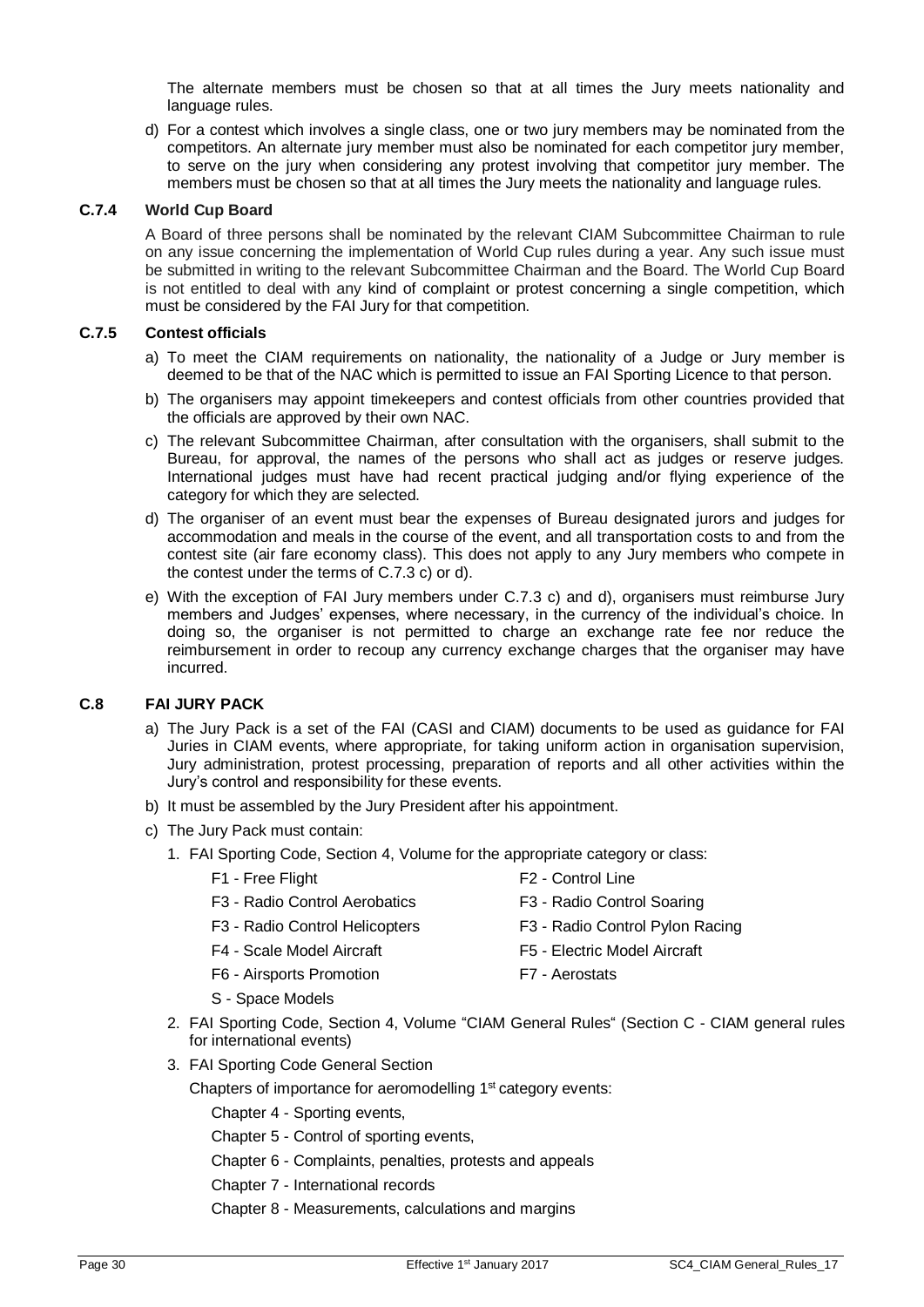4. FAI CASI - International Jury Members Handbook:

Appendix A - Jury Final Report Form

Appendix B - Report of the Jury President

Appendix D - Report by the Jury President to the Air Sport Commission (Including a narrative report on a separate sheet/s)

5. FAI Category 1 Events - CIAM Jury President's check list

*Note: The form is downloadable from "Documents" section of the CIAM website [http://www.fai.org/ciam-documents.](http://www.fai.org/ciam-documents)* 

6. Contest Protest Form

*Note: The use of this form is not mandatory but recommended. The form is downloadable from "Documents" section of the CIAM website [http://www.fai.org/ciam-documents.](http://www.fai.org/ciam-documents)* 

7. Report Form for CIAM championship trophies

*Note: The form is downloadable from "Documents" section of the CIAM website [http://www.fai.org/ciam-documents.](http://www.fai.org/ciam-documents)* 

- 8. Bulletins produced by the organiser for the particular event.
- 9. Local Rules, if any, approved by Bureau for particular championships.

*Note: CIAM Rules should be used first, but in the case of ambiguities, the Jury should consult CASI documents.*

*Note: All documents listed in c) 1. to 4. must be downloaded from the FAI website: [www.fai.org/documents](http://www.fai.org/documents) or [www.fai.org/aeromodelling/documents](http://www.fai.org/aeromodelling/documents) updated on 1st January of the current year.* 

# <span id="page-30-0"></span>**C.9 JUDGES LISTS**

- a) Nominations for persons to be put on the list of international judges must be received by the FAI Office no later than 15<sup>th</sup> November. The nominations are valid for two years starting the following January and can be updated annually. If no list is returned by the deadline in any year, then the old one stands for one more year. Judges shall be chosen from the list. Any judges appointed for a championship must be on the list when selected. The nomination must contain the information requested by the FAI Office on the electronic form it sends to NACs.
- b) For subjective judging, a proportion of the judges chosen to judge at a championship must not have judged at the previous equivalent championship. This proportion to be as defined in the class rules.
- c) To comply with the principle of NACs and Airsports Persons, NACs are only permitted to submit names of persons of their own NAC.

*Note: International judges are currently listed for the following classes:*

| F2A | F2B | F2C | F2D |     |
|-----|-----|-----|-----|-----|
| F3A | F3C | F3M | F3N | F3P |
| F4  | F5A | -S  |     |     |

# <span id="page-30-1"></span>**C.10 NUMBER OF MODELS ELIGIBLE FOR ENTRY**

# **C.10.1 Class F - Model aircraft**

| F2A, F2B, F2C, F3D, F2C, F3B, F3J, F5D, F3F, F3P Three (3) only |  |
|-----------------------------------------------------------------|--|
|                                                                 |  |
|                                                                 |  |
|                                                                 |  |

# **C.10.2 Class S - Space models**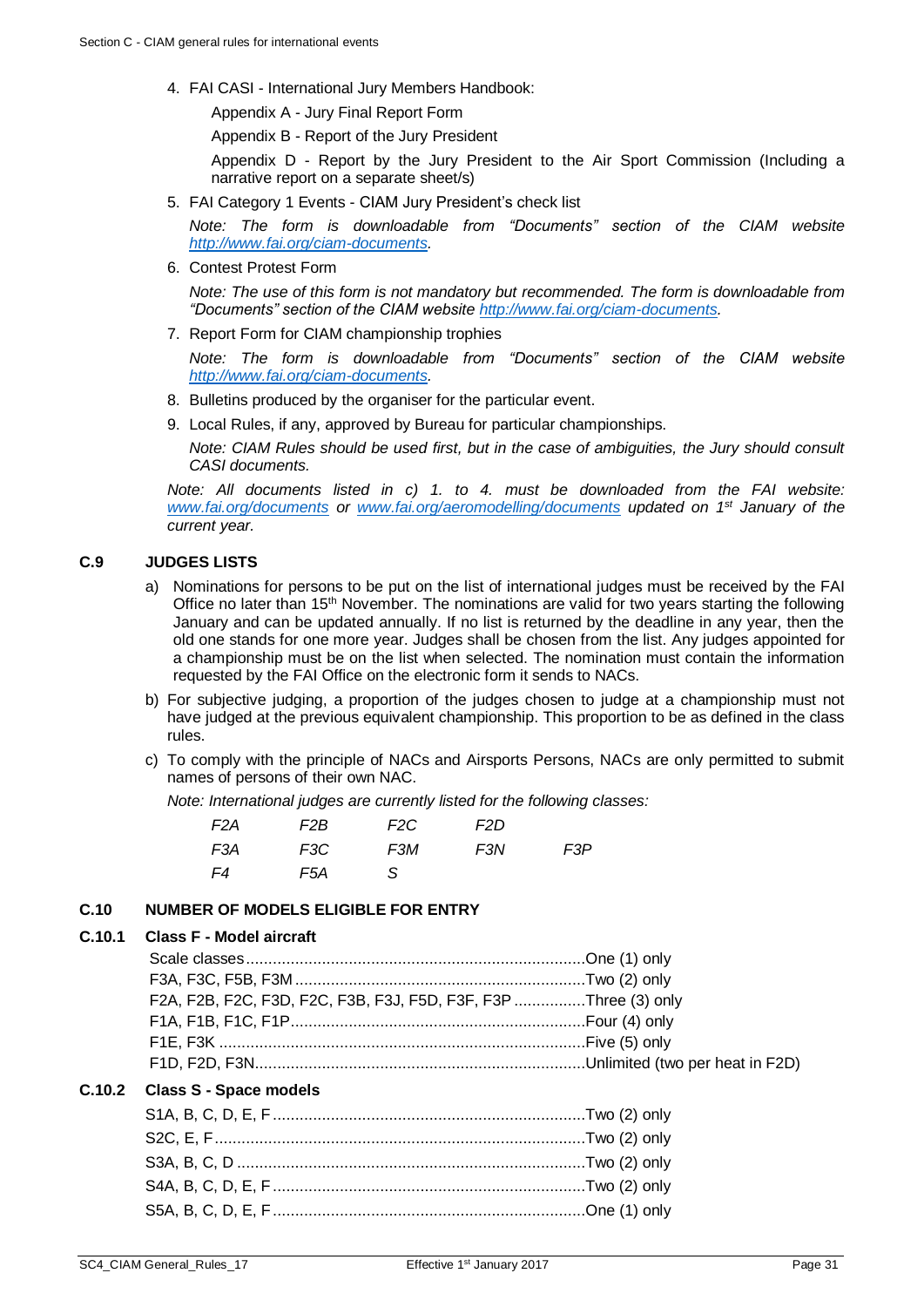| For classes S1, S2, S4, S6, S8, S9 and S10 one (1) additional model |  |
|---------------------------------------------------------------------|--|

es S1, S2, S3, S4, S6, S8, S9 and S10 one (1) additional model may be processed and flown by the competitor on there being a tie for first place at the end of the third round.

# **C.10.3 General requirements**

A model may only be used by one competitor during a contest.

The competitor may provide himself with spare propellers and rubber motors, piston motors, electric motors or gas turbines.

A competitor may interchange various parts as he wishes, provided the resulting model conforms to the rules of the contest and that the parts have been checked before the start of the contest.

Repairs are permitted provided that the model still conforms to the requirements of the rules and regulations.

# <span id="page-31-0"></span>**C.11 IDENTIFICATION MARKS**

#### **C.11.1 Class F - Model Aircraft**

a) Model aircraft, except for Indoor Free Flight and Scale, shall carry:

i) The national identification mark followed by the National FAI licence number or the FAI Unique ID number. The letters and numbers must be at least 25 mm high and appear at least once on each model (on the upper surface of a wing for Free Flight models).

*Note: The list of the national identification marks (3 letters per country) is downloadable from "Documents" section of the CIAM website [http://www.fai.org/ciam-documents.](http://www.fai.org/ciam-documents)*

- ii) A model identification code (letters and/or numbers). This code has to be different for each nominated model aircraft of the competitor. The model identification code is to appear on each main part of the model (wing(s), tail, front and rear fuselage if detachable) so that the individual parts of a competitor's different models may be separately identified. The letters and/or numbers must be at least 10 mm high and clearly visible. The identification code of the nominated models shall be recorded on the score card. For World or Continental Championships this must be recorded on the Model Aircraft Specification Certificate.
- b) A model aircraft must not carry a national identification mark, an FAI licence number, an FAI sticker, or any other reference which relates to any person other than the competitor. At the processing of the model aircraft, the organiser must mark each FAI sticker (if required).
- c) At the processing of the model aircraft for classes F2A, F2C, F2D and F3D, all piston motors which might be used during the contest shall be marked with an easily visible identification mark. For World or Continental Championships these details must be recorded on the Model Aircraft Specification Certificate at the time of checking the model. Motors which have been checked and recorded in this way may not be exchanged with other competitors.

# **C.11.2 Class S - Space models**

- a) A space model shall carry, prominently displayed upon its body, fins, or other exterior part, the competitor's National FAI license number or the FAI Unique ID number.
- b) The letters and numbers must be approximately one (1) centimetre high except in classes S5 and S7 where it is 7 mm for the  $1<sup>st</sup>$  stage and 4 mm for upper stages.
- c) The name, national insignia, or national identification mark of the competitor's nation must be displayed on the exterior of the model.
- d) A light coloured area of minimum dimensions 1 cm by 3 cm must be provided for the organiser's processing mark except in classes S5 and S7 where the mark shall be put on interior of the model.

# <span id="page-31-1"></span>**C.12 MODEL PROCESSING**

a) For World or Continental Championships, each NAC shall process every model and shall issue for each model aircraft a Model Aircraft Specification Certificate, provided by the FAI (see note below). A sticker, also provided by the FAI or marking to the pattern of this sticker, shall appear on each model aircraft (except for Indoor Free Flight and Scale model aircraft). *cont/…*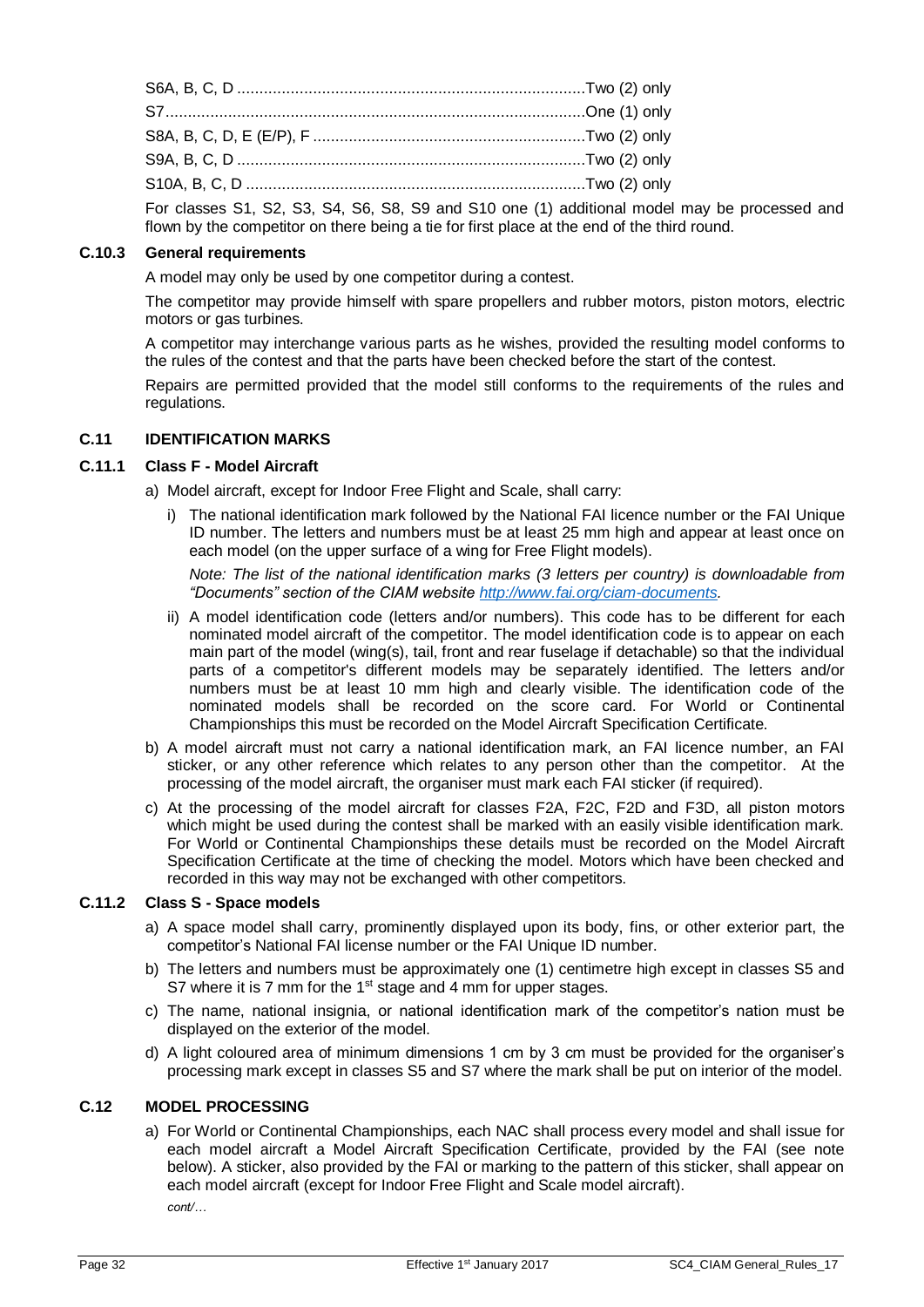#### *Note:*

- *The Model Aircraft Specification Certificate is only available as a download from "Documents" section of the CIAM websit[e http://www.fai.org/ciam-documents.](http://www.fai.org/ciam-documents)*
- *FAI stickers are still available from the FAI Office or the design is downloadable from "Documents" section of the CIAM website [http://www.fai.org/ciam-documents.](http://www.fai.org/ciam-documents)*
- *b)* Model aircraft not properly processed by their NAC, with FAI certificates and stickers, must be processed by the organiser at a cost of 8 Euro for each model.
- c) When, after official checking (for free flight, after registration of model specifications) a model is lost or damaged, the competitor shall have the right to present a further model and corresponding model specification certificate for checking up to one hour before the official starting time of the contest in that class. In any event, the competitor may have only the eligible number of models entered (see [C.10\)](#page-30-1) at the start of the contest.
- d) The organiser must appoint at least two processing officials, who will process at random the important model characteristics of at least 20% of competing models during the official contest time.
- e) Results are subject to the re-checking of the characteristics of the first, second and third place winning models.

#### <span id="page-32-0"></span>**C.13 REQUIREMENTS FOR ORGANISATION OF INTERNATIONAL EVENTS**

#### <span id="page-32-1"></span>**C.13.1 Organisation**

- a) Each event of the FAI Sporting Calendar must be organised in accordance with the General Section of the FAI Sporting Code and the present Volume.
- b) NACs organising such contests should ensure that those responsible for planning the event are familiar with the CIAM document "General Organisation of a World Championship", the relevant safety guides and other organisers' and judges' guides and that the guidance contained therein is followed.

*Note: The CIAM document "General organisation of a World Championship" is downloadable from "Documents" section of the CIAM website [http://www.fai.org/ciam-documents.](http://www.fai.org/ciam-documents)* 

c) The rules must be displayed at the event ground in English and in the language of the organising country.

# **C.13.2 Local rules**

Local rules in exceptional circumstances:

- a) may be established at, or imposed by, the Plenary Meeting for championships in the same or the following year, or by the organisers;
- b) may not change the model specification or contest rules unless agreed at the Plenary Meeting;
- c) must be published in bulletins, preferably in advance of entry deadline, but no later than the latest bulletin made available to all competitors;
- d) decided after this point, must be issued to competitors in writing prior to the start of the event;
- e) may be established during the contest as necessary.

#### **C.13.3 Number of entries**

For any Open International (World Cup or Non World Cup), the organiser must, if necessary, limit the number of entries so that the contest can be finished within the allotted time. The maximum number of entries must be stated in the event notification.

The entries shall be accepted by the Organiser in order of receipt until the limit is reached and the entry is closed. Late entrants must be notified that their entry has not been accepted.

#### **C.13.4 Entry forms**

a) Entry forms must include sections for:

Name - First name - Date of Birth (juniors only) - Postal address - Nationality - FAI Unique ID number - Class(es) entered.

- c) The organiser must acknowledge receipt of the entry form and entry fee.
- d) For an Open International an entry form must be supplied to any competitor requesting one from the organiser's contact details published on the FAI Contest Calendar.
- e) For World and Continental Championships: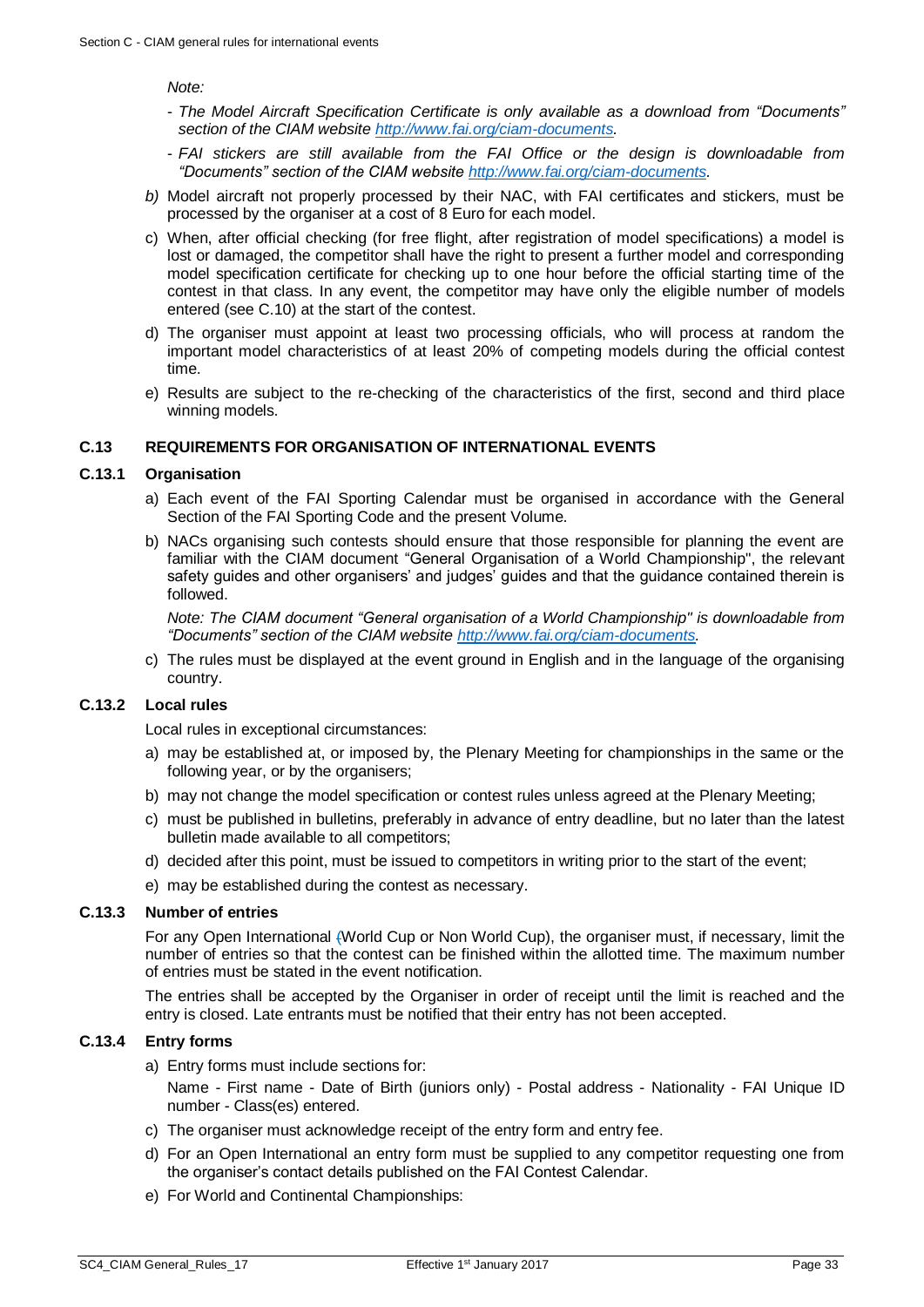- i) entry forms must be supplied by the organisers:
- ii) in the case of an online entry form system, the organiser must email a copy of the completed entry form to each team's NAC within 24 hours of the submission otherwise payment of fees may be late.

# **C.13.5 Junior classification in an Open International**

If there are three or more junior entries in an Open International, there must be a separate junior classification included in the results.

# <span id="page-33-1"></span>**C.13.6 Results of international events**

- a) Results are deemed to be official only when the FAI Jury has checked, validated and finally signed them. In accordance with FAI Sporting Code General Section 4.16.1, the official (final) results must be made public before the prize-giving.
- b) The official results must be published without delay on the flight site of the event.
- c) FAI Sporting Code General Section 4.16.2.1 states that the officially accepted entry list and results for first category events must be sent electronically to the FAI Office if possible before the prizegiving and in any case within 24 hours of the end of the event. For contests included in a World Cup, the results must be despatched to the relevant World Cup Coordinator within a month.
- d) The results must include each entrant's FAI Unique ID number, the full name and nationality (or "FAI" in the case of entrants who have entered with sporting licence issued direct by the FAI) and for scale events must also include the name of the prototype air-or spacecraft subject flown by the competitor.
- e) The nationality of competitors who have entered under FAI Sporting Code General Section 4.5.1 or 4.5.3.3 shall be shown as FAI (see als[o C.6](#page-27-0) c).
- f) For World and Continental Championships, the individual or team results must include the appropriate trophy name for any class that has an FAI perpetual trophy.
- g) Results submitted to the FAI (or to the relevant World Cup Coordinator) must be in electronic form to allow for publication on the official FAI website.

# **C.13.7 Fuel**

- a) Fuel supplied by the organisers shall be mixed from top quality material. Methanol shall be at least commercial grade without additives. Castor oil, when used, shall be first pressing castor oil.
- b) Standard Fuel
	- i) When a standard FAI fuel is specified, the fuel that the organisers shall supply for practice and for the contest shall be of the same constituents, mixed in a single batch.
	- ii) Standard fuels which are used for contest flights shall be part of the entry fee. Practice fuel supplied by the organiser to the competitors shall be charged at cost.
	- iii) The standard FAI fuel for practice must be requested in advance (at the time of entry).
- c) Non-Standard Fuel

The organisers shall make available for cost, up to 20 litres of fuel per competitor for practice flying and for use in contests. The fuel, or constituents, must be requested in advance (at the time of entry) and the organiser shall supply at least the following:

Methanol Castor oil Nitromethane Synthetic oil (compatible with methanol) Ether Kerosene Jet-A1 Unleaded gasoline (89 to 98 octane rating)

# <span id="page-33-0"></span>**C.14 CHAMPIONSHIP STATUS**

# **C.14.1 Eligibility for World and Continental Championship**

Before a class can be considered by the CIAM for a World and/or Continental Championship, there must be a minimum period of two years from the time the class becomes official. The rules must have been used in at least five international contests, or three World Cup contests, each with a minimum of six FAI member countries participating. At least two contests must be held in each of the two years with a total of at least 60 competitors in each year. All the contests must be registered on the FAI Sporting Calendar. Also, reports from the Jury President in each contest must be sent to the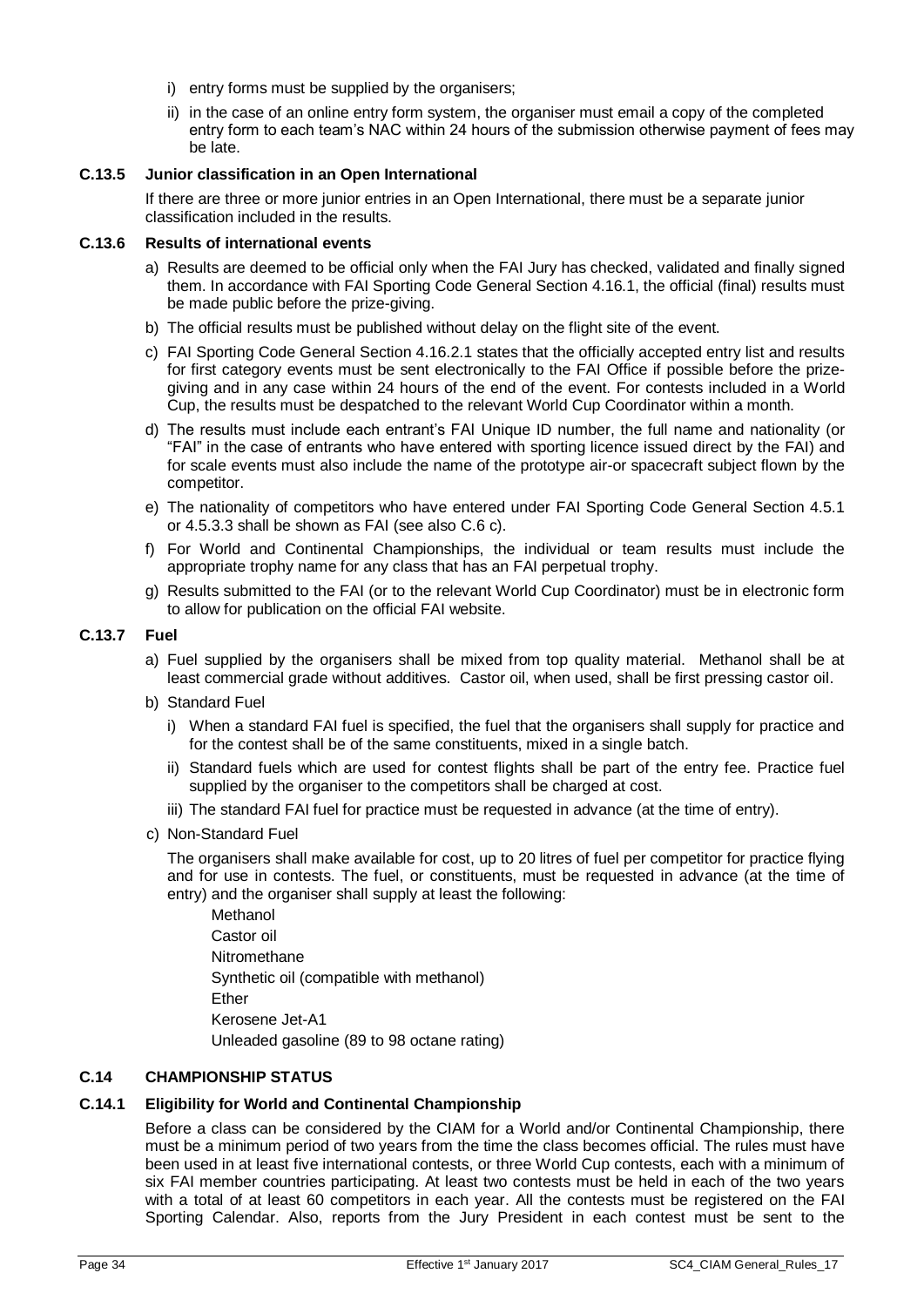appropriate Subcommittee Chairman for the latter's recommendation to the CIAM.

From 1st January 2014 and for at least four years, there is a moratorium on any class being permitted to apply for championship status except for popular classes with more than 300 competitors at the World Cup competitions.

# **C.14.2 Maintaining championship status**

The status of any official class with championship status must be re-considered if, during a four-year period, it has either:

a) Had no bids for a World or Continental Championship.

or

b) Participation in a World Championship was less than 14 countries for the same period of time.

The above mentioned limits are not applicable to any junior specific championship status class, or to a class that is permitted to hold separate junior championship.

Limits for championships with combined classes are the same as the limits described above, but as a sum of the participants over all the classes and not per individual class.

# <span id="page-34-0"></span>**C.15 ORGANISATION OF WORLD AND CONTINENTAL CHAMPIONSHIPS**

# **C.15.1 CIAM championship naming policy**

| All Elements of the main title are mandatory                                                |            |                                                                                                                                                                                                                                                                               |                                              |                                        |                               |                                                                                                                                                                                                                                                                                                                                                      |  |  |
|---------------------------------------------------------------------------------------------|------------|-------------------------------------------------------------------------------------------------------------------------------------------------------------------------------------------------------------------------------------------------------------------------------|----------------------------------------------|----------------------------------------|-------------------------------|------------------------------------------------------------------------------------------------------------------------------------------------------------------------------------------------------------------------------------------------------------------------------------------------------------------------------------------------------|--|--|
| <b>YEAR</b>                                                                                 | <b>FAI</b> | <b>CIAM CLASS</b><br><b>CODE</b>                                                                                                                                                                                                                                              | <b>DESIGNATION</b><br>(where<br>appropriate) | <b>REGION</b>                          | <b>TYPE</b>                   | <b>CATEGORY</b>                                                                                                                                                                                                                                                                                                                                      |  |  |
| 2017                                                                                        | FAI        | F <sub>1</sub><br>F <sub>1</sub> D<br>F <sub>1</sub> E<br>F <sub>2</sub><br>F <sub>3</sub> A<br>F <sub>3</sub> B<br>F <sub>3</sub> CN<br>F <sub>3</sub> D<br>F3F<br>F <sub>3</sub> J<br>F <sub>3</sub> K<br>F <sub>3</sub> M<br>F <sub>3</sub> P<br>F4<br>F <sub>5</sub><br>S | Junior                                       | World<br>European<br>Asian-<br>Oceanic | Championship<br>Championships | for Free Flight Model<br>Aircraft<br>for Indoor Model Aircraft<br>for Control Line Model<br>Aircraft<br>for Aerobatic Model<br>Aircraft<br>for Indoor Aerobatic<br>Model Aircraft<br>for Model Gliders<br>for Model Helicopters<br>for Pylon Racing Model<br>Aircraft<br>for Scale Model Aircraft<br>for Electric Model Aircraft<br>for Space Models |  |  |
| <b>Optional sub-titles (only for Bulletins)</b>                                             |            |                                                                                                                                                                                                                                                                               |                                              |                                        |                               |                                                                                                                                                                                                                                                                                                                                                      |  |  |
| (Class Name/s & Description/s)<br>(For Seniors and Juniors)<br>(For Seniors and/or Juniors) |            |                                                                                                                                                                                                                                                                               |                                              |                                        |                               |                                                                                                                                                                                                                                                                                                                                                      |  |  |
| Mandatory sub-title (only for Bulletins)                                                    |            |                                                                                                                                                                                                                                                                               |                                              |                                        |                               |                                                                                                                                                                                                                                                                                                                                                      |  |  |
| From - To                                                                                   |            |                                                                                                                                                                                                                                                                               | Year                                         | Venue                                  |                               | Country                                                                                                                                                                                                                                                                                                                                              |  |  |

The championship logo design is free to encourage creativity but it is mandatory that all the elements of the championship name are included; however they may be in any order or layout to suit the logo shape. Such a proprietary logo must be approved in writing by FAI before use.

For internal use and communication (ie the minutes), CIAM is permitted to use a short denomination with the "F" designation along with the accepted abbreviation for World or Continental Championships (WCh, CCh).

*Note:*

- *i) The plural "Championships" is used only when the event covers multiple classes (combined championships).*
- *ii)* The dedicated F1ABP junior championships are the only championships to require the designation "Junior".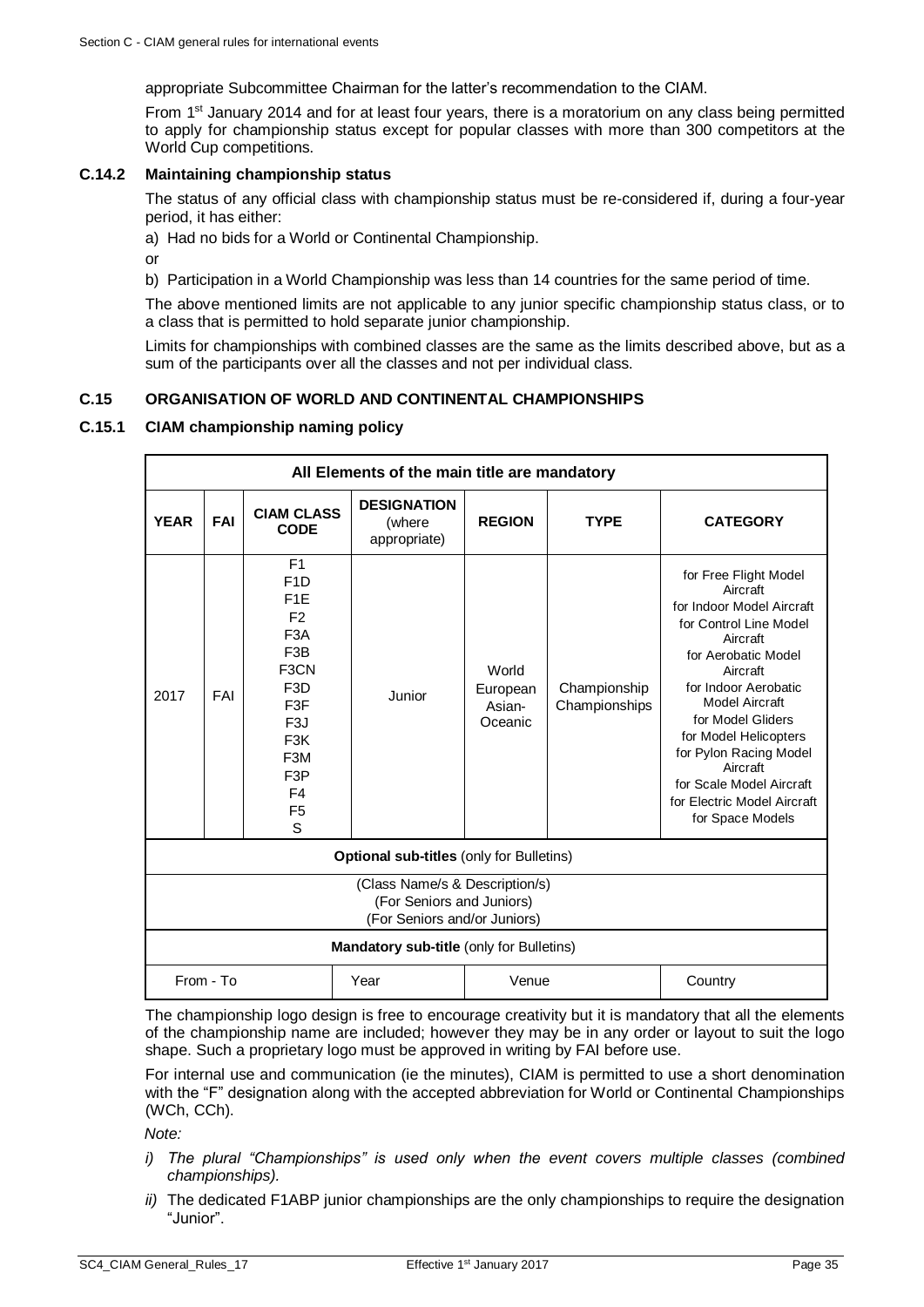- *iii) The word "World" should be substituted with "European", "Asian", "Oceanic", etc. as appropriate.*
- *iv) The word "FAI" may be substituted with the FAI logo in a position immediately adjacent to the championship title.*

# <span id="page-35-0"></span>**C.15.2 Current World Championships**

*Note: The classes with the championship status are identified on the list of the CIAM classes which is downloadable from "Documents" section of the CIAM website [http://www.fai.org/ciam-documents.](http://www.fai.org/ciam-documents)*

C.15.2.1 Class F (Model Aircraft)

| Odd years                                    | <b>Even Years</b>                               |
|----------------------------------------------|-------------------------------------------------|
| F1ABC (Senior)                               | F1ABP (Junior)                                  |
| F1E (Senior & Junior)                        | F1D (Senior & Junior)                           |
| F3A (Senior + $4th$ junior member)           | F2ABCD (Senior + 4 <sup>th</sup> junior member) |
| F3B (Senior + 4 <sup>th</sup> junior member) | F3F (Senior + $4th$ junior member)              |
| F3CN (Senior + $4th$ junior member)          | F3J (Senior & Junior)                           |
| F3D (Senior + $4th$ junior member)           | F4CH (Senior + $4th$ junior member)             |
| F3K (Senior & Junior)                        | F5BD (Senior + $4th$ junior member)             |
| F3M (Senior + $4th$ junior member)           |                                                 |
| F3P (Senior + $4th$ junior member)           |                                                 |

*Note: Multiple class "F" designations refer to "combined championships".*

C.15.2.2 Class S (Space Models)

The Space Models World Championships are held in **even years**. The following classes (or subclasses) are recognised for the Space Models World Championships:

a) Senior

| S1B<br>S8E/P<br>S5C<br>S6A<br>S3A<br>S4A | S9A |
|------------------------------------------|-----|
|------------------------------------------|-----|

*Note: Subclass S8E/P complies with sub-class S8E; the purpose of the contest in S8E/P is to achieve as exactly as possible the given time of 360 seconds and to precisely land the model in a specified landing circle of 10 metres radius.*

b) Junior S1A S3A S4A S5B S6A S7 S8D S9A

# **C.15.3 Offers to host a World or Continental Championship**

- a) It is the CIAM's responsibility to decide and award World and Continental Championships and to decide which NAC shall be delegated with the responsibility for the organisation of the championship.
- b) The awarding of a championship will normally be made by vote of the Plenary Meeting two years in advance of the year of the proposed championship.
- c) In order to be eligible for selection, all bids must comply with the following procedure:
	- i) All bids must be submitted on the bid application with Section 1 information completed.
	- ii) Before any bid may be presented at the Plenary Meeting, it must be appraised by the relevant Subcommittee Chairman or by a person duly appointed by him. After that appraisal, Section 2 of the bid application document must be completed. If the recommendation status is "NO", then the "Comments" box must contain a full explanation. Both sections of the bid application shall be presented to the Plenary Meeting for consideration by the Delegates.

*Note:* 

- *The bid application document is downloadable from "Documents" section of the CIAM website [http://www.fai.org/ciam-documents.](http://www.fai.org/ciam-documents)*

- *- See document "Minimum Standards for Contest Sites for World & Continental Championships" downloadable from "Documents" section of the CIAM website <http://www.fai.org/ciam-documents>*
- d) Bids for consideration at a Plenary Meeting may be submitted to the FAI Office at any time in the year prior to the Plenary Meeting that is two years in advance of the championship year and not later than 45 days before the Plenary Meeting.
- e) In exceptional circumstances, the decision for awarding World and Continental Championships may be taken more than two years in advance of the year of the proposed championship,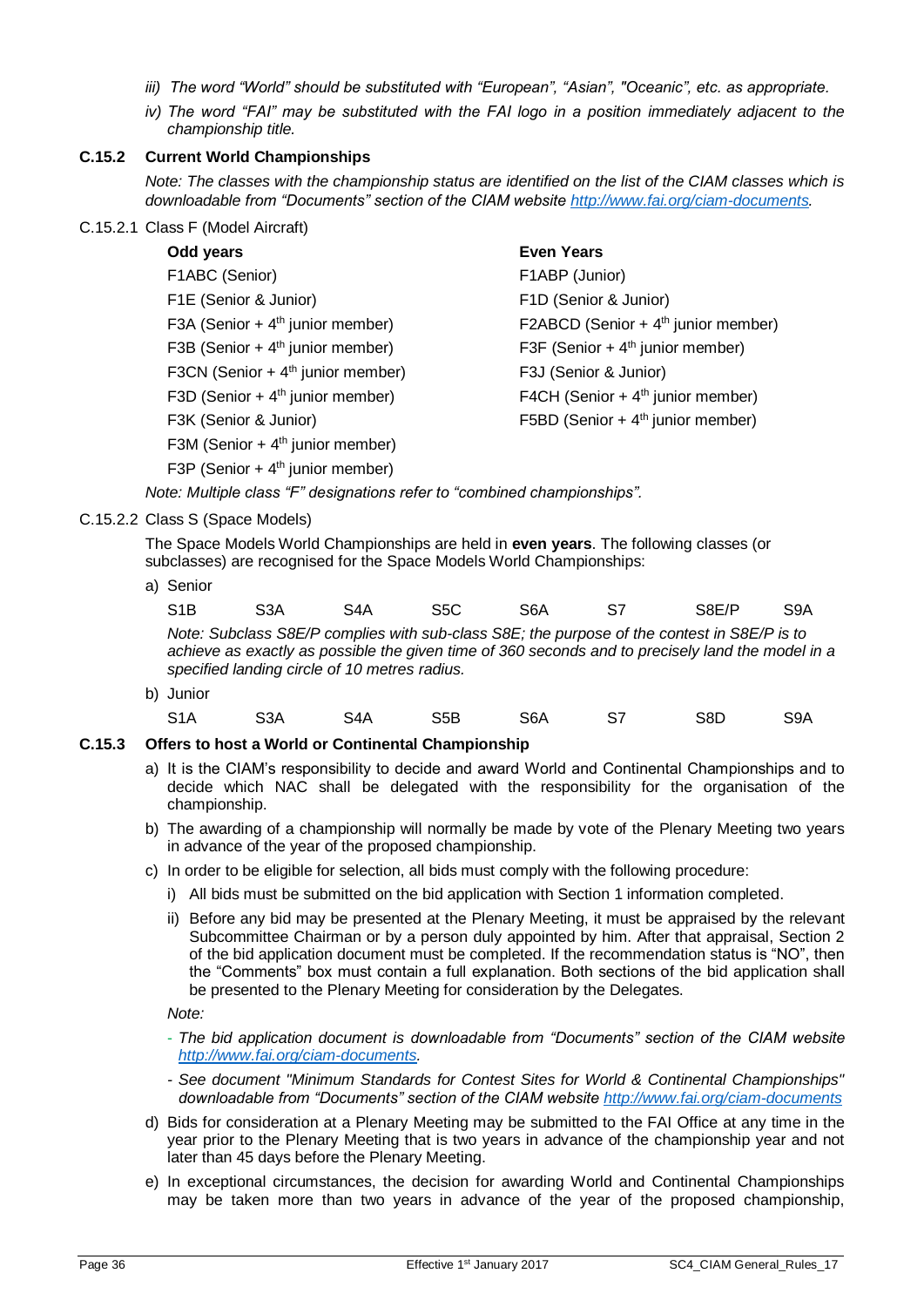providing a request is made by  $15<sup>th</sup>$  November and published in the Agenda of the following Plenary Meeting.

- f) In the event that no acceptable bid is available two years in advance, the decision may be postponed to the Plenary Meeting in the year before the championship. If no bid is accepted at that Meeting, the Plenary Meeting may exceptionally delegate the decision to the Bureau. The latest that a decision may be made is one year in advance of the proposed date of the championship. This is the latest time at which the decision can be made to proceed with a championship for the following year.
- g) After the championship is awarded, any change to the information provided by the organiser in Section 1 of the bid document, must be presented no later than the Plenary Meeting in the year preceding the championship. At this time, the Organiser Agreement between FAI and the Organiser will be signed.

# **C.15.4 Information Bulletins**

#### C.15.4.1 Bulletin 0

Bulletin 0 is a draft Bulletin that must be submitted by the organising NAC to the FAI Office and the Secretary (for consideration by the Bureau at one of the two Bureau Meetings) not later than:

- 15<sup>th</sup> November of the year prior to the championship for championship(s) scheduled from May to December.
- 15th March of the year prior to the championship for championship(s) scheduled from January to April

The Bulletin 0 must be presented in accordance with the template defined by CIAM and with all sections completed.

Before submitting the Bulletin 0 to the FAI Office, the organiser must discuss it with the relevant Subcommittee Chairman in order to minimise discussion time at the Bureau Meeting.

In addition, a budget covering the total cost of the event must be presented on a separate sheet for the Subcommittee Chairman and the Bureau members to confirm that the entry fees and accommodation and meal charges have been set at a reasonable level in accordance with [C.15.5.1](#page-36-0) and [C.15.5.2.](#page-37-0)

*Note: Bulletin 0 is a draft bulletin only for the benefit of Bureau and so that should not be issued, published or publicised outside the Bureau. This template is downloadable from "Documents" section of the CIAM website [http://www.fai.org/ciam-documents.](http://www.fai.org/ciam-documents).*

#### C.15.4.2 Bulletin 1

- a) A first memorandum of information (Bulletin 1) and entry forms must be despatched to the NACs, also to Jury members and judges, after the Bureau Meeting at which Bulletin 0 was presented and approved and, in any case, no later than:
	- i) the end of September for Bulletins approved at the April Bureau Meeting;
	- ii) the end of the following January for Bulletins approved at the previous December Bureau Meeting.
- b) The approval mechanism for Bulletin 1 is as follows:
	- i) Any changes or amendments instructed by the Bureau should be incorporated by the Organiser into a revised bulletin. Either the original Bulletin 0 or the revised Bulletin 0 should be named "Bulletin 1" and emailed to the Secretary promptly after the Bureau Meeting at which it was approved and no later than the schedule in paragraph a).
	- ii) The Secretary will check that the document contains the correct data. When he is satisfied that it is correct, he will then issue Bulletin 1 to the NAC email list and the CIAM Delegates email list with the organiser and Bureau in copy. He will forward a copy to the FAI Office for information.

# **C.15.5 Entry and additional fees**

- <span id="page-36-0"></span>C.15.5.1 Entry fees
	- a) The entry fee is the obligatory fee to be paid by all competitors and team managers.
	- b) The entry fee must be quoted in Euro but the equivalent fee may be paid in the local currency of the country hosting the event or in any other currency that the organiser specifies in Bulletin 1.
	- c) The organiser may specify a closing date for the receipt of fees. Entries received after this date may be subject to a penalty fee or may be refused by the organiser. A closing date shall be no earlier than 90 days before the official starting date of the contest. A penalty fee shall not exceed 20% of the obligatory entry fee. If a penalty fee is to be imposed for late entries, this must be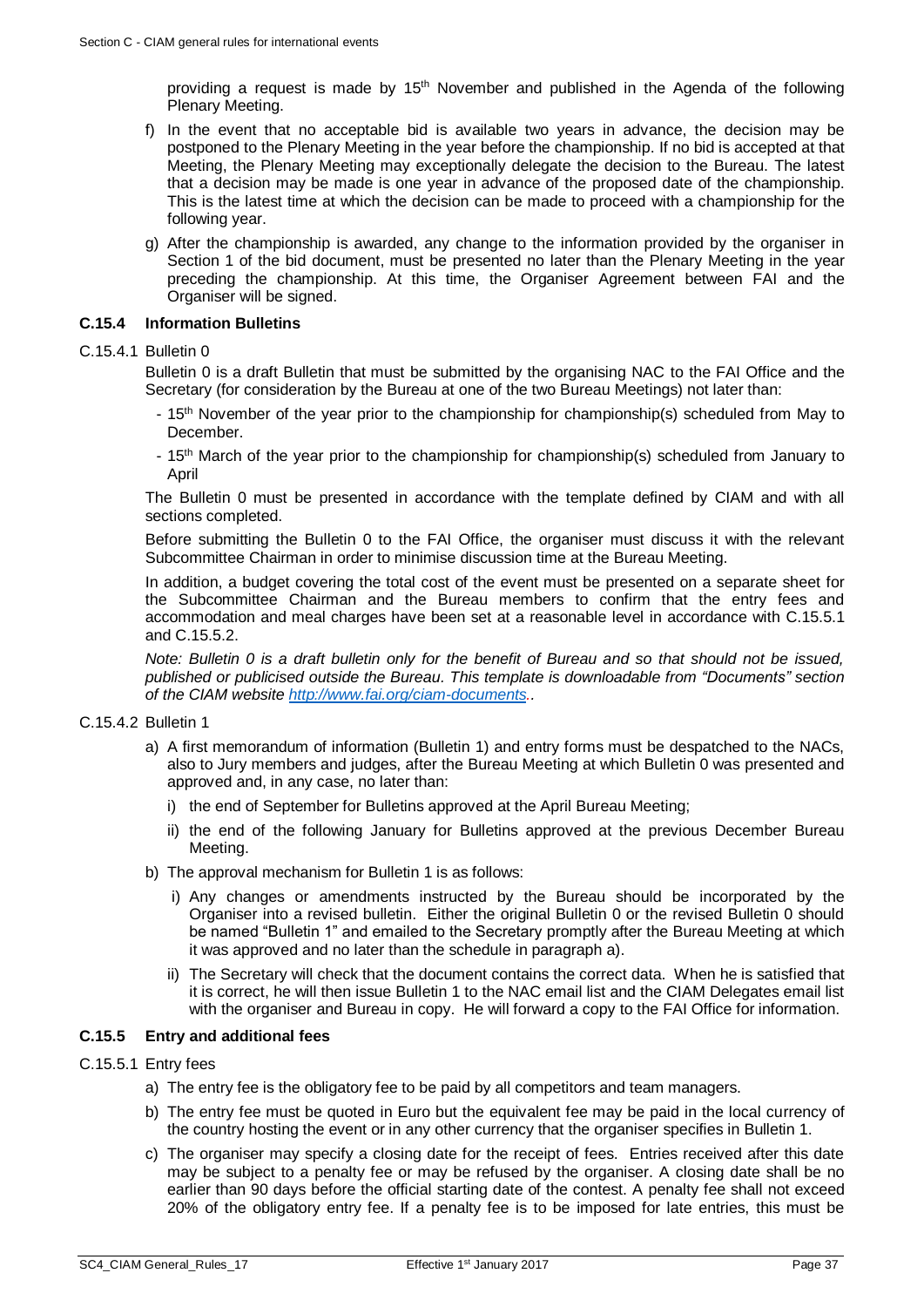stated no later than in Bulletin 1. A discount bonus for early payments may also be considered by the organiser.

d) For World or Continental Championship the maximum entry fee shall be 300  $\epsilon$  for up to seven nights except for the following classes:

| F3A: 450 $\in$ | F3B: $400 \in$ | F3C-F3N: 400 € | F3D: 420 $\in$ |
|----------------|----------------|----------------|----------------|
| F4: 400 €      | F5B-F5D: 400 € |                |                |

e) For World or Continental Championship if more than the minimum number of judges required by the relevant rules is allowed, then an additional fee may be charged to each contestant. The additional fee shall be calculated as follows up to a maximum of 165 Euro:

Additional fee = (Travel cost of extra officials + ((Cost of food & accommodation for seven nights) / (7 \* Number of nights)) / Number of competitors

- f) If an obligatory fee is required for official helpers and supporters it must not exceed 20 % of the obligatory fee for competitors up to a maximum of 80  $\epsilon$ .
- g) Accredited representatives of the media shall not be required to pay an entry fee.
- h) Items contributing to the calculation of the entry fee are (applicable depending on local circumstances):
	- i) Contest site Rent and cost of preparation.
	- ii) Organisational costs of meetings/travel of organising committee; rent or purchase, if not already available, of contest equipment such as timing devices, lap counters, sighting apparatus, processing equipment, score board, walkie-talkies, frequency control, equipment, score sheets, flags, flag poles, etc. Cost of instruction and briefing session of contest officials and Jury, licences and permits (PTT, local authorities); stationery, postage (information bulletins, correspondence); rent of tents. The cost of any official opening ceremony.
- i) In the event that a person is serving in more than one position (team manager, competitor, helper, mechanic, etc.), he will be charged only one fee: that which represents the highest fee of the positions to be served. If at the same event, there is a senior and junior classification, any junior competitor may be a member of the senior team as well. In that case this competitor is required to pay only the entry fee for the junior's class.
- j) At multi class championships when a competitor competes in more than one class, a 50 % discount shall be offered on the second entry fee.
- <span id="page-37-0"></span>C.15.5.2 Optional fees
	- a) Separate optional fees may be offered at choice for: lodging (hotel and camping) and food (excluding banquet) and other possible additional events). The banquet shall not exceed the amount of 50 Euros and may be included in the entry fee or it may be a separate optional fee.
	- b) Using the international standard of stars the cost of two stars (\*\*) or equivalent accommodation and typical cost of food must be included in the Championship bid documentation.
	- c) The cost of hotel accommodation must be kept reasonable. Keep in mind that hotel accommodation is often the only possibility for overseas participants. Using the international standard of stars, accommodation to two stars (\*\*) or equivalent is sufficient. To keep travel expenses of the team reasonable, organisers must not use the event to force teams to pay higher than the street price for accommodation. It is up to the teams whether they wish to book their own board and lodging.
- C.15.5.3 Impact of sponsorship

It might be possible to obtain a sponsor for one or more of the above items. This will result in a lower basic fee, therefore sponsoring is highly recommended. However, sponsoring can only be taken into account if it is absolutely certain that it will be obtained, otherwise a loss can be expected. Sponsoring negotiations should start as early as is practical.

# **C.15.6 Classification**

- C.15.6.1 Individual classification
	- a) In each category at a World Championship an FAI medal and diploma will be awarded to the competitors in the first, second and third places.
	- b) In each category at a Continental Championship, an FAI medal and FAI diploma will be awarded to the competitors in the first, second and third places.
	- c) If there is a Challenge Trophy, this is awarded to the NAC of the winning competitor for custody until the following championship.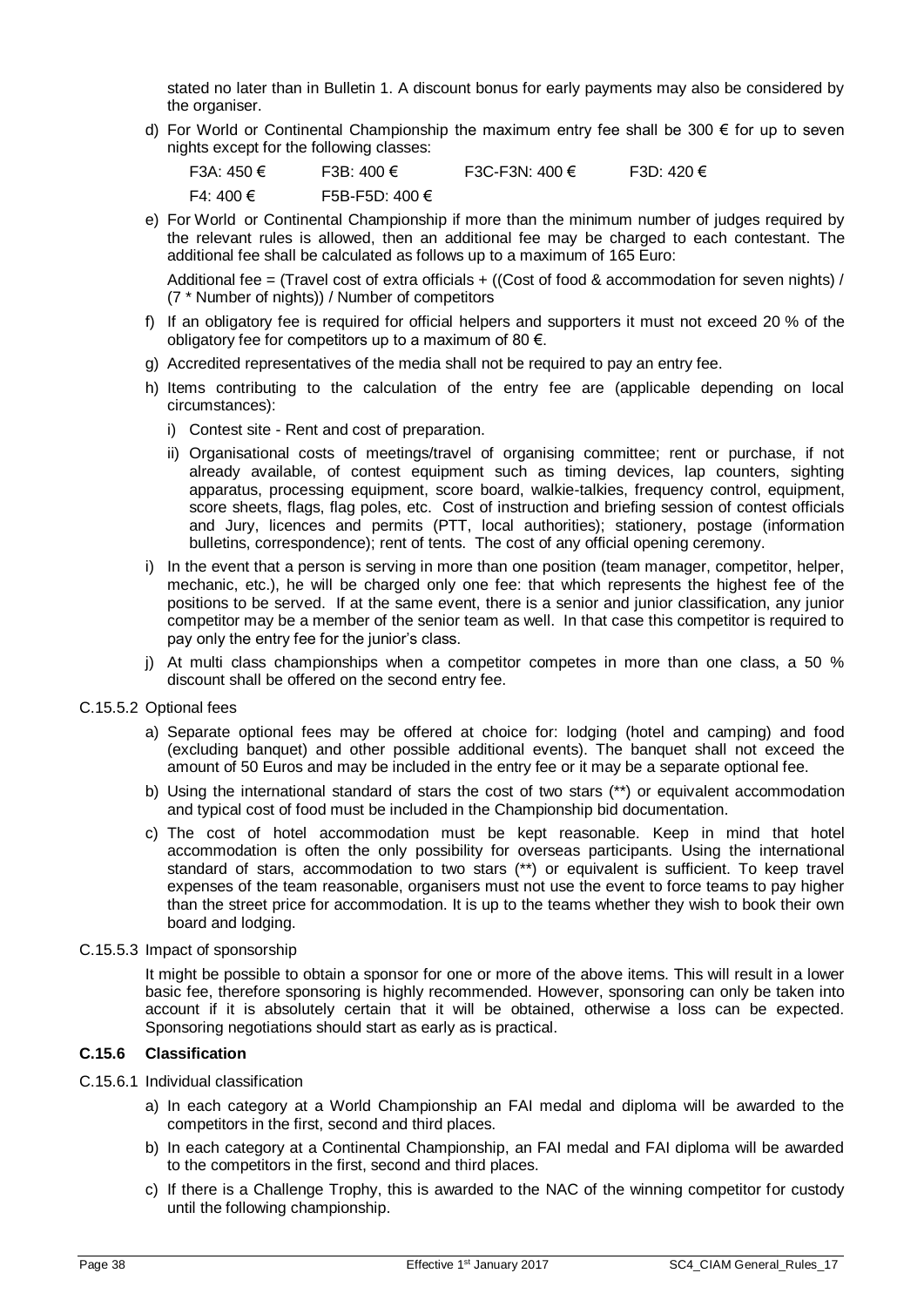- d) The winner earns the title of World Champion or Continental Champion in the category.
- e) For those categories where a junior may participate in a Continental or World Championship National Team under [C.5.3](#page-27-1) b), individual awards for junior competitors will be awarded to the first, second and third place juniors.
- f) Where at least four juniors from at least four different nations participate under [C.5.3](#page-27-1) b), the winner shall earn the title of Junior World or Continental Champion in the class.

#### C.15.6.2 National team classification

- a) The national team classification for all CIAM classes for World or Continental Championships is established after the completion of the championship using one of the following two methods only:
	- i) By adding together the numerical final placings of the three national team members using the full list of competitors unless there is a fourth member of the team (who must always be a junior) in which case it will be the three best placed members.

Teams are ranked from the lowest numerical places to the highest, with complete threecompetitor teams, ahead of two competitor teams, which in turn are ranked ahead of onecompetitor teams. In the case of a national team tie, the best individual placing decides.

or

ii) By adding the scores of the three members of the team together unless there is a fourth member of the team (who must always be a junior) in which case it will be the three best scoring members.

In the case of a national team tie, the team with the lower sum of place numbers, given in order from the top, wins. If still equal, the best individual placing decides.

For F2C, in either method of national team classification, a "member" is a two-competitor team.

- b) For World and Continental Championships gold, silver and bronze team medals, produced by the FAI to a smaller size than the standard FAI medals, will be awarded to the first, second and third place team members and team managers, except for Space Modelling where only one medal shall be awarded per team per class per age division. The cost is to be borne by the organising NAC.
- c) When teams consist of four competitors or, in the case of F2C, four pairs of competitors (see [C.5.3\)](#page-27-1) then all the team members in first, second and third place will be awarded medals.
- d) In each class a diploma will be awarded by the FAI to each member including the team manager of the teams in first, second and third places.

#### C.15.6.3 Overall classification in multiple contest categories

- a) In a World or Continental Championships with more than one category a classification may be made of the overall performance of the competing nations. This is established by taking the total scores of the three members of the teams or, in a four member team ie one containing a junior, the three best scoring members in all of the contest categories.
- b) The highest total wins the award. In the case of a tie, the nation with the lower sum of team place numbers, given in order from the top, wins. If still equal, the total of the best individual placing in each class will decide.
- c) If there is a Challenge Trophy, this will be awarded to the NAC of the winning team for custody until the following championship.
- d) There are no FAI medal or diploma awards assigned for this classification.

# **C.15.7 Awards ceremony procedure**

- a) A person from the ceremony staff will escort the medal winners to the medal staging area.
- b) The awards podium, flags of the three medal winners and the National Anthem of the Gold Medal winner will be prepared in advance. In addition, the FAI flag must be flown and the FAI anthem played.
- c) The announcer will introduce the award ceremony and then announce the category/class (as appropriate) receiving the medals as they march out in order with an escort to a position behind the awards podium.
- d) The awards podium will be set up in the following configuration:

Silver - Left-hand side (as viewed by the spectators) – Second highest podium (2)

Gold - Centre – Highest podium (1)

Bronze - Right-hand side – The same height or slightly lower than Silver (3)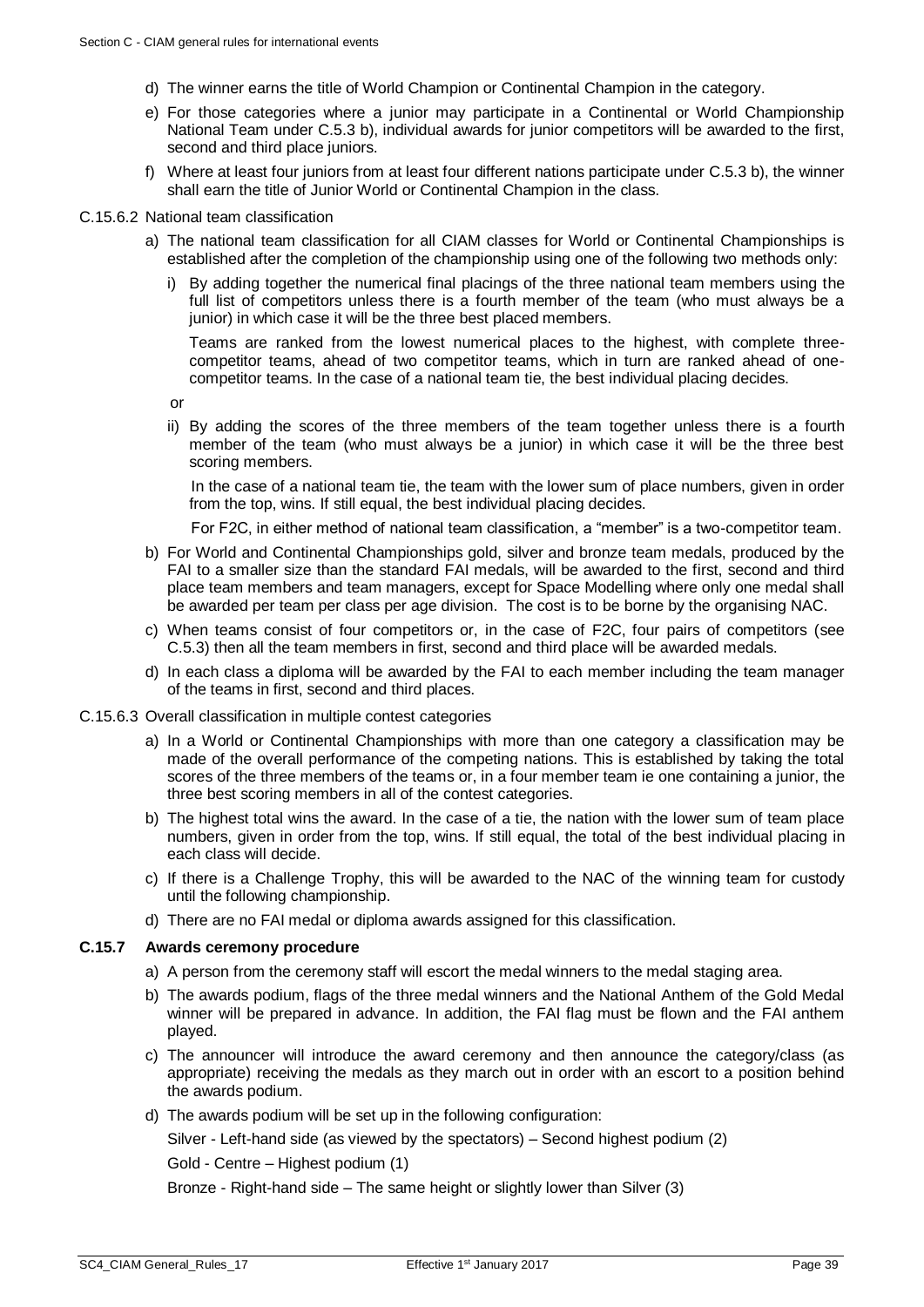The marching order must be in a sequence to position the medal winners behind the correct podium.

- e) The announcer will mention who (with title) will award the medals and diplomas (usually the FAI President, Air Sport Commission President or his designee.
- f) The competitor or team will be called by name and country separately and in the order Bronze, Silver, Gold. The medal winner will step up on the podium when called by the announcer.
- g) First, the Bronze medal winning individual or team will step up to the podium and the medal and diploma will be awarded. Next, the Silver medal winning individual or team will be called to the podium and will receive the medal and diploma, followed by the Gold medal presentation using the same procedure. A moment will be allowed after the award of each medal for photographs.
- h) After all medals are awarded, the anthem of the Gold medal individual or team will be played as their country flag is raised (if no country anthem, play the FAI anthem). The flagpoles should be of different heights with the tallest in the centre for the 1st placed competitor and the two shorter ones to the left and right for the  $2^{nd}$  and  $3^{rd}$  placed competitors. All flags should be raised to the top of each pole.
- i) The individual or team winners will pose for group photographs for a minute before stepping off the award podium and being escorted away by the ceremony escort(s).
- j) First, second and third placed competitors (including  $1<sup>st</sup>$ ,  $2<sup>nd</sup>$  and  $3<sup>rd</sup>$  placed national teams) must attend the award ceremonies; all competitors are expected to attend the award ceremonies.

#### **C.15.8 Annual analysis of World Championships medals**

An analysis of the number of World Championships medals (individual and team, senior and junior) per nation will be presented every year to the Plenary Meeting.

*Note: Annual presentations of World Championships medals per nation are downloadable from "Documents" section of the CIAM website [http://www.fai.org/ciam-documents.](http://www.fai.org/ciam-documents)*

# <span id="page-39-0"></span>**C.16 REQUIREMENTS OF ORGANISERS OF INTERNATIONAL EVENTS**

#### **C.16.1 General requirements**

The organiser must:

- a) Secure a sufficient number of qualified officials, timekeepers and FAI Jury members.
- b) Provide themselves with the necessary measuring apparatus adequate to check the characteristics of model aircraft or space models in question. A list of minimum measuring apparatus is given in the Organisers' Guide for each class.
- c) Give the competitors opportunity to determine the characteristics of their models on the official measuring equipment before the contest.
- d) Provide at least one practice day prior to the contest, to be announced in the invitation along with a flying schedule for the contest.

The organiser will provide a schedule for the official practice giving all competitors equal practice time. The practice day must not be extended so as to delay the start of official contest.

Depending on the type of the event or the class, a reserve day may be scheduled after the contest to allow for the completion of official flying in the event of weather or other delays preventing completion as scheduled.

- e) Provide the name and address of a contact person, who will be able to inform foreign teams.
- f) Display the results of each round throughout the contest and publish the official results afterwards. The display and publication shall not contain any additional statistics or items other than those required by the FAI Sporting Code. Abbreviations to indicate nationality must follow the list of the national identification marks.

*Note: The list of the national identification marks (3 letters per country) is downloadable from "Documents" section of the CIAM website [http://www.fai.org/ciam-documents.](http://www.fai.org/ciam-documents)*

- g) Provide appropriate facilities for a Doping Control Station if requested by the National Anti-Doping Organisation of the host country or by the FAI or WADA.
- h) Establish a suitable contest area allowing the full performance of the model aircraft and safe recovery.
- i) For World and Continental Championships and Open Internationals on the FAI Sporting Calendar, provide, at no cost to the competitor, third party liability insurance to the standard required for competitors participating in the contest including flying at off-site practice facilities.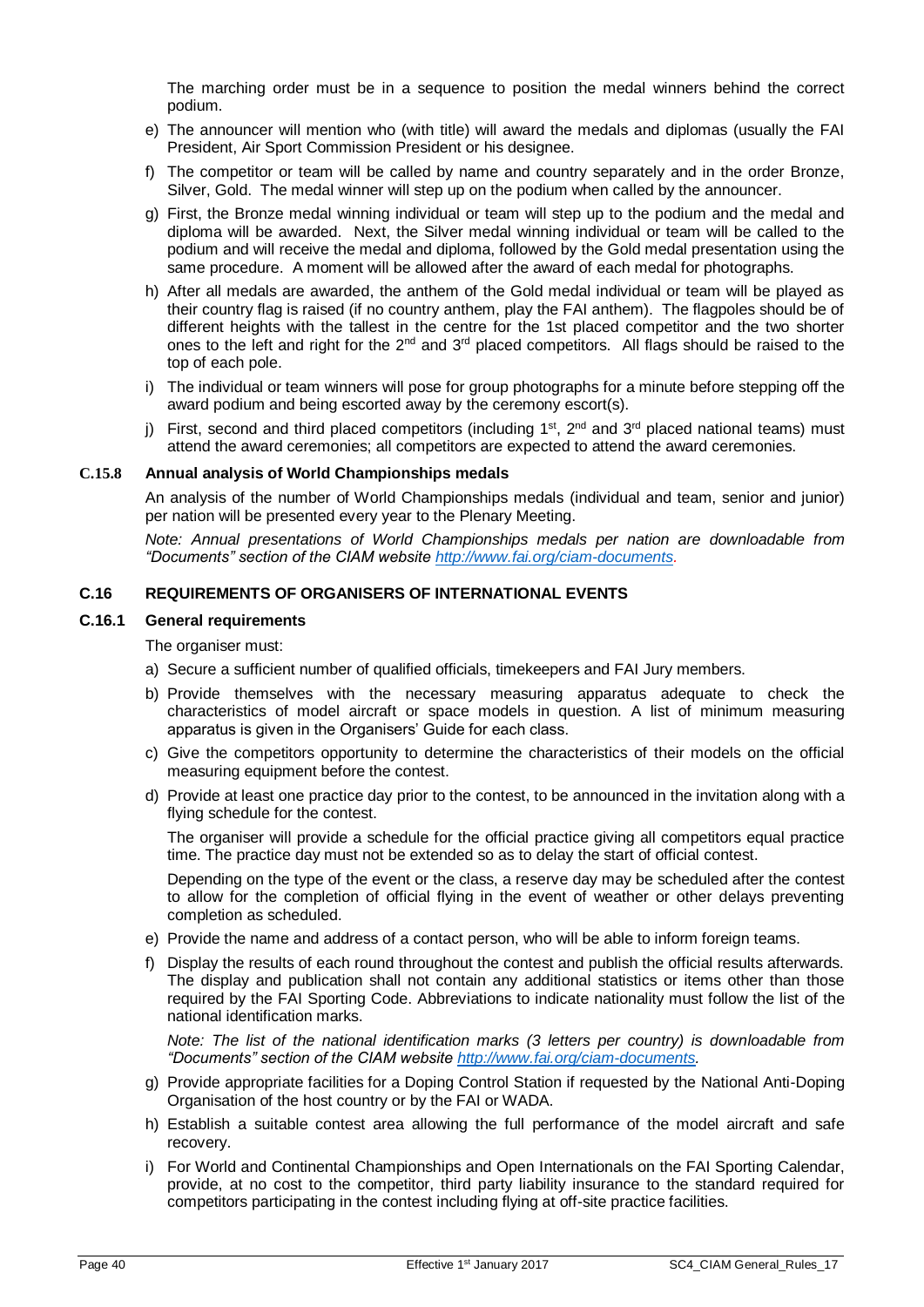j) For timekeeping, unless specified otherwise in the rules for a particular class, quartz-controlled electronic stopwatches with digital readout or an electronic system of equal or greater accuracy.

# **C.16.2 Requirements for radio control**

# C.16.2.1 Flight area

The organiser must provide a smooth flight area for R/C models to facilitate take-offs and landings.

C.16.2.2 Transmitter pound

If there are competitors using am/fm transmitters on the same frequency band then a transmitter pound is required only for those transmitters.

If an AM/FM transmitter pound is found to be necessary then:

- a) Each day, on the contest site before the start of the contest, all am/fm transmitters to be used in the contest that day must be impounded and kept under the supervision of a special official.
- b) All transmitters must be withdrawn at the end of the day's flying activities, and may not be left in the pound, unless by special arrangement with the organiser.
- c) The transmitter pound official(s) will issue the transmitter to the competitor only when he is called to make his flight (in accordance with the procedure laid down for the class concerned).
- d) As soon as the flight has ended, the competitor must immediately return his transmitter to the pound official.
- e) A fine of 50 Euros per pilot will be imposed for failure to withdraw a transmitter, for whatever reason, during the specified period.

#### C.16.2.3 Spread spectrum transmitters

There is no requirement to impound spread spectrum transmitters.

A Spread Spectrum technology receiver that transmits information back to the pilot-operated transmitter, is not considered to be a "device for the transmission of information from the model aircraft to the competitor", provided that the only information that is transmitted is for the safe operation of the model aircraft.

#### C.16.2.4 AM/FM transmitters

- a) It is not permitted to use any am/fm transmitters on the contest site during the hours of contest unless:
	- i) making an official flight or
	- ii) the specific permission of the contest officials has been given.
- b) Unless the contest director allows a change in advance, using a frequency differing from that assigned by the organiser in the starting list is considered as unauthorised transmission.
- c) Unless otherwise stated in the rules for a particular class the competitor is allowed only one frequency for the contest.

*Note: In the case of proven interference, another single frequency may be allotted by the contest director.*

- d) Any unauthorised transmissions during the period of the contest will result in automatic disqualification of the offender from the entire contest and render him liable to further penalties.
- e) The transmitter frequency must be displayed on the outside of the transmitter.
- f) Frequency synthesised transmitters must be designed to display the current frequency and to change to another frequency without RF transmission.

#### C.16.2.5 Detection of radio interference

The organiser must provide a spectrum analyser or other adequate radio monitoring equipment for the purpose of detecting radio interference and a means of communicating this information to the pilot(s) and/or the flight line director / contest director.

# C.16.2.6 Starting order

Unless otherwise specified, the initial starting order of the various competitors must be established by means of a random draw before the contest, and, except for F3B, F3J and F3K, frequency will not follow frequency. Team members will not be included in the same race in a heat of F3D or F5D and members of one national team must not be in the heat immediately following. For F3B, F3J and F3K, competitors from the same team should not, where possible, be drawn to fly in the next group.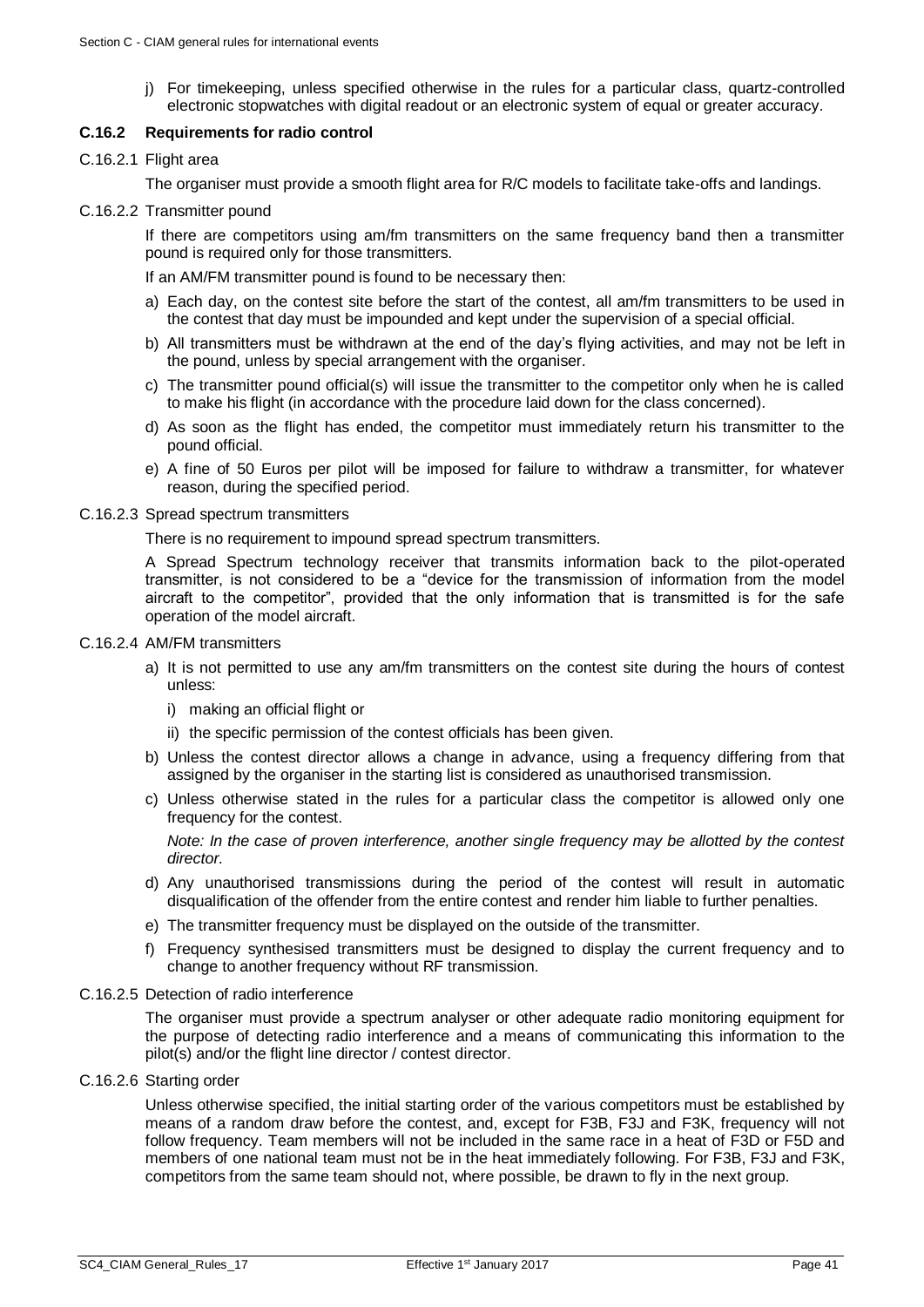#### C.16.2.7 Other requirements

- a) The organiser must survey the site of any contest event scheduled to be held in order to determine possible cases of radio interference which would affect any competitors. Any such possibilities must be reported as early as practical to participating NACs. Frequency bands or specific frequencies which have been shown to be reasonably free from interference at the site of the contest will also be reported to the NACs.
- b) Organisers must make surveys of the contest site during both weekdays and weekends to determine if any patterns of radio interference exist and notify the NACs of any further problemsmany commercial or industrial operations are weekday problems only. In any case, it is the organiser's responsibility to make certain that all competitors in a radio controlled event are notified in advance about any known radio interference problems that may exist at the flying site and at what frequency.

# <span id="page-41-0"></span>**C.17 DURATION AND INTERRUPTION OF A CONTEST**

# <span id="page-41-2"></span>**C.17.1 Duration**

Outdoor contests, including fly-off starts, must take place between the hours of sunrise and sunset, except classes F1A, F1B, F1C, also Space Models Duration. In these classes a minimum of two rounds must take place when wind and thermal activity are expected to be at a minimum. The contests may start earlier than sunrise if the distance covered by the models in relation to the size of the airfield suggests an interruption of the contest during the windiest part of the day. Such an interruption can be included in the contest programme or decided by the organisers with the approval of the Jury.

The contest programme including round durations, and starting and finishing times of the contest must be clearly indicated in the regulations.

# **C.17.2 Interruption**

a) The contest should be interrupted or the start delayed by the contest director in the following circumstances and in other exceptional circumstances decided by the contest director:

- i) Unless specified otherwise in the rules for a category or a particular class, the wind is continuously stronger than 12 m/s measured at two (2) metres above the ground at the starting line (flight line), for at least one minute
- ii) The visibility prohibits proper observation of the models (especially in case of F/F or R/C contest) or due to atmospheric conditions it would be dangerous to continue the contest.
- iii) It is necessary to reposition the starting line. This may only take place between rounds, or between tasks or groups in F3B and between rounds or groups in F3J.
- iv) The prevailing conditions are such that they may lead to unacceptable sporting results.
- v) For F3A, F3M, F5A, F3C, F3N, F4C, F4H, F3D and F5D, when the sun is in the manoeuvring area.
- vi) Any incident affecting safety or requiring access for emergency services.
- b) In the event of an interruption during a round, the contest director must decide the action to be taken to complete, repeat, or cancel the round. The remainder of the round may be completed as soon as conditions allow, with adequate notice given to all competitors and team managers.

In the cases described, the organiser is not obliged to return the entry fee nor repeat the contest. The results will be based on the scores of the finished rounds.

An interrupted contest can be extended if the requirements of [C.17.1](#page-41-2) are met.

# <span id="page-41-1"></span>**C.18 SAFETY**

The large majority of model flying today in most countries takes place as recreation rather than within a contest framework and sometimes on publicly accessible sites with little or no formal control. Any accident involving model aircraft may result in property damage, injury and possibly even death. Apart from the direct harm, a less obvious result is the poor image of model flying that comes from the media coverage of such incidents which leads to public antagonism and the loss of flying facilities.

While the following information is intended primarily for FAI contest flying, much of it can be applied both to national contests and recreational model flying.

# **C.18.1 Premise**

a) It is of the utmost importance that all model fliers observe safety rules. Any accident caused by carelessness is a hindrance to the progress of model aviation.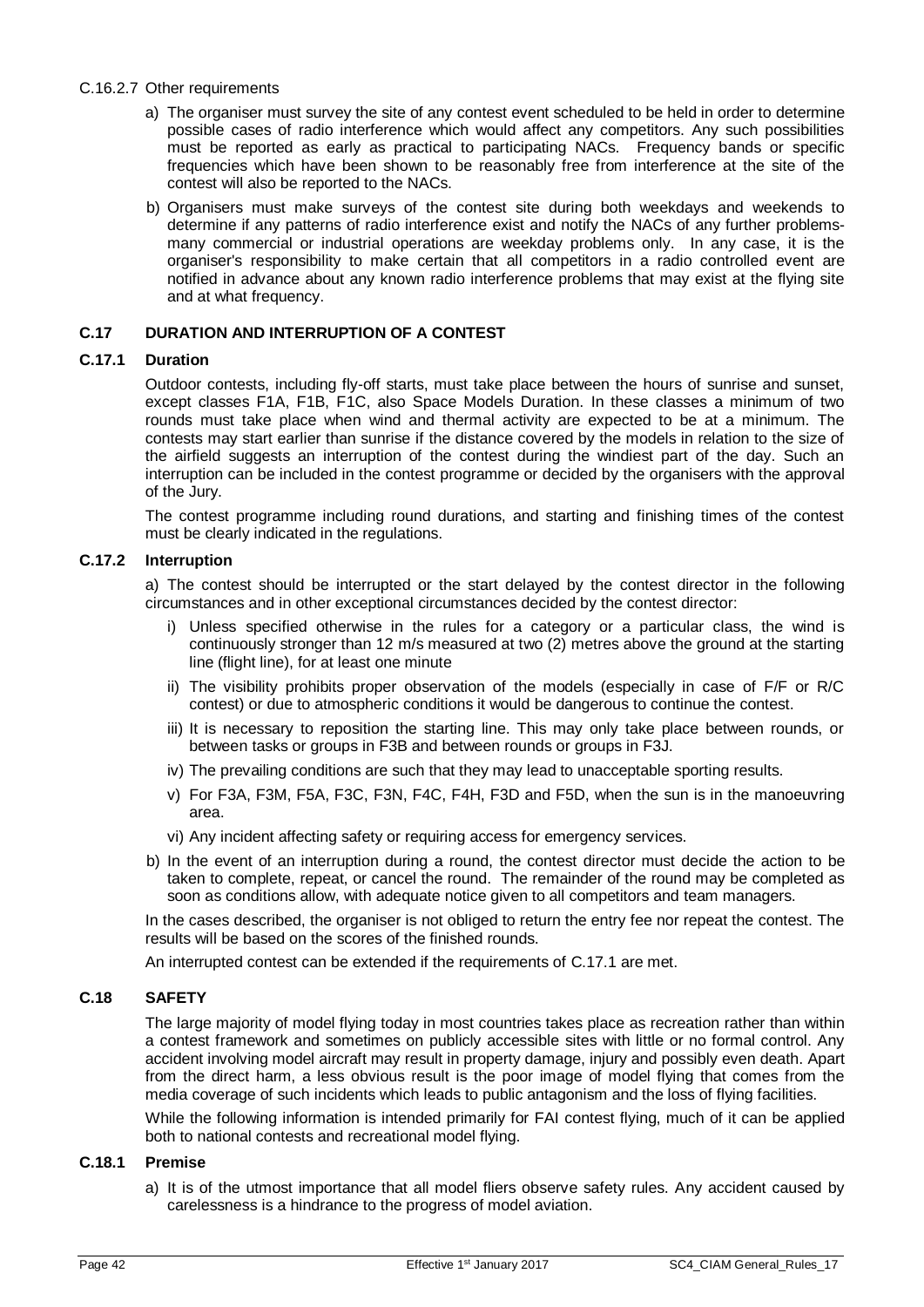- b) Safety rules are not an obstacle to the enjoyment of model flying, they help to prove that model fliers are the responsible citizens they proclaim to be.
- c) It is not a sign of intelligence to show one's own skill among spectators. The flier may know what he is doing but has no way of knowing what anyone else will do. So, it is to his personal benefit to make certain that no action on his part will result in an accident. It is therefore very important not to fly any model aircraft in contest or in the presence of spectators until it has been proved airworthy.

#### **C.18.2 Competence**

The following officials are competent to apply and enforce safety rules:

- the FAI Jury;
- the contest judges;
- the contest director/s;
- the circle marshals;
- the flight line director/s;
- the processing officials;
- all officials of the Organising Body.

# **C.18.3 Prohibited**

- a) Metal-bladed propellers and rotor blades;
- b) Repaired propellers and rotor blades;
- c) Improperly mounted engines;
- d) Knife-edge leading edges;
- e) Sharp spinners or propeller fasteners;
- f) Non shock-mounted radio equipment, where there is engine vibration;
- g) Any ballast or heavy parts subject to jettisoning;
- h) Any burning fuse that is not enclosed in a snuffer tube or similar device to retain and extinguish it;
- i) Propellers which fold forwards to have exposed propeller tips pointing forwards in the direction of flight.

# **C.18.4 Other requirements**

- a) The model should bear an identification of the owner.
- b) All spinners and other forward-facing metal or equally rigid projections should have a minimum radius of 5 mm. This does not apply to F2 model aircraft.

#### **C.18.5 Pre-flight checks**

- a) Immediately before each flight, the flier must verify the actual condition and the proper functioning of all parts contributing to efficient and safe flight of the model and the proper fitting and fixation of the various parts, with special reference to engines and propellers.
- b) Models that have not been tested and proven airworthy must not be flown in the presence of spectators. Endeavour to conduct all flights in a manner that avoids danger to spectators and other fliers.

# **C.18.6 After launch of the model**

Immediately after the flier has launched his model, he must leave the starting area, remove his equipment, and in the case of gliders wind up his launching cable.

# **C.18.7 Flying sites**

- a) It is imperative that all flying sites be situated sufficiently far from power lines.
- b) The starting area must be carefully chosen in such a way that adequate safety to persons and property be granted. The points to be considered in this context are: wind strength and direction, relative position of buildings, runways, vehicle parking and spectator areas, and the area where the models are assumed to land after a normal flight, according to the wind.
- c) Flying sites in the vicinity of an airport or airfield, especially along the landing path, can be chosen as contest venues only with the permission of the airport operator and in full compliance with its safety rules and requirements.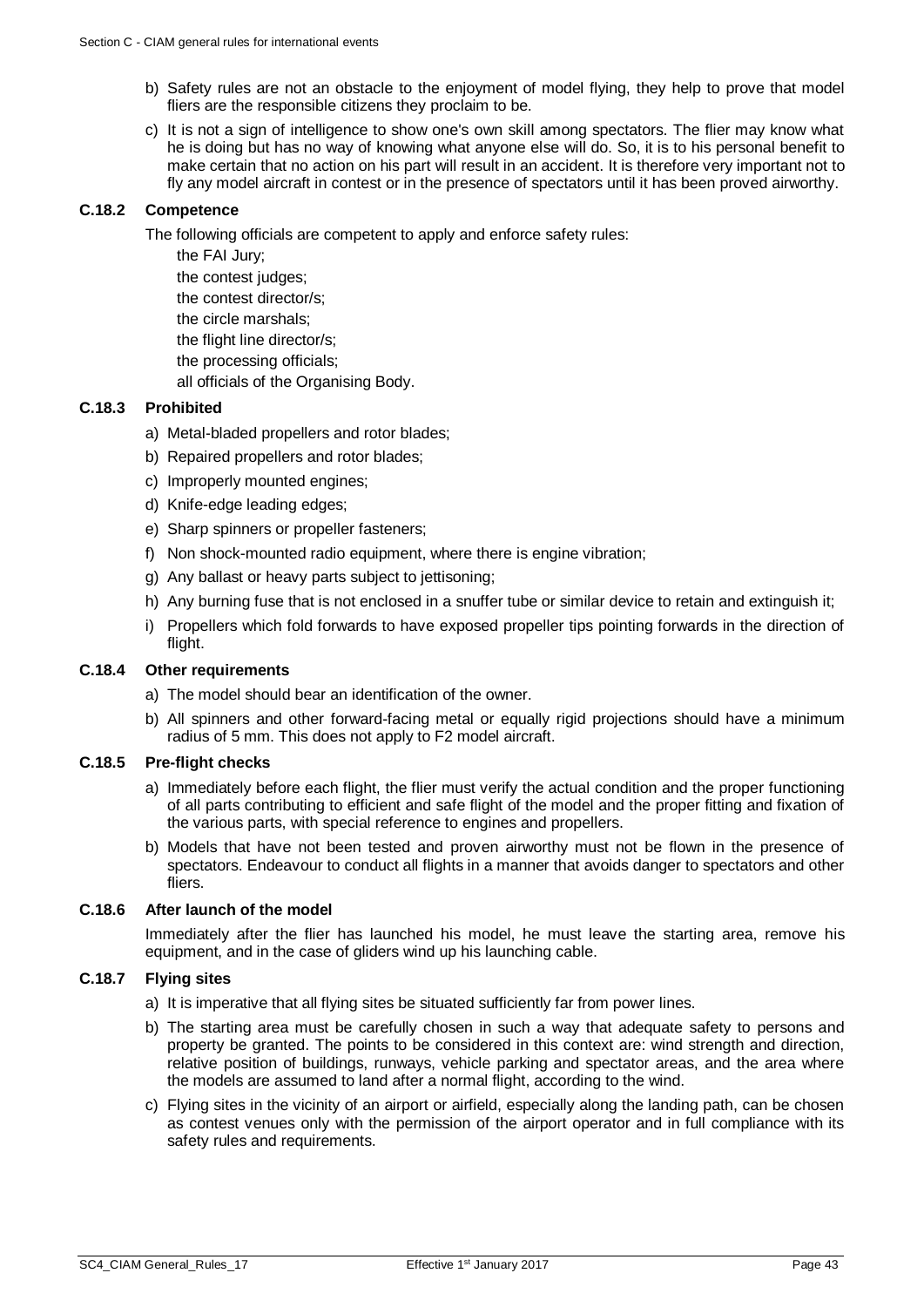# <span id="page-43-0"></span>**C.19 PENALTIES**

CIAM Bureau or contest officials are entitled to apply penalties to participants (team managers, competitors, helpers, callers, mechanics, …) or officials for any infringements of the FAI Sporting Code according to FAI Sporting Code General Section 6.2.

Unless specified otherwise, infringements are punishable regardless of whether they have been committed deliberately or negligently.

# **C.19.1 Penalties imposed by the contest director**

Penalties may be imposed by the contest director, with the consent of the FAI Jury, for:

- Technical Infringements (including, but not limited to, failure to comply with rules caused by mistake or oversight).
- Serious infringements (including, but not limited to, dangerous or hazardous behaviour or actions);
- Unsporting behaviour (including, but not limited to cheating, deliberate attempts to deceive or mislead officials, bringing FAI into disrepute, wilful interference with other competitors, falsification of documents, use of forbidden equipment or prohibited drugs and violations of airspace).

#### C.19.1.1 Range of penalties

The severity of the penalties imposed may range from a minimum loss of points to disqualification, as appropriate to the offence.

- a) Technical Infringements. Unless a different penalty is detailed in the dedicated Sporting Code Section 4 Volumes, technical infringements of rules or failure to comply with requirements caused by mistake or oversight where no advantage has been gained or could have been gained by the competitor concerned should, as a guide, carry penalties leading to a reduction of not less than 2 % of the best score or maximum available score for the task. However if the competitor is making use of a model, equipment or fuel which does not conform in all respects to the rules and regulations of the event or which has not been verified by the organisers, he shall be disqualified from the contest.
- b) Serious Infringements. Unless a different penalty is detailed in the dedicated Sporting Code Section 4 Volumes, serious infringements, including dangerous or hazardous actions or repetitions of lesser infringements should, as a guide, carry minimum penalties leading to a reduction of not less than 5 % of the best score or maximum score for the task.
- c) Unsporting behaviour. Cheating or unsporting behaviour, including deliberate attempts to deceive or mislead officials, wilful interference with other competitors, falsification of documents, use of forbidden equipment or prohibited drugs, violations of airspace, or repeated serious infringements of rules should, as a guide, result in disqualification from the contest.

Unsporting behaviour is also to be considered as any conscious effort by a participant, directly involved with a national team, to influence, intimidate, or threaten contest officials or other competitors or teams, with the intent of gaining an advantage over other competitors or teams, irrespective if this occurs directly before, during, or directly after the sporting event, and this behaviour may result in disqualification of the individual or the team from the contest.

d) Disqualification from the contest. All competitors making use of a model, equipment or fuel which does not conform in all respects to the rules and regulations of the event or which have not been verified by the organiser shall be disqualified from the contest.

#### C.19.1.2 Information and publication

The FAI Jury shall notify the concerned competitor and/or the team manager immediately after a penalty decision and quote the reasons for the penalty.

Penalties shall be listed on the score sheet of the day on which the penalty was given.

#### **C.19.2 Penalties imposed by CIAM Bureau**

Penalties may also be imposed by the CIAM Bureau, after an infringement is reported to the CIAM Bureau. A report may be, but is not limited to the FAI Jury report.

In that case, the CIAM Bureau shall decide where, when and how any penalties or disqualifications from participation are applied

#### C.19.2.1 Types of penalties

The following penalties may be imposed on participants or officials by CIAM Bureau:

- a) a warning, admonishment or reprimand;
- b) a direction not to compete or participate or officiate in a particular event or events or class (or types of event or classes) for a specific period of time;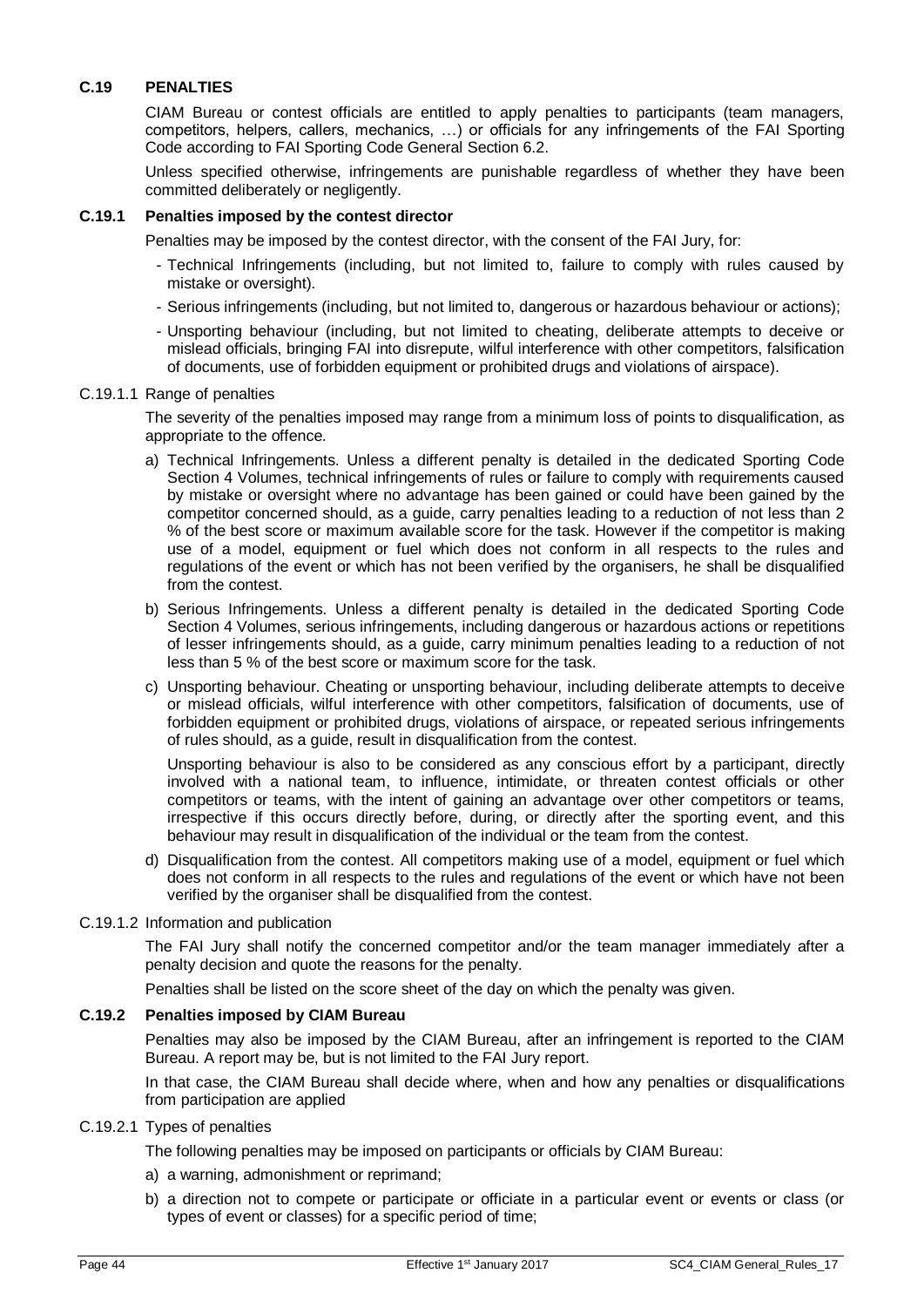- c) recommendation to FAI executive Board for suspension of the FAI Sporting License for a specific period of time;
- d) disqualification from a particular event or events or class (or types of event or classes);
- e) removal from the international judges list for a specific period of time;
- f) any sanction set out in the FAI Code of Ethics;
- g) any other sanction which is within the powers of FAI or the NAC to impose.

#### C.19.2.2 Publication

CIAM Bureau shall decide where, when and how any penalties or disqualifications from participation are applied and published.

#### <span id="page-44-0"></span>**C.20 COMPLAINTS AND PROTESTS**

# **C.20.1 Complaint**

The purpose of a complaint is to obtain a correction without the need to make a formal protest. It is recommended that a complaint is filed before submitting a protest (see FAI Sporting Code General Section 6.1).

# **C.20.2 Protest**

- a) All protests must be presented in writing in English to the contest director of the event, or the appropriate contest director for an event with multiple classes and must be accompanied by the deposit of a fee. The amount of this fee shall be the equivalent of 50 Euro. The deposit is returned only if the protest is upheld.
- b) The same person (team manager or competitor depending on the type of contest) is not permitted to present two consecutive protests on the same incident.
- c) Protests must be arbitrated in compliance with FAI Sporting Code General Section 6.4.

#### **C.20.3 Time limit for lodging protests**

- a) Before the beginning of the event: a protest against the validity of an entry, qualification of competitors, the contest rules, the flying and contest area, the processing of models, the judges or other contest officials, must be lodged at least one hour before the opening of the contest.
- b) During the event: a protest against a decision of the judges or other contest officials or against an error or irregularity committed during an event by another competitor or team manager must be lodged as soon as the contest situation requires but not later than 60 minutes after the incident.

*Note: a protest relative to official results must be lodged as soon as the official results have been published on the flight site of the event and no later than the prize-giving.*

# <span id="page-44-1"></span>**C.21 CIAM TROPHIES**

All trophies which have been adopted by the CIAM as awards to individual or team winners of championships and to World Cup winners shall be considered to be in the custody of the FAI.

Dependent upon the terms of presentation, trophies shall be considered the property of either the FAI or the donor. A schedule of ownership shall be maintained by the FAI Office.

#### **C.21.1 Registration of CIAM trophies**

The Bureau shall keep a master register of trophies listing the holders, donor and giving terms of presentation and acceptance. This register shall be maintained by the Secretary, and brought up to date each year, no later than at the Plenary Meeting.

*Note: The list of the current CIAM trophies is downloadable on the "Documents" section of the CIAM website [http://www.fai.org/ciam-documents.](http://www.fai.org/ciam-documents)*

# **C.21.2 Acceptance of CIAM trophies**

Donors of trophies considered to be "perpetual" (i.e. remaining the property of the FAI or the donor) and proposed for award at championships or World Cups shall declare their intent to the CIAM not later than the date of closure for the Plenary Meeting Agenda each year. Acceptance of the trophy shall be conditional on a majority vote in favour by members of the CIAM.

#### **C.21.3 Award of CIAM trophies**

CIAM trophies are awarded annually (World Cup trophies) or bi-annually (championship trophies). In those instances where for any reason a trophy is not awarded over a period of five years, custody of the trophy shall revert to the donor.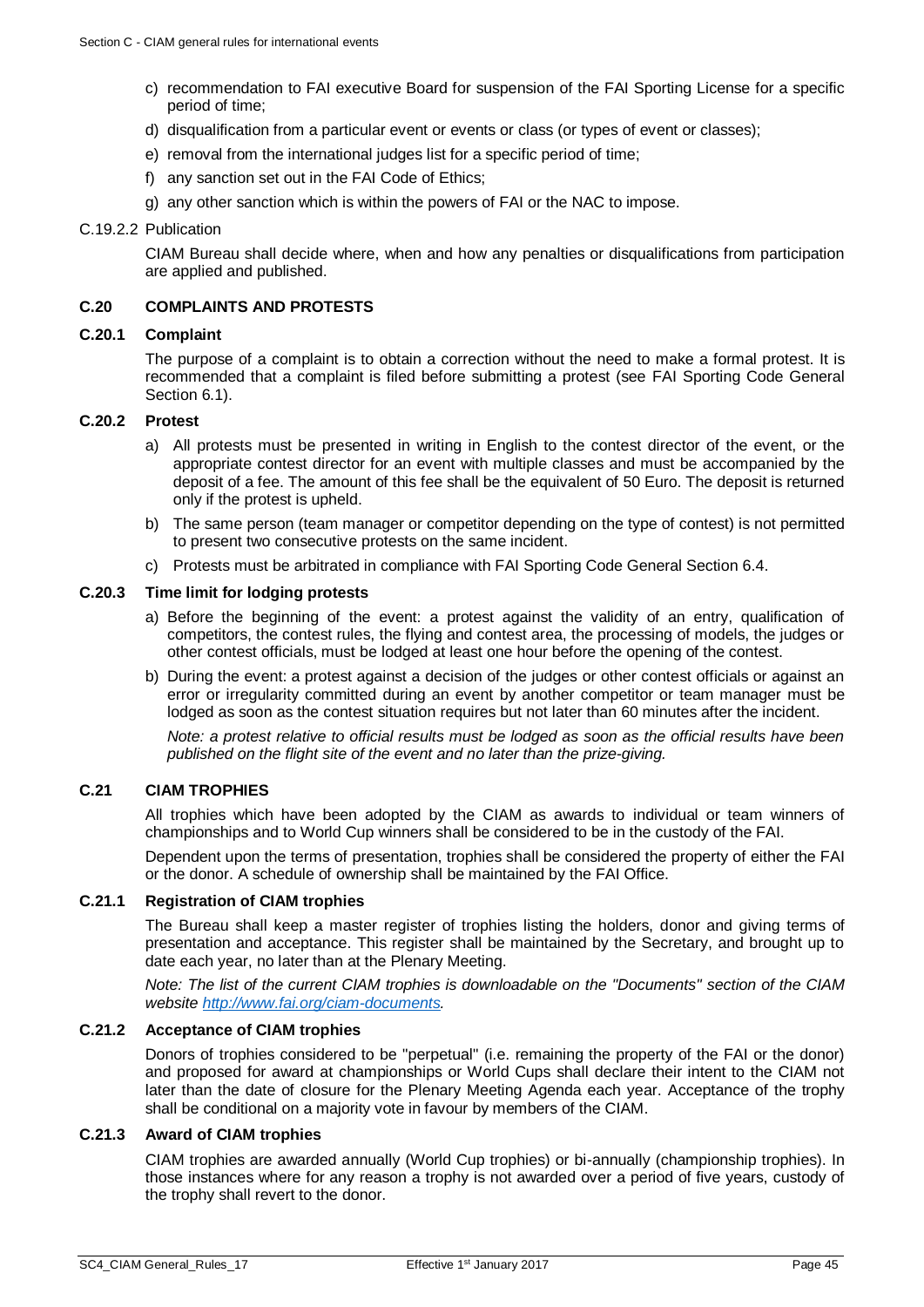# **C.21.4 CIAM trophies report forms**

A standard report form has been defined for CIAM championship trophies and a standard report form has been also defined for CIAM World Cup trophies.

The purpose of those forms is to accurately maintain the official FAI trophy register regarding the location and guardianship of those trophies.

*Note: The standard report forms are downloadable from "Documents" section of the CIAM website [http://www.fai.org/ciam-documents.](http://www.fai.org/ciam-documents)*

#### **C.21.5 Championship trophies**

- a) Prior to the event, the championship organiser shall ask the FAI Office for a copy of the previous year's trophy report form which contains the contact data of the current trophy holder. The organiser shall inform the Jury President of the status of trophy delivery.
- b) At the championship, the Jury President or a member of the FAI Jury appointed by him, will use the trophy report form to verify the status of the trophy and note the details, including identification data, of the new holder.
- c) Completion of the trophy report form:
	- i) If the championship organiser arranges this then he must electronically send the completed form to the FAI Office with the official electronic results (see [C.13.6\)](#page-33-1).
	- ii) If a member of the FAI Jury arranges this then the Jury President must include the form with his Jury Report that he is required to send electronically to the FAI Office (see [C.7.1\)](#page-28-2).
- d) The FAI Office will forward the trophy report form to the Secretary.

#### **C.21.6 World Cup trophies**

World Cup trophies may be presented at the Plenary Meeting, or at a relevant World or Continental Championship, or at a World Cup contest.

The World Cup Coordinator is responsible for the instigation of the trophy report form procedure. The procedure is as follows:

- a) After the final results of a World Cup have been established, the World Cup Coordinator sends this form to all "previous holders" and to all "new holders" of the trophies or their NAC. The form will contain the data of the "New Holder" and the agreed "Location of Trophy Transfer". The World Cup Coordinator may ask the FAI Office for a copy of the previous year's trophy form which contains the contact data of the current trophy holder.
- b) The "previous holder", or his NAC, has to send the trophy to the location identified on the "Location of Trophy Transfer" form.
- c) At the transfer location, the World Cup Coordinator, or a member of the FAI Jury, will use the trophy form to verify the status of the trophy and note the details, including identification data, of the new holder.
- d) The "new holder", or his NAC, has to return, electronically to the FAI Office, the properly completed and signed form after the presentation has taken place.

#### **C.21.7 Responsibilities of the holder of a CIAM trophy**

For purposes of identification, the holder shall be the concerned NAC.

The winner's NAC is responsible for the safe delivery of any trophy/trophies to the organiser at the next championship or to the agreed location for World Cup trophies.

Holders of the trophies shall be responsible for:

- a) Maintaining the trophy in good condition.
- b) Engraving the name of the winner and date of award in the manner established by previous winners.
- c) Insurance against loss for the period during which it is held.
- d) Delivery of the championship trophies to the organisers of the next championships to the address and by the date requested by the organisers. Should no request be made, the trophy shall be delivered to the NAC of the organisers at least six weeks prior to the date of the championships.
- e) The cost of transporting a trophy to the organisers of the championships shall be responsibility of the NAC holding the trophy.

*Note: The list of the current holders of the CIAM trophies will be published annually on the "Documents" section of the CIAM website [http://www.fai.org/ciam-documents.](http://www.fai.org/ciam-documents)*